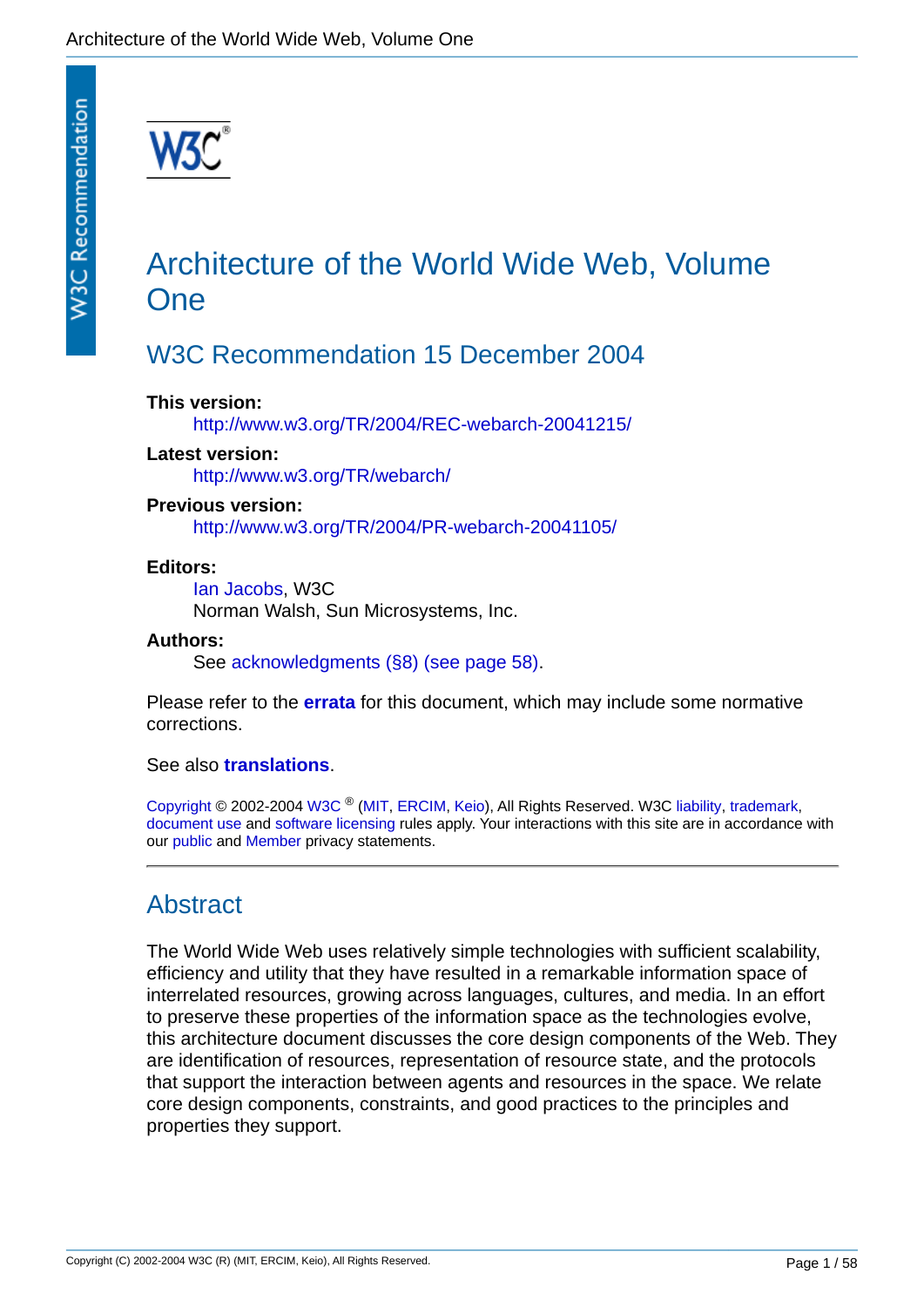# Status of this document

*This section describes the status of this document at the time of its publication. Other documents may supersede this document. A list of current W3C publications [and the latest revision of this technical report can be found in the W3C technical](http://www.w3.org/TR/)  reports index at http://www.w3.org/TR/.*

This is the 15 December 2004 Recommendation of "Architecture of the World Wide Web, Volume One." This document has been reviewed by W3C Members, by software developers, and by other W3C groups and interested parties, and is endorsed by the Director as a W3C Recommendation. It is a stable document and may be used as reference material or cited from another document. W3C's role in making the Recommendation is to draw attention to the specification and to promote its widespread deployment. This enhances the functionality and interoperability of the Web.

This document was developed by W3C's [Technical Architecture Group \(TAG\)](http://www.w3.org/2001/tag/), which, by [charter](http://www.w3.org/2001/07/19-tag) maintains a [list of architectural issues](http://www.w3.org/2001/tag/issues.html). The scope of this document is a useful subset of those issues; it is not intended to address all of them. The TAG intends to address the remaining (and future) issues now that [Volume One is published as a W3C Recommendation. A complete history of](http://www.w3.org/2001/tag/webarch/changes.html)  changes so this document is available. Please send comments on this document to public-webarch-comments@w3.org [\(public archive of public-webarch-comments](http://lists.w3.org/Archives/Public/public-webarch-comments/)). [TAG technical discussion takes place on www-tag@w3.org \(public archive of www](http://lists.w3.org/Archives/Public/public-webarch-comments/)tag).

[This document was produced under the W3C IPR policy of the July 2001 Process](http://www.w3.org/Consortium/Process-20010719/policies#ipr)  Document. The TAG maintains a [public list of patent disclosures](http://www.w3.org/2001/tag/disclosures) relevant to this document; that page also includes instructions for disclosing a patent. An individual who has actual knowledge of a patent which the individual believes contains Essential Claim(s) with respect to this specification should disclose the information in accordance with [section 6 of the W3C Patent Policy.](http://www.w3.org/Consortium/Patent-Policy-20040205/#sec-Disclosure)

# Table of Contents

## **[1. Introduction \(see page 5\)](#page-4-0)**

[1.1. About this Document \(see page 7\)](#page-6-0)

[1.1.1. Audience of this Document \(see page 8\)](#page-7-0)

[1.1.2. Scope of this Document \(see page 8\)](#page-7-1)

[1.1.3. Principles, Constraints, and Good Practice Notes \(see page](#page-8-0)  9)

## **[2. Identification \(see page 10\)](#page-9-0)**

- [2.1. Benefits of URIs \(see page 10\)](#page-9-1)
- [2.2. URI/Resource Relationships \(see page 10\)](#page-9-2)
	- [2.2.1. URI collision \(see page 12\)](#page-11-0)
	- [2.2.2. URI allocation \(see page 12\)](#page-11-1)
	- [2.2.3. Indirect Identification \(see page 13\)](#page-12-0)
- [2.3. URI Comparisons \(see page 14\)](#page-13-0)
	- [2.3.1. URI aliases \(see page 14\)](#page-13-1)
	- [2.3.2. Representation reuse \(see page 15\)](#page-14-0)
- [2.4. URI Schemes \(see page 16\)](#page-15-0)
	- [2.4.1. URI Scheme Registration \(see page 16\)](#page-15-1)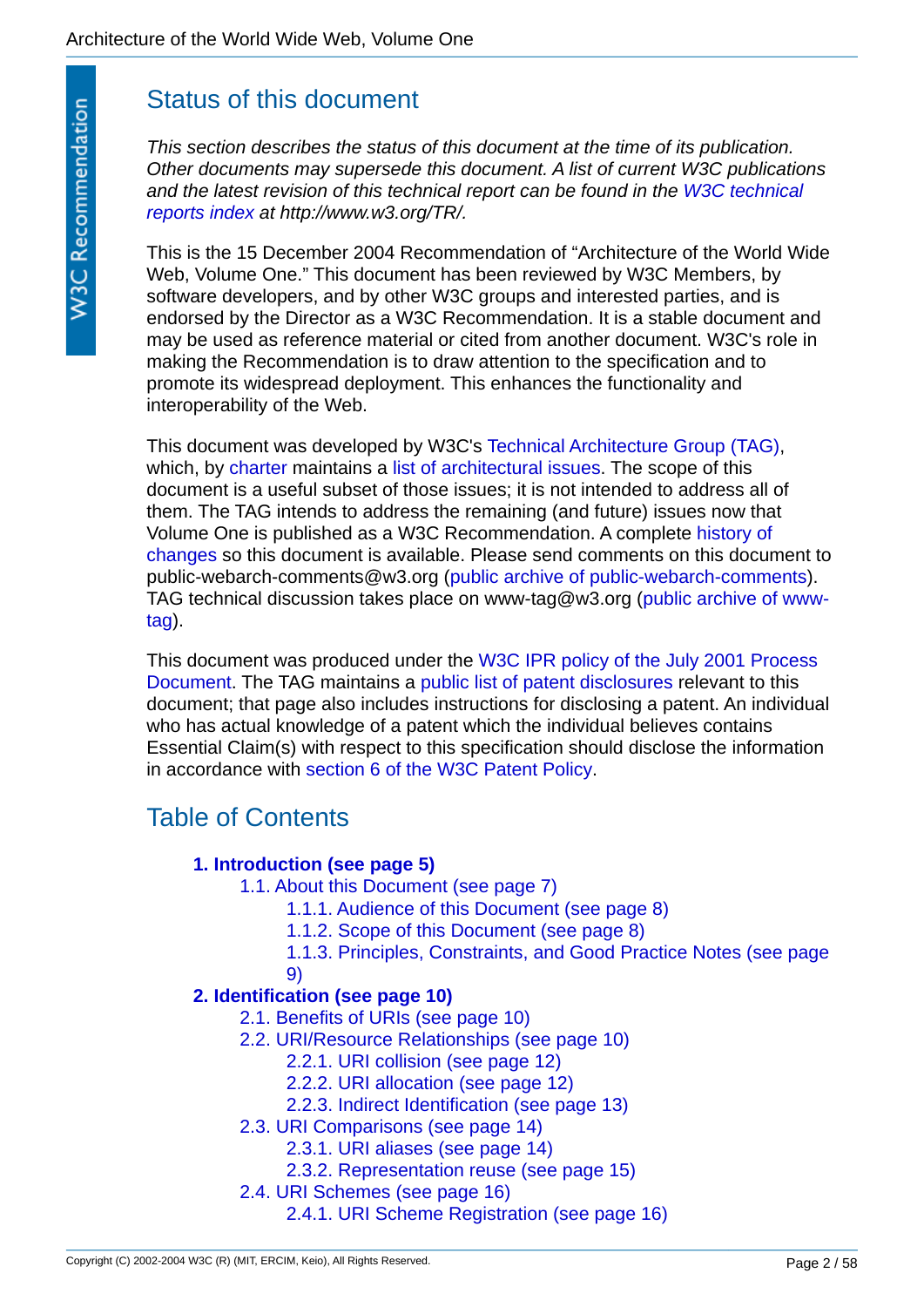- [2.5. URI Opacity \(see page 17\)](#page-16-0)
- [2.6. Fragment Identifiers \(see page 18\)](#page-17-0)
- [2.7. Future Directions for Identifiers \(see page 18\)](#page-17-1)
	- [2.7.1. Internationalized identifiers \(see page 19\)](#page-18-0)
	- [2.7.2. Assertion that two URIs identify the same resource \(see](#page-18-1)  page 19)
- **[3. Interaction \(see page 20\)](#page-19-0)**
	- [3.1. Using a URI to Access a Resource \(see page 20\)](#page-19-1)
		- [3.1.1. Details of retrieving a representation \(see page 21\)](#page-20-0)
	- [3.2. Representation Types and Internet Media Types \(see page 22\)](#page-21-0) [3.2.1. Representation types and fragment identifier semantics \(see](#page-22-0)  page 23)
		- [3.2.2. Fragment identifiers and content negotiation](#page-23-0)
	- [3.3. Inconsistencies between Representation Data and Metadata \(see](#page-24-0)  page 25)
	- [3.4. Safe Interactions \(see page 26\)](#page-25-0)
		- [3.4.1. Unsafe interactions and accountability \(see page 28\)](#page-27-0)
	- [3.5. Representation Management \(see page 28\)](#page-27-1)
		- [3.5.1. URI persistence \(see page 29\)](#page-28-0)
		- [3.5.2. Linking and access control \(see page 30\)](#page-29-0)
		- [3.5.3. Supporting Navigation \(see page 30\)](#page-29-1)
	- [3.6. Future Directions for Interaction \(see page 31\)](#page-30-0)

### **[4. Data Formats \(see page 32\)](#page-31-0)**

- [4.1. Binary and Textual Data Formats \(see page 32\)](#page-31-1)
- [4.2. Versioning and Extensibility \(see page 33\)](#page-32-0)
	- [4.2.1. Versioning \(see page 33\)](#page-32-1)
	- [4.2.2. Versioning and XML namespace policy \(see page 34\)](#page-33-0)
	- [4.2.3. Extensibility \(see page 35\)](#page-34-0)
	- [4.2.4. Composition of data formats \(see page 36\)](#page-35-0)
- [4.3. Separation of Content, Presentation, and Interaction \(see page 36\)](#page-35-1)
- [4.4. Hypertext \(see page 38\)](#page-37-0)
	- [4.4.1. URI references \(see page 39\)](#page-38-0)
- [4.5. XML-Based Data Formats \(see page 39\)](#page-38-1)
	- [4.5.1. When to use an XML-based format \(see page 39\)](#page-38-2)
	- [4.5.2. Links in XML \(see page 40\)](#page-39-0)
	- [4.5.3. XML namespaces \(see page 40\)](#page-39-1)
	- [4.5.4. Namespace documents \(see page 41\)](#page-40-0)
	- [4.5.5. QNames in XML \(see page 42\)](#page-41-0)
	- [4.5.6. XML ID semantics \(see page 43\)](#page-42-0)
	- [4.5.7. Media types for XML \(see page 44\)](#page-43-0)
	- [4.5.8. Fragment identifiers in XML \(see page 45\)](#page-44-0)
- [4.6. Future Directions for Data Formats \(see page 45\)](#page-44-1)

## **[5. General Architecture Principles \(see page 46\)](#page-45-0)**

- [5.1. Orthogonal Specifications \(see page 46\)](#page-45-1)
- [5.2. Extensibility \(see page 47\)](#page-46-0)
- [5.3. Error Handling \(see page 48\)](#page-47-0)
- [5.4. Protocol-based Interoperability \(see page 49\)](#page-48-0)

## **[6. Glossary \(see page 50\)](#page-49-0)**

- **[7. References \(see page 52\)](#page-51-0)**
	- [7.1. Architectural Specifications \(see page 56\)](#page-55-0)
- **[8. Acknowledgments \(see page 58\)](#page-57-0)**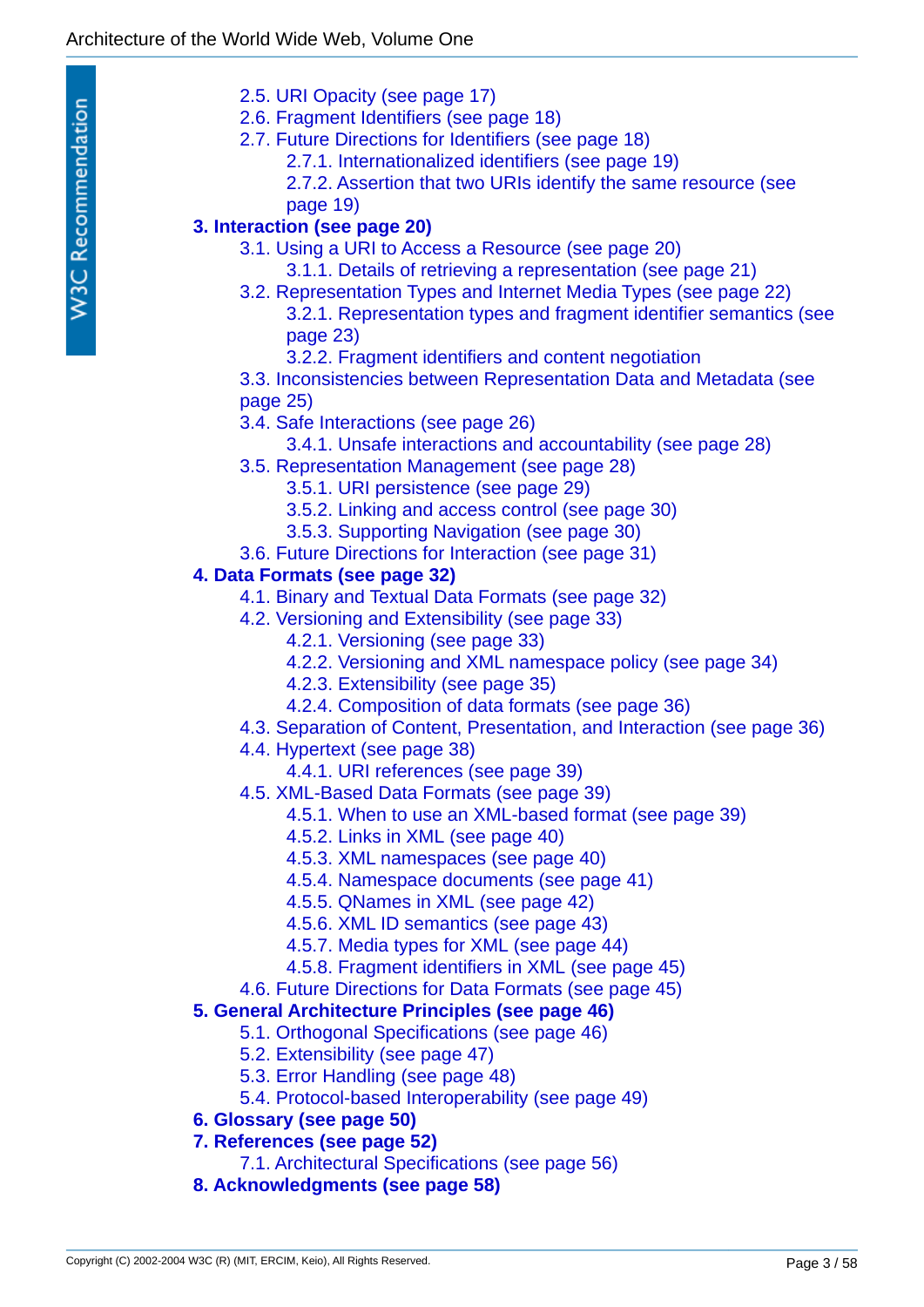# List of Principles, Constraints, and Good Practice Notes

The following principles, constraints, and good practice notes are discussed in this document and listed here for convenience. There is also a [free-standing summary](http://www.w3.org/TR/webarch/summary.html).

### **Identification**

- [Global Identifiers \(see page 10\)](#page-9-3) (principle, 2)
- [Identify with URIs \(see page 10\)](#page-9-4) (practice, 2.1)
- [URIs Identify a Single Resource \(see page 11\)](#page-10-0) (constraint, 2.2)
- [Avoiding URI aliases \(see page 15\)](#page-14-1) (practice, 2.3.1)
- [Consistent URI usage \(see page 15\)](#page-14-2) (practice, 2.3.1)
- [Reuse URI schemes \(see page 16\)](#page-15-2) (practice, 2.4)
- [URI opacity \(see page 17\)](#page-16-1) (practice, 2.5)

### **Interaction**

- [Reuse representation formats \(see page 23\)](#page-22-1) (practice, 3.2)
- [Data-metadata inconsistency \(see page 25\)](#page-24-1) (constraint, 3.3)
- [Metadata association \(see page 26\)](#page-25-1) (practice, 3.3)
- [Safe retrieval \(see page 27\)](#page-26-0) (principle, 3.4)
- [Available representation \(see page 28\)](#page-27-2) (practice, 3.5)
- [Reference does not imply dereference \(see page 29\)](#page-28-1) (principle, 3.5)
- [Consistent representation \(see page 29\)](#page-28-2) (practice, 3.5.1)

### **Data Formats**

- [Version information \(see page 33\)](#page-32-2) (practice, 4.2.1)
- [Namespace policy \(see page 34\)](#page-33-1) (practice, 4.2.2)
- [Extensibility mechanisms \(see page 35\)](#page-34-1) (practice, 4.2.3)
- [Extensibility conformance \(see page 35\)](#page-34-2) (practice, 4.2.3)
- [Unknown extensions \(see page 35\)](#page-34-3) (practice, 4.2.3)
- [Separation of content, presentation, interaction \(see page 37\)](#page-36-0) (practice, 4.3)
- [Link identification \(see page 38\)](#page-37-1) (practice, 4.4)
- [Web linking \(see page 38\)](#page-37-2) (practice, 4.4)
- [Generic URIs \(see page 38\)](#page-37-3) (practice, 4.4)
- [Hypertext links \(see page 39\)](#page-38-3) (practice, 4.4)
- [Namespace adoption \(see page 41\)](#page-40-1) (practice, 4.5.3)
- [Namespace documents \(see page 42\)](#page-41-1) (practice, 4.5.4)
- [QNames Indistinguishable from URIs \(see page 43\)](#page-42-1) (constraint, 4.5.5)
- [QName Mapping \(see page 43\)](#page-42-2) (practice, 4.5.5)
- [XML and "text/\\*" \(see page 44\)](#page-43-1) (practice, 4.5.7)
- [XML and character encodings \(see page 44\)](#page-43-2) (practice, 4.5.7)

### **General Architecture Principles**

- [Orthogonality \(see page 46\)](#page-45-2) (principle, 5.1)
- [Error recovery \(see page 48\)](#page-47-1) (principle, 5.3)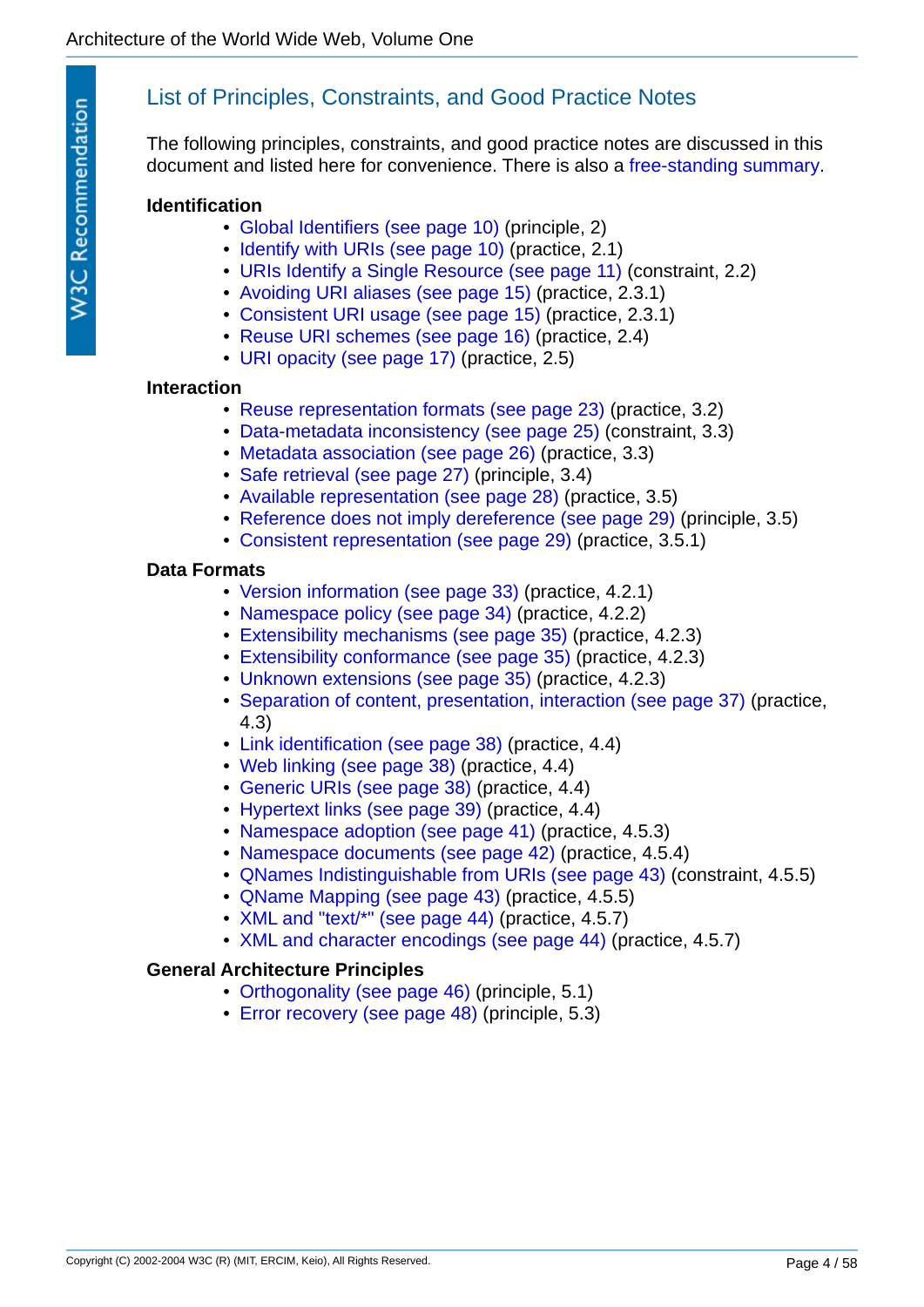# <span id="page-4-0"></span>1. Introduction

<span id="page-4-7"></span><span id="page-4-5"></span><span id="page-4-4"></span><span id="page-4-2"></span>The *World Wide Web* (*WWW*, or simply *Web*) is an information space in which the items of interest, referred to as resources, are identified by global identifiers called Uniform Resource Identifiers (*URI*).

Examples such as the following travel scenario are used throughout this document to illustrate typical behavior of *Web agents*—people or software acting on this information space. A *user agent* acts on behalf of a user. Software agents include servers, proxies, spiders, browsers, and multimedia players.

# <span id="page-4-6"></span><span id="page-4-3"></span><span id="page-4-1"></span>*Story*

While planning a trip to Mexico, Nadia reads "Oaxaca weather information: 'http://weather.example.com/oaxaca'" in a glossy travel magazine. Nadia has enough experience with the Web to recognize that "http://weather.example.com/oaxaca" is a URI and that she is likely to be able to retrieve associated information with her Web browser. When Nadia enters the URI into her browser:

- 1. The browser recognizes that what Nadia typed is a URI.
- 2. The browser performs an information retrieval action in accordance with its configured behavior for resources identified via the "http" URI scheme.
- 3. The authority responsible for "weather.example.com" provides information in a response to the retrieval request.
- 4. The browser interprets the response, identified as XHTML by the server, and performs additional retrieval actions for inline graphics and other content as necessary.
- 5. The browser displays the retrieved information, which includes hypertext links to other information. Nadia can follow these hypertext links to retrieve additional information.

This scenario illustrates the three architectural bases of the Web that are discussed in this document:

- 1. [Identification \(§2\) \(see page 10\).](#page-9-0) URIs are used to identify resources. In this travel scenario, the resource is a periodically updated report on the weather in Oaxaca, and the URI is "http://weather.example.com/oaxaca".
- 2. [Interaction \(§3\) \(see page 20\).](#page-19-0) Web agents communicate using standardized protocols that enable interaction through the exchange of messages which adhere to a defined syntax and semantics. By entering a URI into a retrieval dialog or selecting a hypertext link, Nadia tells her browser to perform a retrieval action for the resource identified by the URI. In this example, the browser sends an HTTP GET request (part of the HTTP protocol) to the server at "weather.example.com", via TCP/IP port 80, and the server sends back a message containing what it determines to be a representation of the resource as of the time that representation was generated. Note that this example is specific to hypertext browsing of information—other kinds of interaction are possible, both within browsers and through the use of other types of Web agent; our example is intended to illustrate one common interaction, not define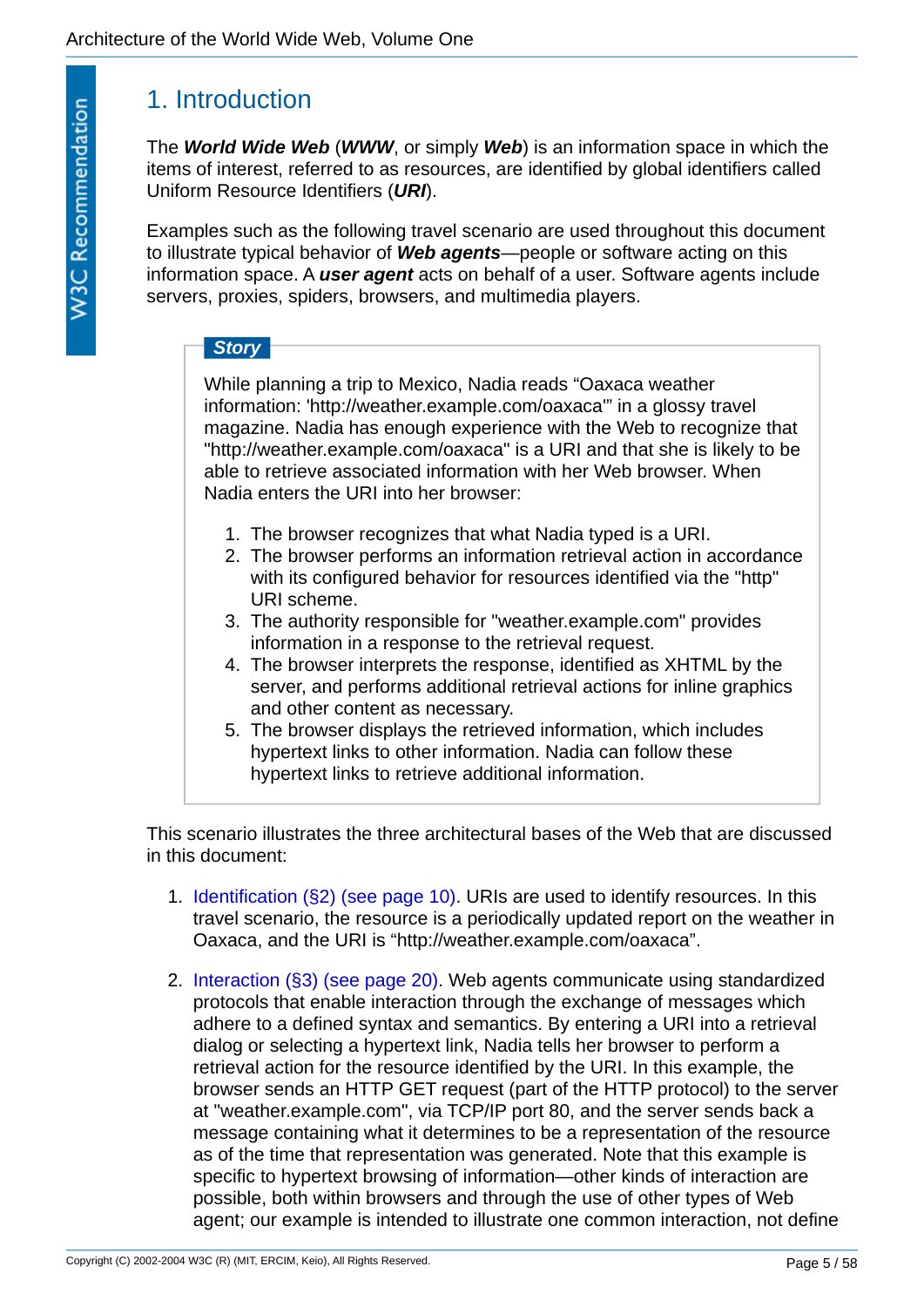the range of possible interactions or limit the ways in which agents might use the Web.

3. [Formats \(§4\) \(see page 32\)](#page-31-0). Most protocols used for representation retrieval and/or submission make use of a sequence of one or more messages, which taken together contain a payload of representation data and metadata, to transfer the representation between agents. The choice of interaction protocol places limits on the formats of representation data and metadata that can be transmitted. HTTP, for example, typically transmits a single octet stream plus metadata, and uses the "Content-Type" and "Content-Encoding" header fields to further identify the format of the representation. In this scenario, the representation transferred is in XHTML, as identified by the "Content-type" HTTP header field containing the registered Internet media type name, "application/xhtml+xml". That Internet media type name indicates that the representation data can be processed according to the XHTML specification.

Nadia's browser is configured and programmed to interpret the receipt of an "application/xhtml+xml" typed representation as an instruction to render the content of that representation according to the XHTML rendering model, including any subsidiary interactions (such as requests for external style sheets or in-line images) called for by the representation. In the scenario, the XHTML representation data received from the initial request instructs Nadia's browser to also retrieve and render in-line the weather maps, each identified by a URI and thus causing an additional retrieval action, resulting in additional representations that are processed by the browser according to their own data formats (e.g., "application/svg+xml" indicates the SVG data format), and this process continues until all of the data formats have been rendered. The result of all of this processing, once the browser has reached an application steadystate that completes Nadia's initial requested action, is commonly referred to as a "Web page".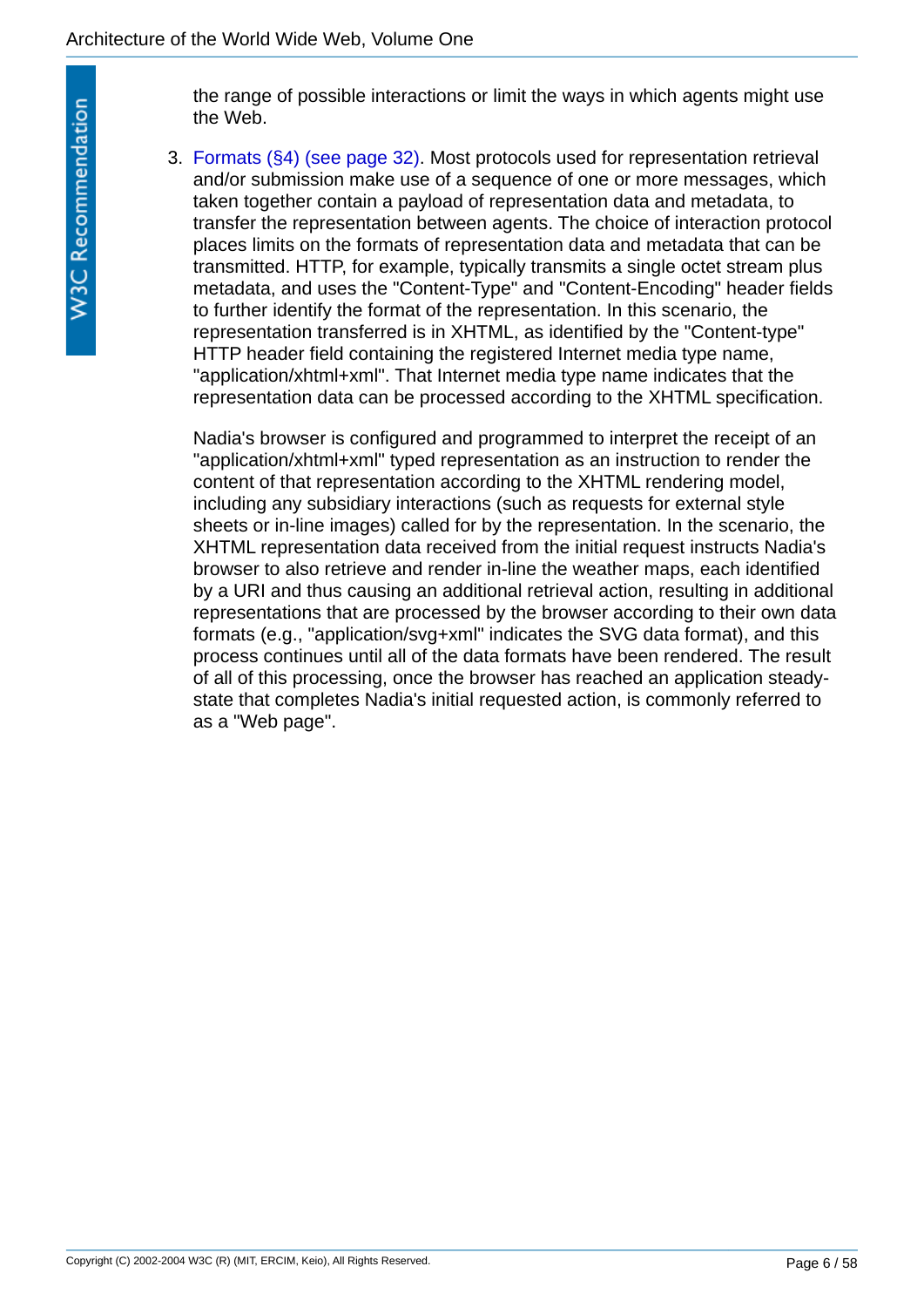The following illustration shows the relationship between identifier, resource, and representation.



In the remainder of this document, we highlight important architectural points regarding Web identifiers, protocols, and formats. We also discuss some important [general architectural principles \(§5\)](#page-45-0) and how they apply to the Web.

# <span id="page-6-0"></span>1.1. About this Document

This document describes the properties we desire of the Web and the design choices that have been made to achieve them. It promotes the reuse of existing standards when suitable, and gives guidance on how to innovate in a manner consistent with Web architecture.

The terms MUST, MUST NOT, SHOULD, SHOULD NOT, and MAY are used in the principles, constraints, and good practice notes in accordance with RFC 2119 [[RFC2119 \(see page 53\)\]](#page-52-0).

This document does not include conformance provisions for these reasons: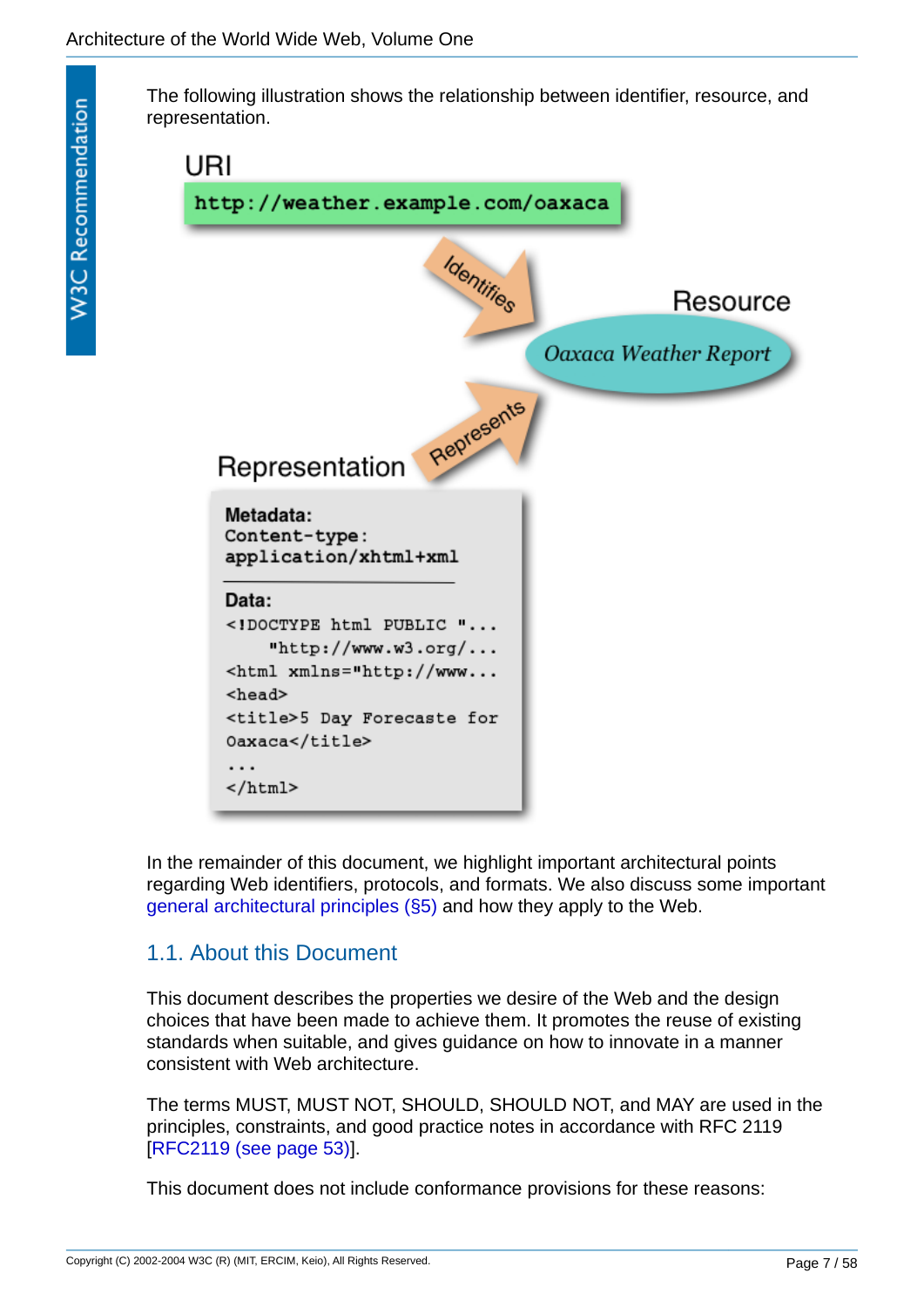- Conforming software is expected to be so diverse that it would not be useful to be able to refer to the class of conforming software agents.
- Some of the good practice notes concern people; specifications generally define conformance for software, not people.
- We do not believe that the addition of a conformance section is likely to increase the utility of the document.

### <span id="page-7-0"></span>**1.1.1. Audience of this Document**

This document is intended to inform discussions about issues of Web architecture. The intended audience for this document includes:

- 1. Participants in W3C Activities
- 2. Other groups and individuals designing technologies to be integrated into the **Web**
- 3. Implementers of W3C specifications
- 4. Web content authors and publishers

**Note:** This document does not distinguish in any formal way the terms "language" and "format." Context determines which term is used. The phrase "specification designer" encompasses language, format, and protocol designers.

### <span id="page-7-1"></span>**1.1.2. Scope of this Document**

This document presents the general architecture of the Web. Other groups inside and outside W3C also address specialized aspects of Web architecture, including accessibility, quality assurance, internationalization, device independence, and Web Services. The section on [Architectural Specifications \(§7.1\) \(see page 56\)](#page-55-0) includes references to these related specifications.

This document strives for a balance between brevity and precision while including illustrative examples. [TAG findings](http://www.w3.org/2001/tag/findings) are informational documents that complement the current document by providing more detail about selected topics. This document includes some excerpts from the findings. Since the findings evolve independently, this document includes references to approved TAG findings. For other TAG issues covered by this document but without an approved finding, references are to entries in the [TAG issues list](http://www.w3.org/2001/tag/issues.html).

Many of the examples in this document that involve human activity suppose the familiar Web interaction model (illustrated at the beginning of the Introduction) where a person follows a link via a user agent, the user agent retrieves and presents data, the user follows another link, etc. This document does not discuss in any detail other interaction models such as voice browsing (see, for example, [[VOICEXML2 \(see page 55\)\]](#page-54-0)). The choice of interaction model may have an impact on expected agent behavior. For instance, when a graphical user agent running on a laptop computer or hand-held device encounters an error, the user agent can report errors directly to the user through visual and audio cues, and present the user with options for resolving the errors. On the other hand, when someone is browsing the Web through voice input and audio-only output, stopping the dialog to wait for user input may reduce usability since it is so easy to "lose one's place" when browsing with only audio-output. This document does not discuss how the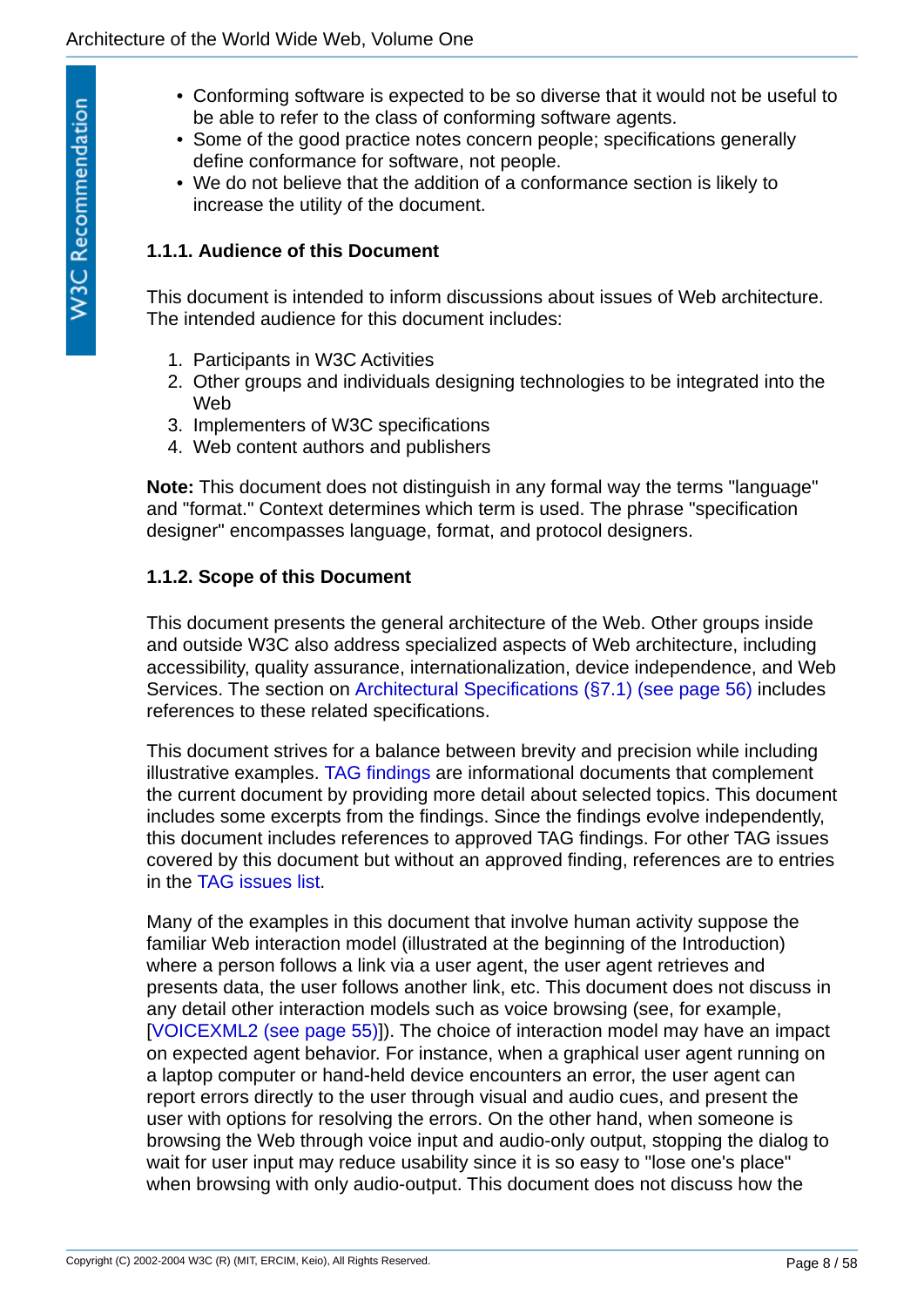principles, constraints, and good practices identified here apply in all interaction contexts.

### <span id="page-8-0"></span>**1.1.3. Principles, Constraints, and Good Practice Notes**

The important points of this document are categorized as follows:

### **Principle**

An architectural principle is a fundamental rule that applies to a large number of situations and variables. Architectural principles include "separation of concerns", "generic interface", "self-descriptive syntax," "visible semantics," "network effect" (Metcalfe's Law), and Amdahl's Law: "The speed of a system is limited by its slowest component."

### **Constraint**

In the design of the Web, some choices, like the names of the  $p$  and  $1i$ elements in HTML, the choice of the colon (:) character in URIs, or grouping bits into eight-bit units (octets), are somewhat arbitrary; if paragraph had been chosen instead of p or asterisk (\*) instead of colon, the large-scale result would, most likely, have been the same. This document focuses on more fundamental design choices: design choices that lead to constraints, i.e., restrictions in behavior or interaction within the system. Constraints may be imposed for technical, policy, or other reasons to achieve desirable properties in the system, such as accessibility, global scope, relative ease of evolution, efficiency, and dynamic extensibility.

### **Good practice**

Good practice—by software developers, content authors, site managers, users, and specification designers—increases the value of the Web.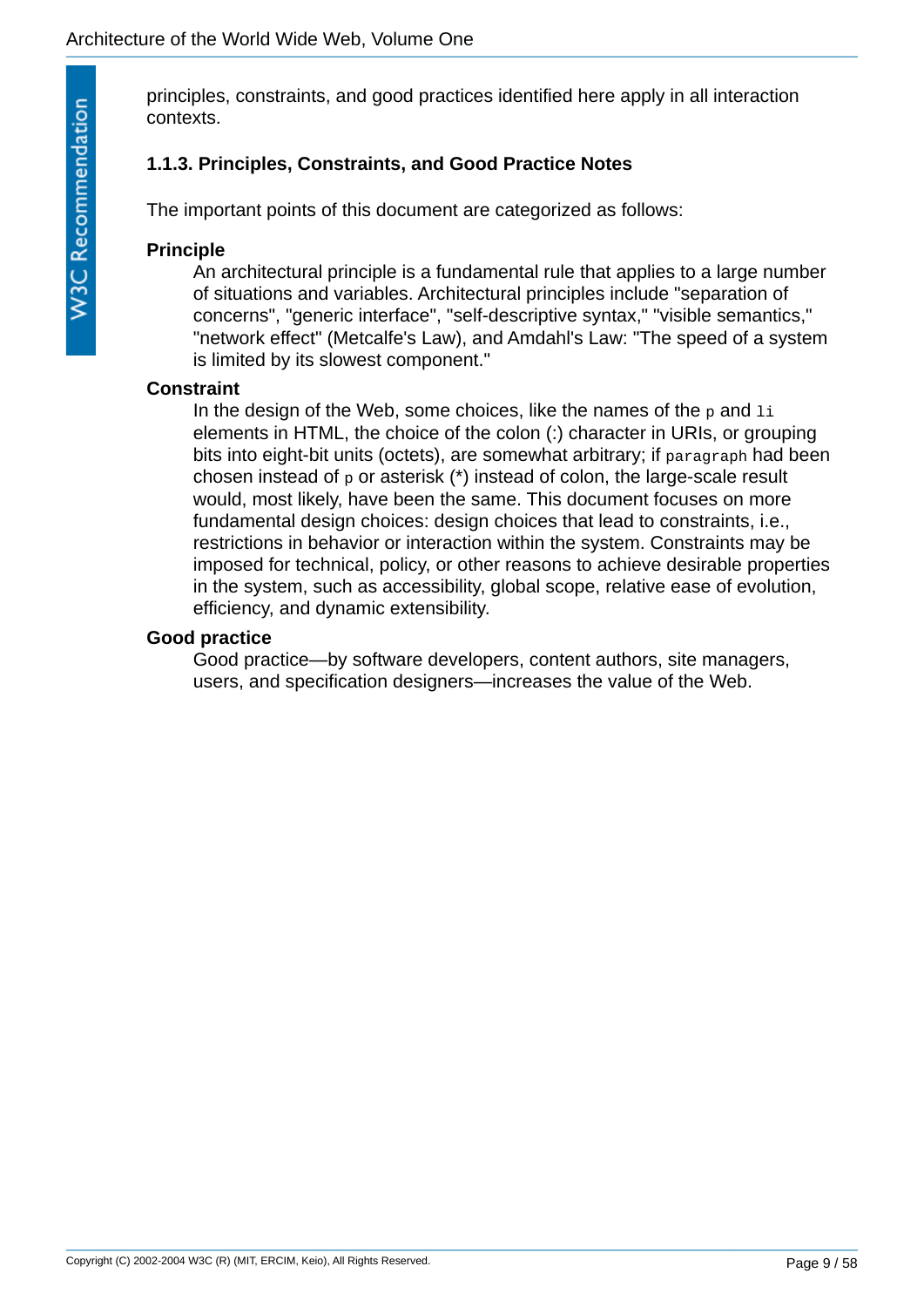# <span id="page-9-0"></span>2. Identification

In order to communicate internally, a community agrees (to a reasonable extent) on a set of terms and their meanings. One goal of the Web, since its inception, has been to build a global community in which any party can share information with any other party. To achieve this goal, the Web makes use of a single global identification system: the URI. URIs are a cornerstone of Web architecture, providing identification that is common across the Web. The global scope of URIs promotes large-scale "network effects": the value of an identifier increases the more it is used consistently (for example, the more it is used in [hypertext links \(§4.4\)](#page-37-0)).

<span id="page-9-3"></span>*Principle: Global Identifiers*

Global naming leads to global network effects.

This principle dates back at least as far as Douglas Engelbart's seminal work on [open hypertext systems; see section E](#page-51-1)[very Object Addressable](http://www.bootstrap.org/augdocs/augment-132082.htm#11K) [in \[Eng90 \(see page](#page-51-1)  52)].

# <span id="page-9-1"></span>2.1. Benefits of URIs

The choice of syntax for global identifiers is somewhat arbitrary; it is their global scope that is important. The *Uniform Resource Identifier*, [\[URI \(see page 55\)](#page-54-1)], has been successfully deployed since the creation of the Web. There are substantial benefits to participating in the existing network of URIs, including linking, bookmarking, caching, and indexing by search engines, and there are substantial costs to creating a new identification system that has the same properties as URIs.

<span id="page-9-6"></span><span id="page-9-4"></span>*Good practice: Identify with URIs*

To benefit from and increase the value of the World Wide Web, agents should provide URIs as identifiers for resources.

A resource should have an associated URI if another party might reasonably want to create a hypertext link to it, make or refute assertions about it, retrieve or cache a representation of it, include all or part of it by reference into another representation, annotate it, or perform other operations on it. Software developers should expect that sharing URIs across applications will be useful, even if that utility is not initially evident. The TAG finding *"URIs, Addressability, and the use of HTTP GET and POST"* [discusses additional benefits and considerations of URI addressability.](http://www.w3.org/2001/tag/doc/whenToUseGet.html)

**Note:** Some URI schemes (such as the "ftp" URI scheme specification) use the term "designate" where this document uses "identify."

# <span id="page-9-2"></span>2.2. URI/Resource Relationships

<span id="page-9-5"></span>By design a URI identifies one resource. We do not limit the scope of what might be a *resource*. The term "resource" is used in a general sense for whatever might be identified by a URI. It is conventional on the hypertext Web to describe Web pages, images, product catalogs, etc. as "resources". The distinguishing characteristic of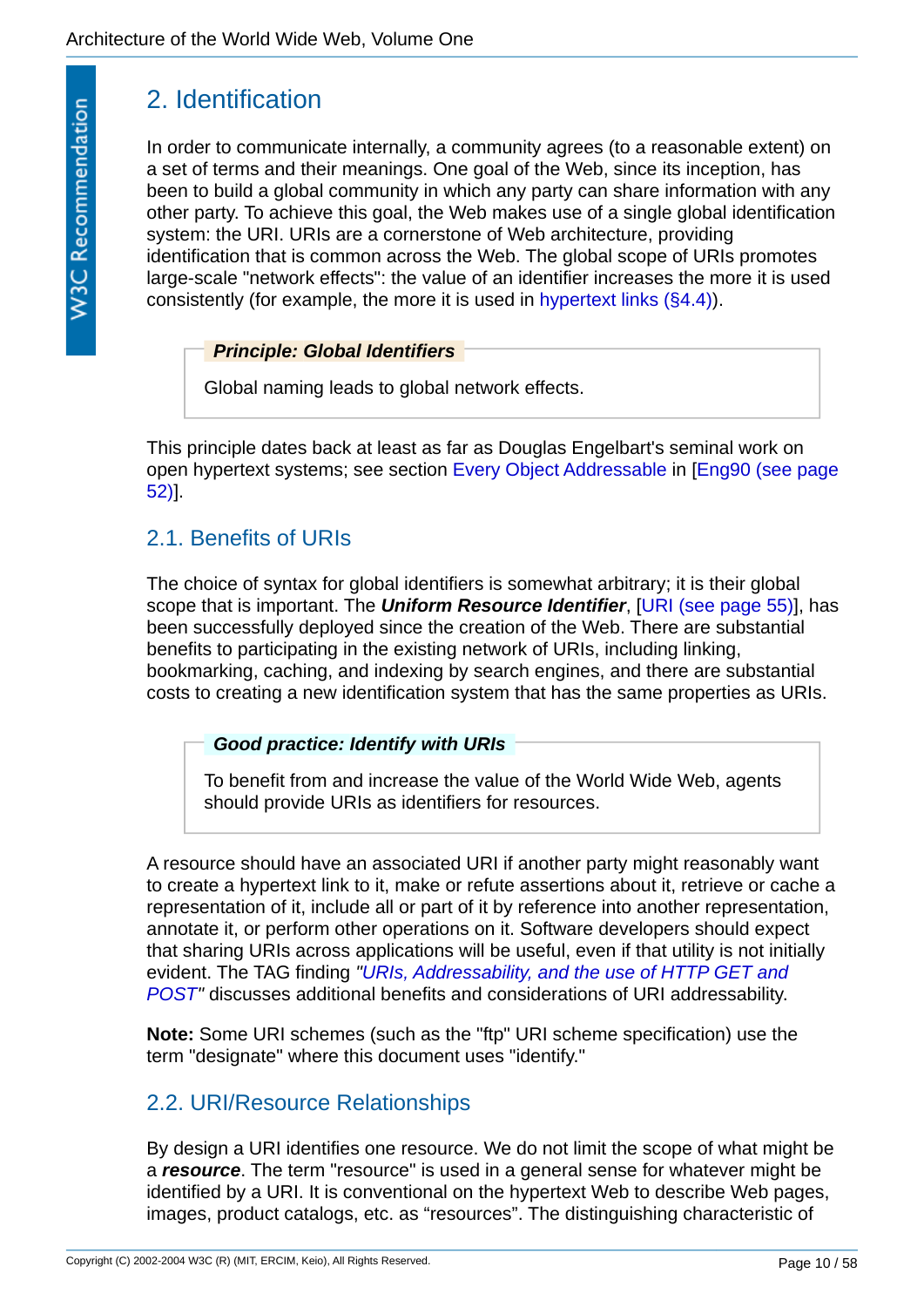<span id="page-10-1"></span>these resources is that all of their essential characteristics can be conveyed in a message. We identify this set as "*information resources*."

This document is an example of an information resource. It consists of words and punctuation symbols and graphics and other artifacts that can be encoded, with varying degrees of fidelity, into a sequence of bits. There is nothing about the essential information content of this document that cannot in principle be transfered in a message. In the case of this document, the message payload is the [representation \(see page 22\)](#page-21-1) of this document.

However, our use of the term resource is intentionally more broad. Other things, such as cars and dogs (and, if you've printed this document on physical sheets of paper, the artifact that you are holding in your hand), are resources too. They are not information resources, however, because their essence is not information. Although it is possible to describe a great many things about a car or a dog in a sequence of bits, the sum of those things will invariably be an approximation of the essential character of the resource.

We define the term "information resource" because we observe that it is useful in discussions of Web technology and may be useful in constructing specifications for facilities built for use on the Web.

### <span id="page-10-0"></span>*Constraint: URIs Identify a Single Resource*

Assign distinct URIs to distinct resources.

Since the scope of a URI is global, the resource identified by a URI does not [depend on the context in which the URI appears \(see also the section about indirect](#page-12-0)  identification (§2.2.3)).

[[URI \(see page 55\)\]](#page-54-1) is an agreement about how the Internet community allocates names and associates them with the resources they identify. URIs are divided into [schemes \(§2.4\) \(see page 16\)](#page-15-0) that define, via their scheme specification, the mechanism by which scheme-specific identifiers are associated with resources. For example, the "http" URI scheme ([[RFC2616 \(see page 54\)\]](#page-53-0)) uses DNS and TCPbased HTTP servers for the purpose of identifier allocation and resolution. As a result, identifiers such as "http://example.com/somepath#someFrag" often take on meaning through the community experience of performing an HTTP GET request on the identifier and, if given a successful response, interpreting the response as a [representation of the identified resource. \(See also Fragment Identifiers \(§2.6\) \(see](#page-17-0)  page 18).) Of course, a retrieval action like GET is not the only way to obtain information about a resource. One might also publish a document that purports to define the meaning of a particular URI. These other sources of information may suggest meanings for such identifiers, but it's a local policy decision whether those suggestions should be heeded.

<span id="page-10-2"></span>Just as one might wish to refer to a person by different names (by full name, first name only, sports nickname, romantic nickname, and so forth), Web architecture allows the association of more than one URI with a resource. URIs that identify the same resource are called *URI aliases*. The section on URI aliases (§2.3.1) (see [page 14\) discusses some of the potential costs of creating multiple URIs for the](#page-13-1)  same resource.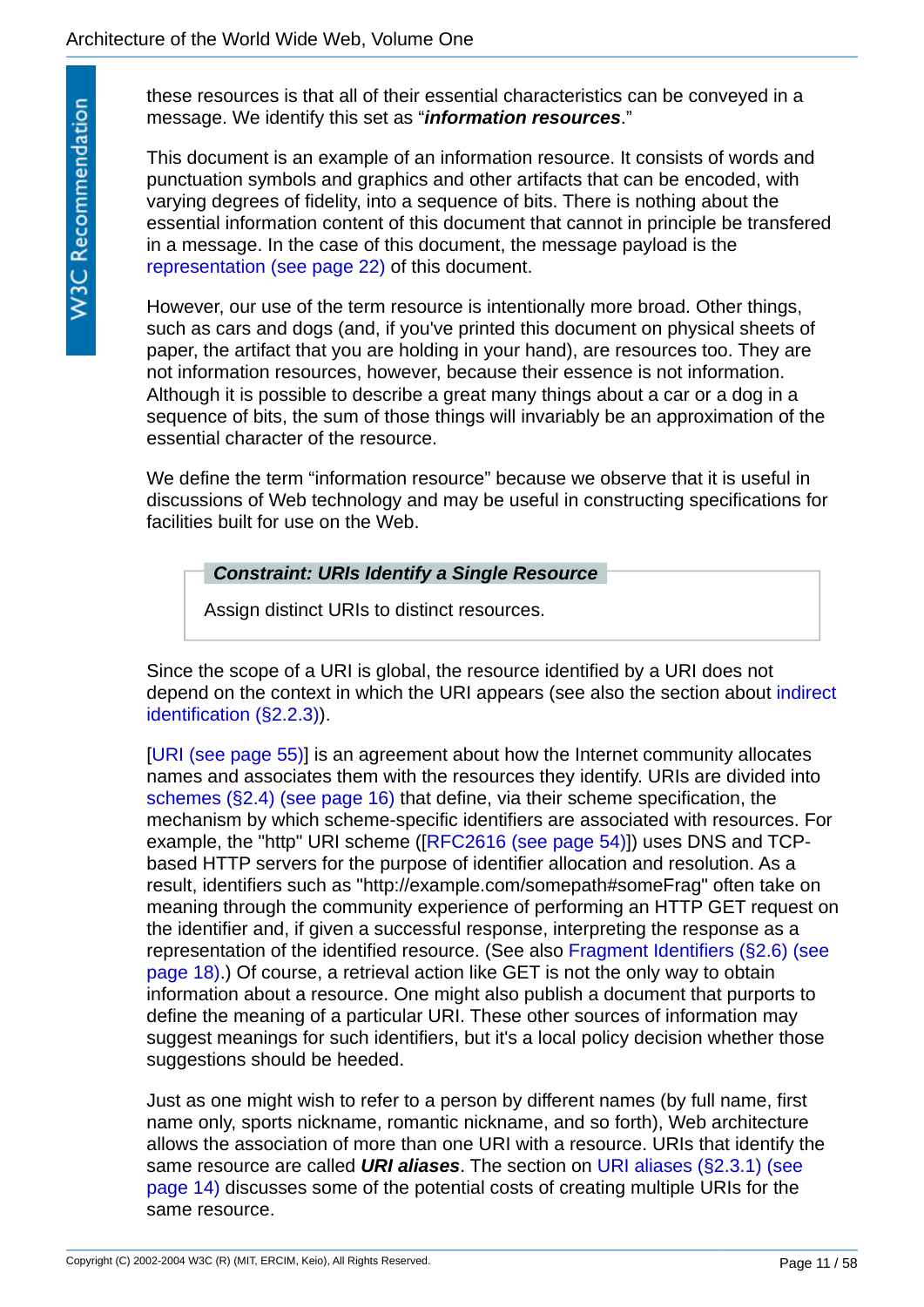Several sections of this document address questions about the relationship between URIs and resources, including:

- How much can I tell about a resource by inspection of a URI that identifies it? [See the sections on](#page-16-0) [URI schemes \(§2.4\) \(see page 16](#page-15-0)[\) and URI opacity \(§2.5\)](#page-16-0) (see page 17).
- [Who determines what resource a URI identifies? See the section on URI](#page-11-1)  allocation (§2.2.2) (see page 12).
- Can the resource identified by a URI change over time? See the sections on [U](#page-27-1)[RI persistence \(§3.5.1\) \(see page 29\)](#page-28-0) [and representation management](#page-27-1)  (§3.5) (see page 28).
- Since more than one URI can identify the same resource, how do I know [which URIs identify the same resource? See the sections on URI comparison](#page-13-0)  [\(§2.3\) \(see page 14\) and assertions that two URIs identify the same resource](#page-18-1)  (§2.7.2) (see page 19).

## <span id="page-11-0"></span>**2.2.1. URI collision**

<span id="page-11-3"></span>By design, a URI identifies one resource. Using the same URI to directly identify different resources produces a *URI collision*. Collision often imposes a cost in communication due to the effort required to resolve ambiguities.

Suppose, for example, that one organization makes use of a URI to refer to the movie *The Sting*, and another organization uses the same URI to refer to a discussion forum about *The Sting*. To a third party, aware of both organizations, this collision creates confusion about what the URI identifies, undermining the value of the URI. If one wanted to talk about the creation date of the resource identified by the URI, for instance, it would not be clear whether this meant "when the movie was created" or "when the discussion forum about the movie was created."

Social and technical solutions have been devised to help avoid URI collision. However, the success or failure of these different approaches depends on the extent to which there is consensus in the Internet community on abiding by the defining specifications.

The section on [URI allocation \(§2.2.2\)](#page-11-1) examines approaches for establishing the authoritative source of information about what resource a URI identifies.

URIs are sometimes used for [indirect identification \(§2.2.3\)](#page-12-0). This does not necessarily lead to collisions.

## <span id="page-11-1"></span>**2.2.2. URI allocation**

URI allocation is the process of associating a URI with a resource. Allocation can be performed both by resource owners and by other parties. It is important to avoid [URI collision \(§2.2.1\) \(see page 12\)](#page-11-0).

## <span id="page-11-2"></span>*2.2.2.1. URI ownership*

<span id="page-11-4"></span>*URI ownership* is a relation between a URI and a social entity, such as a person, organization, or specification. URI ownership gives the relevant social entity certain rights, including: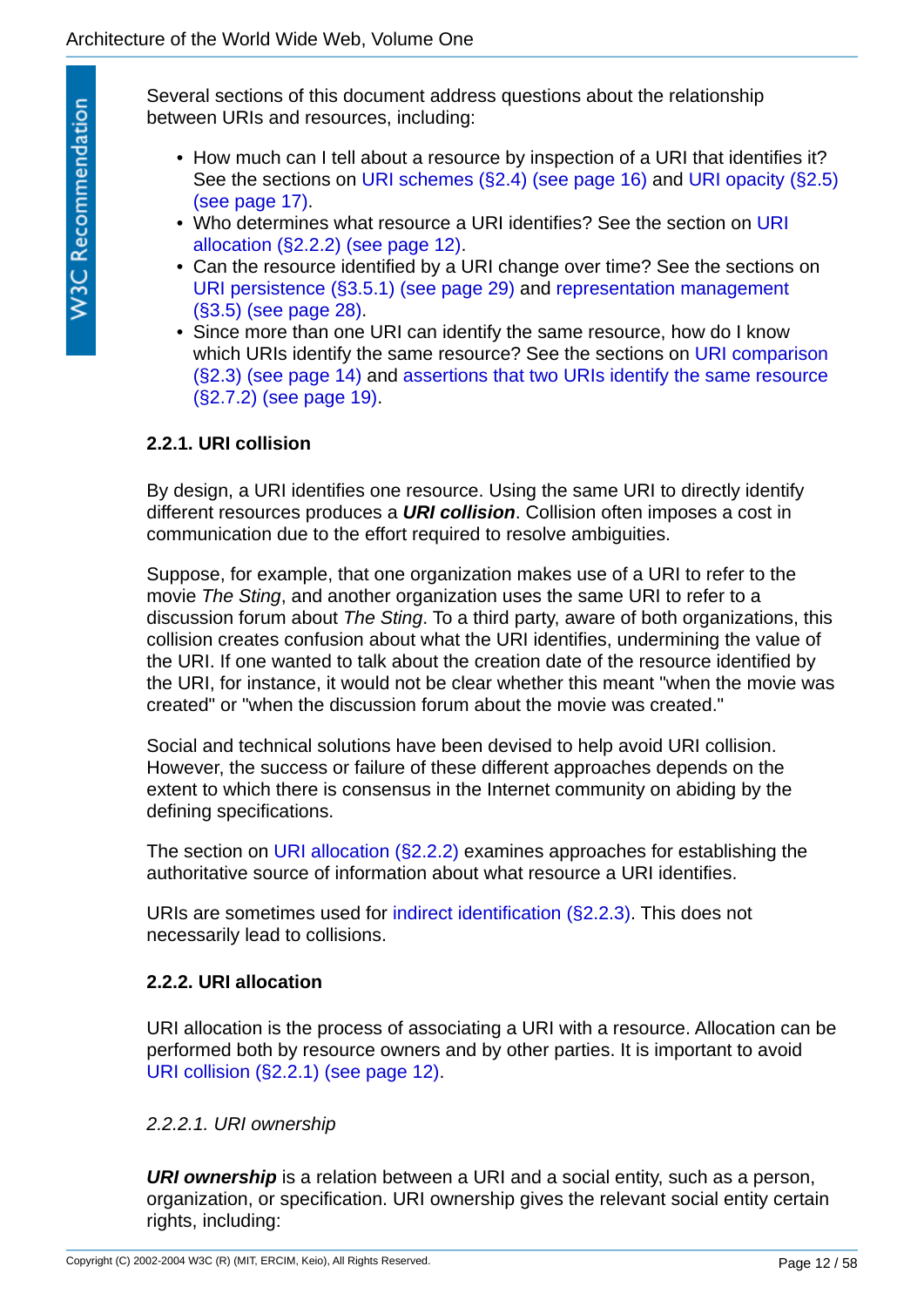- 1. to pass on ownership of some or all owned URIs to another owner delegation; and
- 2. to associate a resource with an owned URI—URI allocation.

By social convention, URI ownership is delegated from the IANA URI scheme registry [\[IANASchemes](#page-51-2)], itself a social entity, to IANA-registered URI scheme specifications. Some URI scheme specifications further delegate ownership to subordinate registries or to other nominated owners, who may further delegate ownership. In the case of a specification, ownership ultimately lies with the community that maintains the specification.

The approach taken for the "http" URI scheme, for example, follows the pattern whereby the Internet community delegates authority, via the IANA URI scheme registry and the DNS, over a set of URIs with a common prefix to one particular owner. One consequence of this approach is the Web's heavy reliance on the central DNS registry. A different approach is taken by the URN Syntax scheme [[RFC2141 \(see page 53\)\]](#page-52-1) which delegates ownership of portions of URN space to URN Namespace specifications which themselves are registered in an IANAmaintained registry of URN Namespace Identifiers.

URI owners are responsible for avoiding the assignment of equivalent URIs to multiple resources. Thus, if a URI scheme specification does provide for the delegation of individual or organized sets of URIs, it should take pains to ensure that ownership ultimately resides in the hands of a single social entity. Allowing multiple owners increases the likelihood of URI collisions.

URI owners may organize or deploy infrastruture to ensure that representations of associated resources are available and, where appropriate, interaction with the resource is possible through the exchange of representations. There are social expectations for responsible [representation management \(§3.5\)](#page-27-1) by URI owners. Additional social implications of URI ownership are not discussed here.

See TAG issue [siteData-36,](http://www.w3.org/2001/tag/issues.html#siteData-36) which concerns the expropriation of naming authority.

## *2.2.2.2. Other allocation schemes*

Some schemes use techniques other than delegated ownership to avoid collision. [For example, the specification for the data URL \(sic\) scheme \[RFC2397 \(see page](#page-52-2)  53)] specifies that the resource identified by a data scheme URI has only one possible representation. The representation data makes up the URI that identifies that resource. Thus, the specification itself determines how data URIs are allocated; no delegation is possible.

Other schemes (such as "news:comp.text.xml") rely on a social process.

## <span id="page-12-0"></span>**2.2.3. Indirect Identification**

To say that the URI "mailto:nadia@example.com" identifies both an Internet mailbox and Nadia, the person, introduces a URI collision. However, we can use the URI to indirectly identify Nadia. Identifiers are commonly used in this way.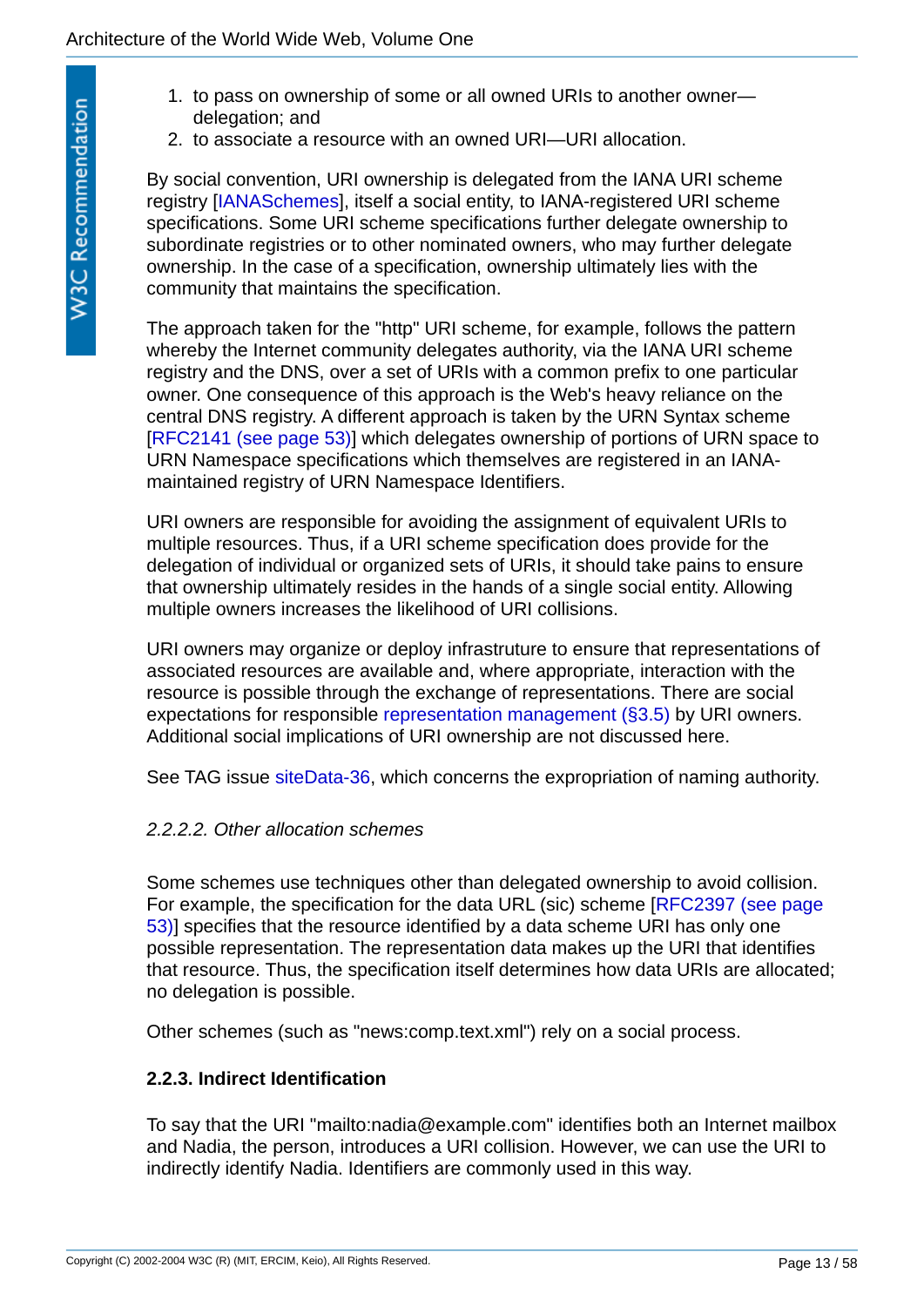Listening to a news broadcast, one might hear a report on Britain that begins, "Today, 10 Downing Street announced a series of new economic measures." Generally, "10 Downing Street" identifies the official residence of Britain's Prime Minister. In this context, the news reporter is using it (as English rhetoric allows) to indirectly identify the British government. Similarly, URIs identify resources, but they can also be used in many constructs to indirectly identify other resources. Globally adopted assignment policies make some URIs appealing as general-purpose identifiers. Local policy establishes what they indirectly identify.

Suppose that nadia@example.com is Nadia's email address. The organizers of a conference Nadia attends might use "mailto:nadia@example.com" to refer indirectly to her (e.g., by using the URI as a database key in their database of conference participants). This does not introduce a URI collision.

# <span id="page-13-0"></span>2.3. URI Comparisons

URIs that are identical, character-by-character, refer to the same resource. Since Web Architecture allows the association of multiple URIs with a given resource, two URIs that are not character-by-character identical may still refer to the same resource. Different URIs do not necessarily refer to different resources but there is generally a higher computational cost to determine that different URIs refer to the same resource.

To reduce the risk of a false negative (i.e., an incorrect conclusion that two URIs do not refer to the same resource) or a false positive (i.e., an incorrect conclusion that two URIs do refer to the same resource), some specifications describe equivalence tests in addition to character-by-character comparison. Agents that reach conclusions based on comparisons that are not licensed by the relevant specifications take responsibility for any problems that result; see the section on [error handling \(§5.3\)](#page-47-0) for more information about responsible behavior when reaching unlicensed conclusions. Section 6 of [[URI \(see page 55\)\]](#page-54-1) provides more information about comparing URIs and reducing the risk of false negatives and positives.

See also the [assertion that two URIs identify the same resource \(§2.7.2\)](#page-18-1).

### <span id="page-13-1"></span>**2.3.1. URI aliases**

Although there are benefits (such as naming flexibility) to URI aliases, there are also costs. URI aliases are harmful when they divide the Web of related resources. A corollary of Metcalfe's Principle (the "network effect") is that the value of a given resource can be measured by the number and value of other resources in its network neighborhood, that is, the resources that link to it.

The problem with aliases is that if half of the neighborhood points to one URI for a given resource, and the other half points to a second, different URI for that same resource, the neighborhood is divided. Not only is the aliased resource undervalued because of this split, the entire neighborhood of resources loses value because of the missing second-order relationships that should have existed among the referring resources by virtue of their references to the aliased resource.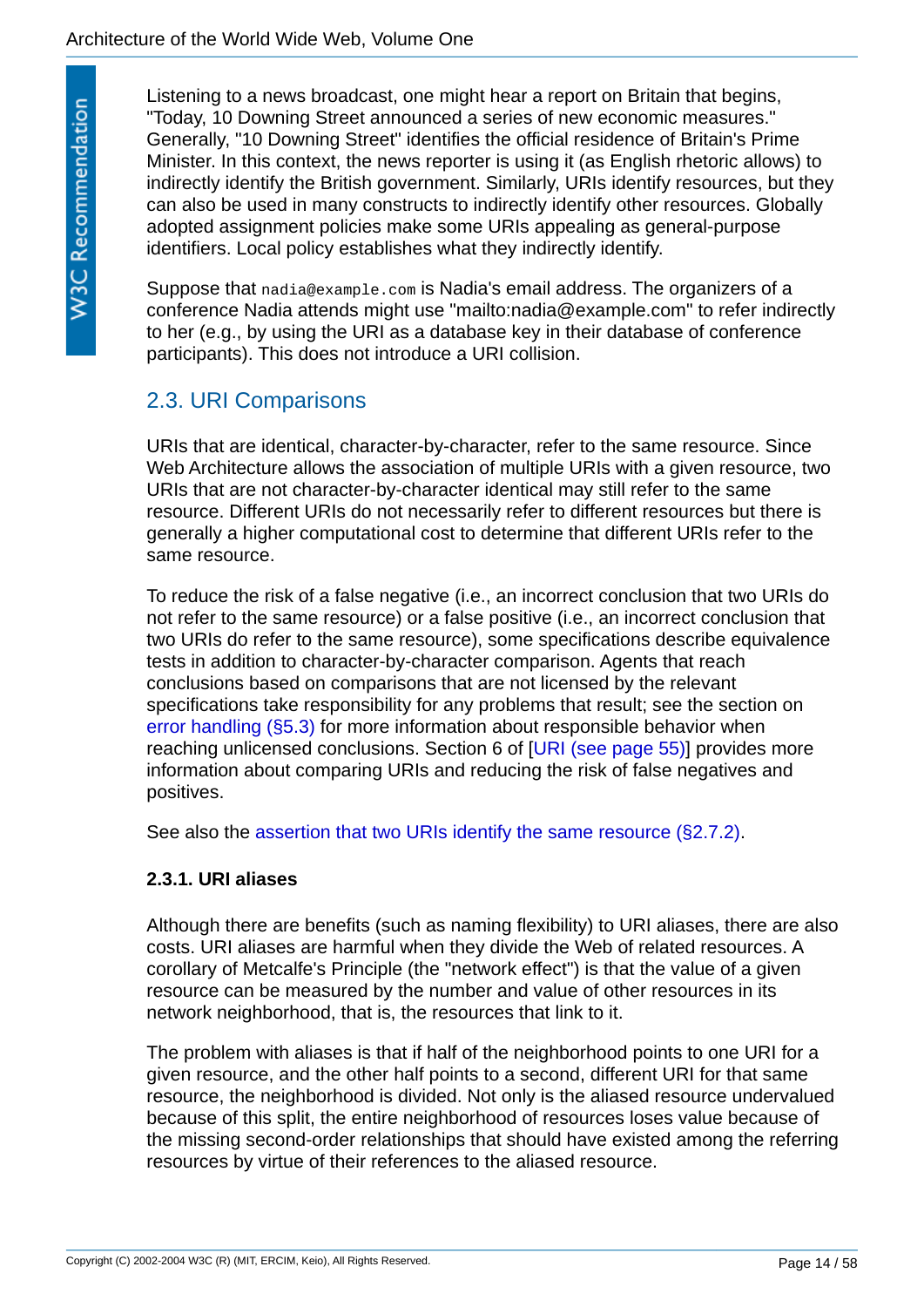### <span id="page-14-1"></span>*Good practice: Avoiding URI aliases*

A URI owner SHOULD NOT associate arbitrarily different URIs with the same resource.

URI consumers also have a role in ensuring URI consistency. For instance, when transcribing a URI, agents should not gratuitously percent-encode characters. The [term "character" refers to URI characters as defined in section 2 of \[URI \(see page](#page-54-1)  55)]; percent-encoding is discussed in section 2.1 of that specification.

### <span id="page-14-2"></span>*Good practice: Consistent URI usage*

An agent that receives a URI SHOULD refer to the associated resource using the same URI, character-by-character.

When a URI alias does become common currency, the [URI owner \(see page 12\)](#page-11-2) should use protocol techniques such as server-side redirects to relate the two resources. The community benefits when the URI owner supports redirection of an aliased URI to the corresponding "official" URI. For more information on redirection, [see section 10.3, Redirection, in \[RFC2616 \(see page 54\)\]. See also \[CHIPS \(see](#page-51-3)  page 52)] for a discussion of some best practices for server administrators.

# <span id="page-14-0"></span>**2.3.2. Representation reuse**

URI aliasing only occurs when more than one URI is used to identify the same resource. The fact that different resources sometimes have the same representation does not make the URIs for those resources aliases.

# *Story*

Dirk would like to add a link from his Web site to the Oaxaca weather site. He uses the URI http://weather.example.com/oaxaca and labels his link "report on weather in Oaxaca on 1 August 2004". Nadia points out to Dirk that he is setting misleading expectations for the URI he has used. The Oaxaca weather site policy is that the URI in question identifies a report on the current weather in Oaxaca—on any given day—and not the weather on 1 August. Of course, on the first of August in 2004, Dirk's link will be correct, but the rest of the time he will be misleading readers. Nadia points out to Dirk that the managers of the Oaxaca weather site do make available a different URI permanently assigned to a resource reporting on the weather on 1 August 2004.

In this story, there are two resources: "a report on the current weather in Oaxaca" and "a report on the weather in Oaxaca on 1 August 2004". The managers of the Oaxaca weather site assign two URIs to these two different resources. On 1 August 2004, the representations for these resources are identical. That fact that dereferencing two different URIs produces identical representations does not imply that the two URIs are aliases.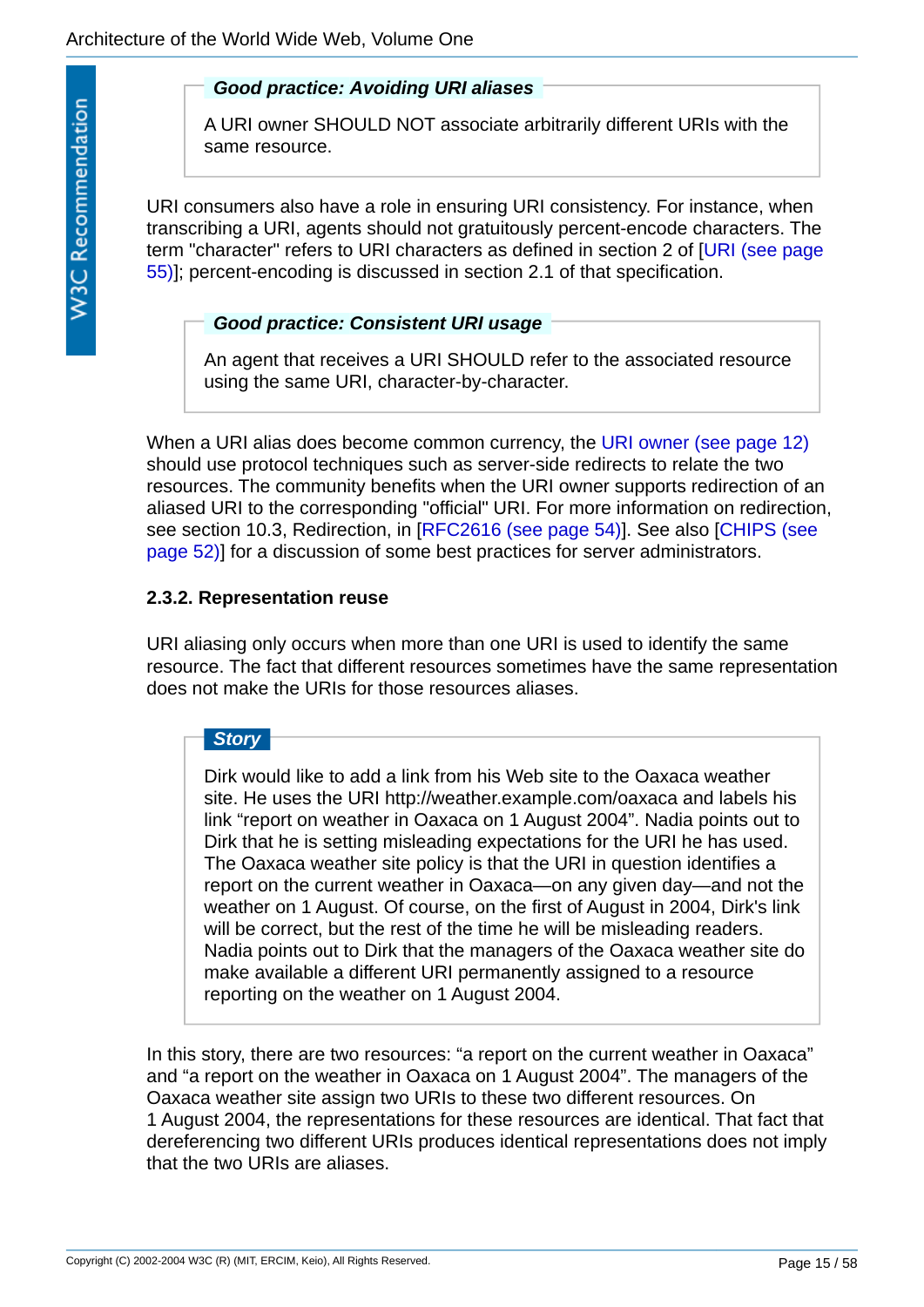# <span id="page-15-0"></span>2.4. URI Schemes

In the URI "http://weather.example.com/", the "http" that appears before the colon (":") names a URI scheme. Each URI scheme has a specification that explains the scheme-specific details of how scheme identifiers are allocated and become associated with a resource. The URI syntax is thus a federated and extensible naming system wherein each scheme's specification may further restrict the syntax and semantics of identifiers within that scheme.

Examples of URIs from various schemes include:

- mailto:joe@example.org
- ftp://example.org/aDirectory/aFile
- news:comp.infosystems.www
- tel:+1-816-555-1212
- ldap://ldap.example.org/c=GB?objectClass?one
- urn:oasis:names:tc:entity:xmlns:xml:catalog

While Web architecture allows the definition of new schemes, introducing a new scheme is costly. Many aspects of URI processing are scheme-dependent, and a large amount of deployed software already processes URIs of well-known schemes. Introducing a new URI scheme requires the development and deployment not only of client software to handle the scheme, but also of ancillary agents such as gateways, proxies, and caches. See [\[RFC2718 \(see page 54\)\]](#page-53-1) for other considerations and costs related to URI scheme design.

Because of these costs, if a URI scheme exists that meets the needs of an application, designers should use it rather than invent one.

### <span id="page-15-2"></span>*Good practice: Reuse URI schemes*

A specification SHOULD reuse an existing URI scheme (rather than create a new one) when it provides the desired properties of identifiers and their relation to resources.

Consider our [travel scenario \(see page 5\)](#page-4-1): should the agent providing information about the weather in Oaxaca register a new URI scheme "weather" for the identification of resources related to the weather? They might then publish URIs such as "weather://travel.example.com/oaxaca". When a software agent dereferences such a URI, if what really happens is that HTTP GET is invoked to retrieve a representation of the resource, then an "http" URI would have sufficed.

## <span id="page-15-1"></span>**2.4.1. URI Scheme Registration**

The Internet Assigned Numbers Authority (IANA) maintains a registry [[IANASchemes\]](#page-51-2) of mappings between URI scheme names and scheme specifications. For instance, the IANA registry indicates that the "http" scheme is defined in [\[RFC2616\]](#page-53-0). The process for registering a new URI scheme is defined in [[RFC2717 \(see page 54\)\]](#page-53-2).

Unregistered URI schemes SHOULD NOT be used for a number of reasons: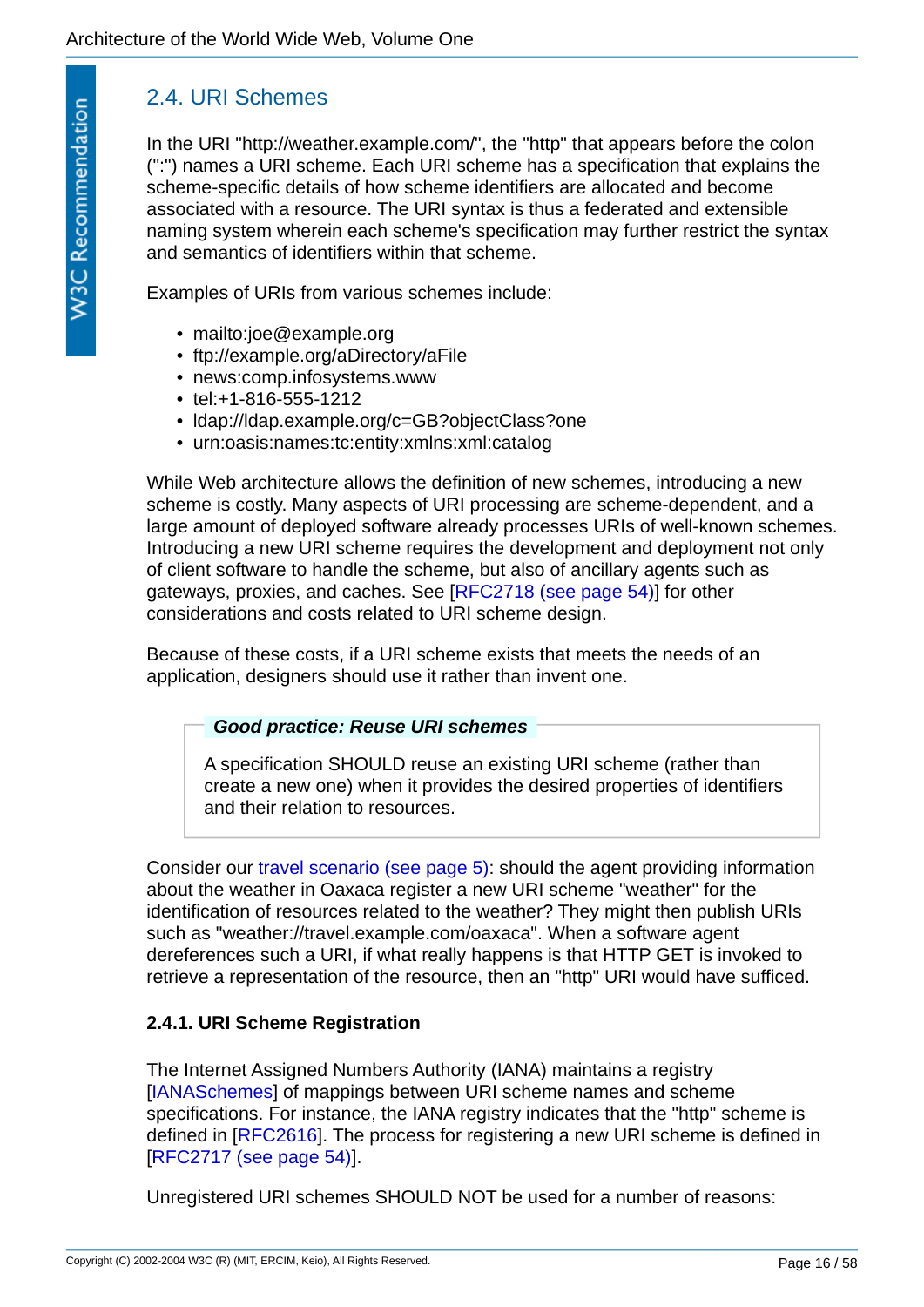- There is no generally accepted way to locate the scheme specification.
- Someone else may be using the scheme for other purposes.
- One should not expect that general-purpose software will do anything useful with URIs of this scheme beyond URI comparison.

One misguided motivation for registering a new URI scheme is to allow a software agent to launch a particular application when retrieving a representation. The same thing can be accomplished at lower expense by dispatching instead on the type of the representation, thereby allowing use of existing transfer protocols and implementations.

Even if an agent cannot process representation data in an unknown format, it can at least retrieve it. The data may contain enough information to allow a user or user agent to make some use of it. When an agent does not handle a new URI scheme, it cannot retrieve a representation.

When designing a new data format, the preferred mechanism to promote its [deployment on the Web is the Internet media type \(see Representation Types and](#page-21-0)  Internet Media Types (§3.2) (see page 22)). Media types also provide a means for [building new information applications, as described in future directions for data](#page-44-1)  formats (§4.6) (see page 45).

# <span id="page-16-0"></span>2.5. URI Opacity

It is tempting to guess the nature of a resource by inspection of a URI that identifies it. However, the Web is designed so that agents communicate resource information state through [representations \(see page 22\),](#page-21-1) not identifiers. In general, one cannot determine the type of a resource representation by inspecting a URI for that resource. For example, the ".html" at the end of "http://example.com/page.html" provides no guarantee that representations of the identified resource will be served with the Internet media type "text/html". The publisher is free to allocate identifiers and define how they are served. The HTTP protocol does not constrain the Internet media type based on the path component of the URI; the URI owner is free to configure the server to return a representation using PNG or any other data format.

Resource state may evolve over time. Requiring a URI owner to publish a new URI for each change in resource state would lead to a significant number of broken references. For robustness, Web architecture promotes independence between an identifier and the state of the identified resource.

### <span id="page-16-1"></span>*Good practice: URI opacity*

Agents making use of URIs SHOULD NOT attempt to infer properties of the referenced resource.

In practice, a small number of inferences can be made because they are explicitly licensed by the relevant specifications. Some of these inferences are discussed in the [details of retrieving a representation \(§3.1.1\) \(see page 21\)](#page-20-0).

The example URI used in the [travel scenario \(see page 5\)](#page-4-1) ("http:// weather.example.com/oaxaca") suggests to a human reader that the identified resource has something to do with the weather in Oaxaca. A site reporting the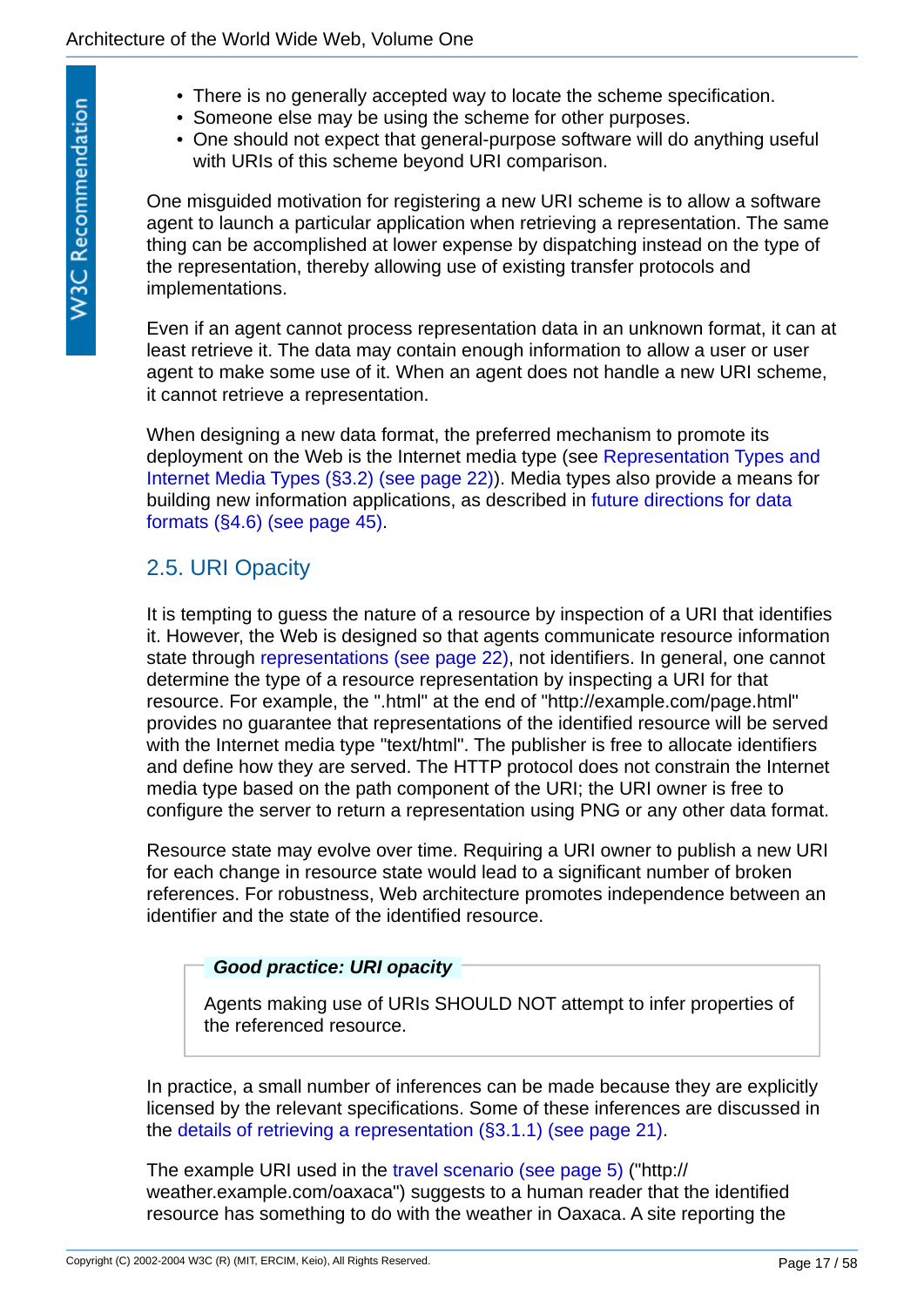weather in Oaxaca could just as easily be identified by the URI "http:// vjc.example.com/315". And the URI "http://weather.example.com/vancouver" might identify the resource "my photo album."

On the other hand, the URI "mailto:joe@example.com" indicates that the URI refers to a mailbox. The "mailto" URI scheme specification authorizes agents to infer that URIs of this form identify Internet mailboxes.

Some URI assignment authorities document and publish their URI assignment policies. For more information about URI opacity, see TAG issues [metaDataInURI-31](http://www.w3.org/2001/tag/issues.html#metadataInURI-31) and [siteData-36](http://www.w3.org/2001/tag/issues.html#siteData-36).

# <span id="page-17-0"></span>2.6. Fragment Identifiers

# *Story*

When browsing the XHTML document that Nadia receives as a representation of the resource identified by "http://weather.example.com/ oaxaca", she finds that the URI "http://weather.example.com/ oaxaca#weekend" refers to the part of the representation that conveys information about the weekend outlook. This URI includes the fragment identifier "weekend" (the string after the "#").

<span id="page-17-3"></span><span id="page-17-2"></span>The *fragment identifier* component of a URI allows indirect identification of a *secondary resource* by reference to a primary resource and additional identifying information. The secondary resource may be some portion or subset of the primary resource, some view on representations of the primary resource, or some other resource defined or described by those representations. The terms "primary [resource" and "secondary resource" are defined in section 3.5 of \[URI \(see page](#page-54-1)  55)].

The terms "primary" and "secondary" in this context do not limit the nature of the resource—they are not classes. In this context, primary and secondary simply indicate that there is a relationship between the resources for the purposes of one URI: the URI with a fragment identifier. Any resource can be identified as a secondary resource. It might also be identified using a URI without a fragment identifier, and a resource may be identified as a secondary resource via multiple URIs. The purpose of these terms is to enable discussion of the relationship between such resources, not to limit the nature of a resource.

[The interpretation of fragment identifiers is discussed in the section on media types](#page-22-0)  and fragment identifier semantics (§3.2.1).

See TAG issue [abstractComponentRefs-37](http://www.w3.org/2001/tag/issues.html#abstractComponentRefs-37), which concerns the use of fragment identifiers with namespace names to identify abstract components.

# <span id="page-17-1"></span>2.7. Future Directions for Identifiers

There remain open questions regarding identifiers on the Web.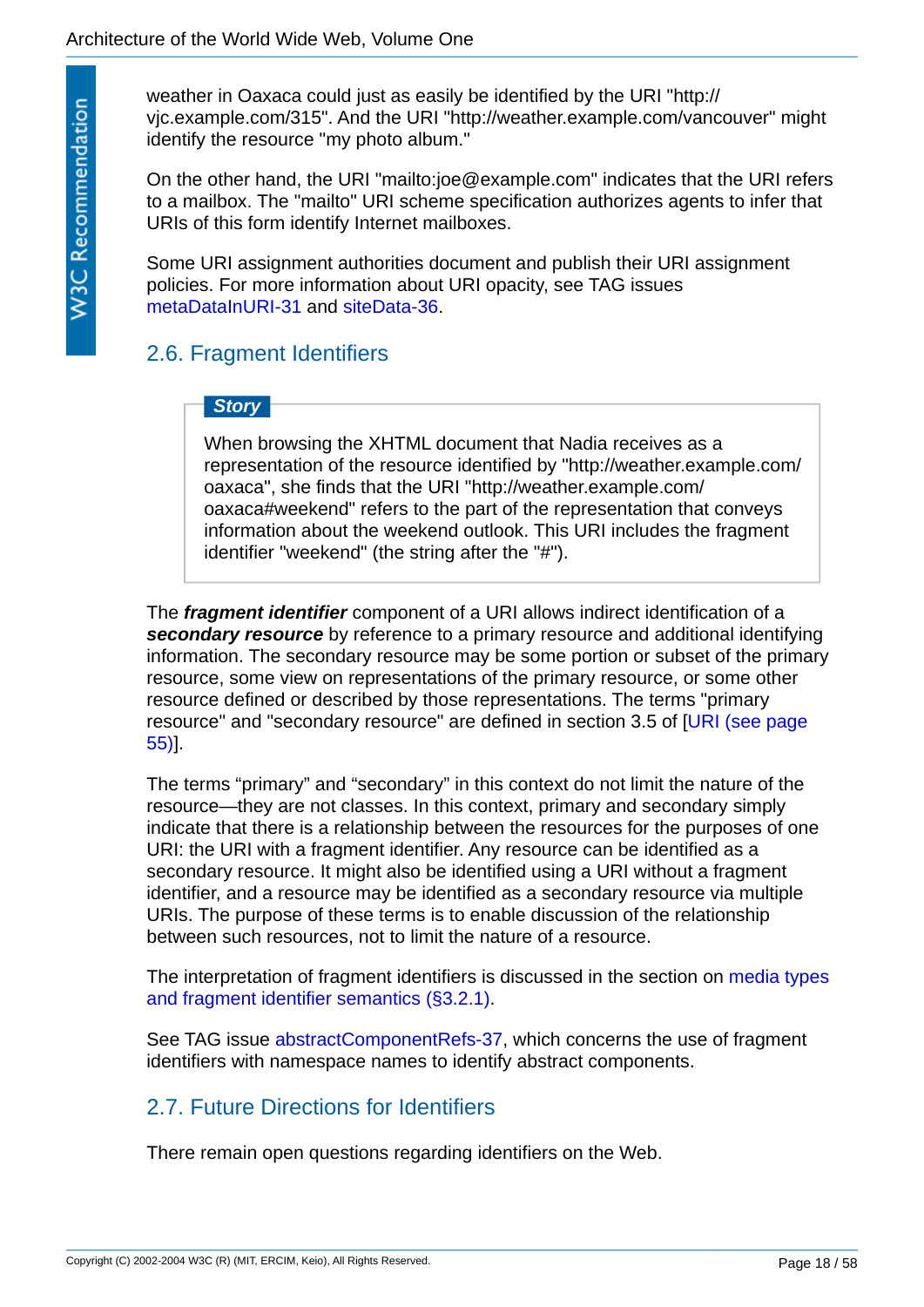# <span id="page-18-0"></span>**2.7.1. Internationalized identifiers**

The integration of internationalized identifiers (i.e., composed of characters beyond those allowed by [[URI \(see page 55\)](#page-54-1)]) into the Web architecture is an important and open issue. See TAG issue [IRIEverywhere-27](http://www.w3.org/2001/tag/issues.html#IRIEverywhere-27) for discussion about work going on in this area.

### <span id="page-18-1"></span>**2.7.2. Assertion that two URIs identify the same resource**

Emerging Semantic Web technologies, including the "Web Ontology Language (OWL)" [[OWL10 \(see page 53\)\]](#page-52-3), define RDF properties such as sameAs to assert that two URIs identify the same resource or inverseFunctionalProperty to imply it.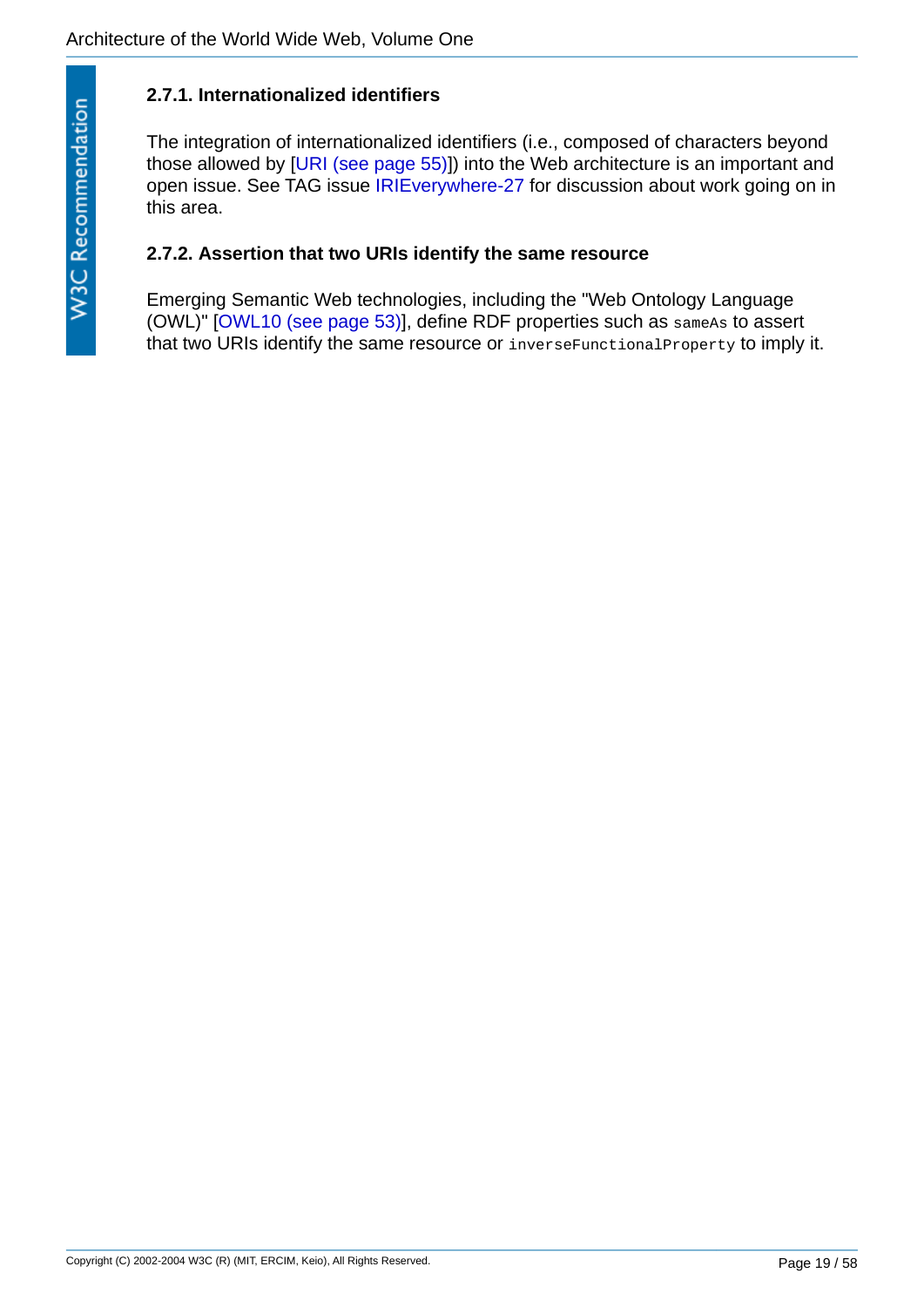# <span id="page-19-0"></span>3. Interaction

Communication between agents over a network about resources involves URIs, messages, and data. The Web's protocols (including HTTP, FTP, SOAP, NNTP, and SMTP) are based on the exchange of messages. A *message* may include data as well as metadata about a resource (such as the "Alternates" and "Vary" HTTP headers), the message data, and the message itself (such as the "Transferencoding" HTTP header). A message may even include metadata about the message metadata (for message-integrity checks, for instance).

# <span id="page-19-3"></span>*Story*

Nadia follows a hypertext link labeled "satellite image" expecting to retrieve a satellite photo of the Oaxaca region. The link to the satellite image is an XHTML link encoded as <a href="http://example.com/ satimage/oaxaca">satellite image</a>. Nadia's browser analyzes the URI and determines that its [scheme \(see page 16\)](#page-15-0) is "http". The browser configuration determines how it locates the identified information, which might be via a cache of prior retrieval actions, by contacting an intermediary (such as a proxy server), or by direct access to the server identified by a portion of the URI. In this example, the browser opens a network connection to port 80 on the server at "example.com" and sends a "GET" message as specified by the HTTP protocol, requesting a representation of the resource.

The server sends a response message to the browser, once again according to the HTTP protocol. The message consists of several headers and a JPEG image. The browser reads the headers, learns from the "Content-Type" field that the Internet media type of the representation is "image/jpeg", reads the sequence of octets that make up the representation data, and renders the image.

This section describes the architectural principles and constraints regarding interactions between agents, including such topics as network protocols and interaction styles, along with interactions between the Web as a system and the people that make use of it. The fact that the Web is a highly distributed system affects architectural constraints and assumptions about interactions.

# <span id="page-19-1"></span>3.1. Using a URI to Access a Resource

<span id="page-19-2"></span>Agents may use a URI to access the referenced resource; this is called *dereferencing the URI*. Access may take many forms, including retrieving a representation of the resource (for instance, by using HTTP GET or HEAD), adding or modifying a representation of the resource (for instance, by using HTTP POST or PUT, which in some cases may change the actual state of the resource if the submitted representations are interpreted as instructions to that end), and deleting some or all representations of the resource (for instance, by using HTTP DELETE, which in some cases may result in the deletion of the resource itself).

There may be more than one way to access a resource for a given URI; application context determines which access method an agent uses. For instance, a browser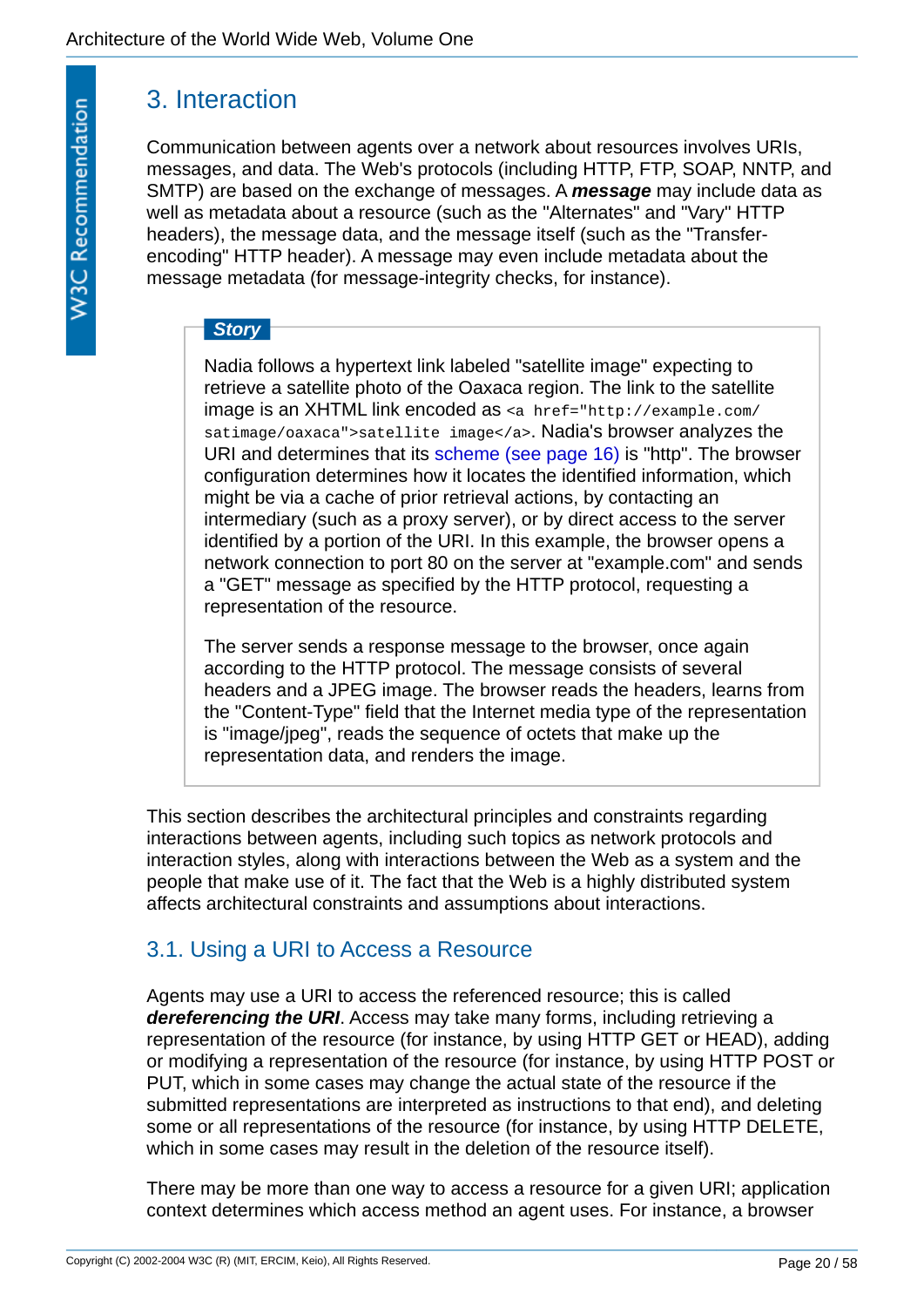might use HTTP GET to retrieve a representation of a resource, whereas a hypertext link checker might use HTTP HEAD on the same URI simply to establish whether a representation is available. Some URI schemes set expectations about [available access methods, others \(such as the URN scheme \[RFC 2141 \(see page](#page-52-1)  53)]) do not. Section 1.2.2 of [\[URI \(see page 55\)](#page-54-1)] discusses the separation of identification and interaction in more detail. For more information about relationships between multiple access methods and URI addressability, see the TAG finding *"[URIs, Addressability, and the use of HTTP GET and POST](http://www.w3.org/2001/tag/doc/whenToUseGet.html)"*.

Although many [URI schemes \(§2.4\) \(see page 16\)](#page-15-0) are named after protocols, this does not imply that use of such a URI will necessarily result in access to the resource via the named protocol. Even when an agent uses a URI to retrieve a representation, that access might be through gateways, proxies, caches, and name resolution services that are independent of the protocol associated with the scheme name.

Many URI schemes define a default interaction protocol for attempting access to the identified resource. That interaction protocol is often the basis for allocating identifiers within that scheme, just as "http" URIs are defined in terms of TCP-based HTTP servers. However, this does not imply that all interaction with such resources is limited to the default interaction protocol. For example, information retrieval systems often make use of proxies to interact with a multitude of URI schemes, such as HTTP proxies being used to access "ftp" and "wais" resources. Proxies can also to provide enhanced services, such as annotation proxies that combine normal information retrieval with additional metadata retrieval to provide a seamless, multidimensional view of resources using the same protocols and user agents as the non-annotated Web. Likewise, future protocols may be defined that encompass our current systems, using entirely different interaction mechanisms, without [changing the existing identifier schemes. See also, principle of orthogonal](#page-45-1)  specifications (§5.1) (see page 46).

## <span id="page-20-0"></span>**3.1.1. Details of retrieving a representation**

Dereferencing a URI generally involves a succession of steps as described in multiple specifications and implemented by the agent. The following example illustrates the series of specifications that governs the process when a user agent is instructed to follow a [hypertext link \(§4.4\) \(see page 38\)](#page-37-0) that is part of an SVG document. In this example, the URI is "http://weather.example.com/oaxaca" and the application context calls for the user agent to retrieve and render a representation of the identified resource.

- 1. Since the URI is part of a hypertext link in an SVG document, the first relevant [specification is the SVG 1.1 Recommendation \[](http://www.w3.org/TR/SVG11/linking.html#Links)[SVG11 \(see page 54](#page-53-3)[\)\]. Section](http://www.w3.org/TR/SVG11/linking.html#Links)  17.1 of this specification imports the link semantics defined in XLink 1.0 [[XLink10 \(see page 55\)\]](#page-54-2): "The remote resource (the destination for the link) is defined by a URI specified by the XLink href attribute on the 'a' element." The SVG specification goes on to state that interpretation of an a element involves retrieving a representation of a resource, identified by the href attribute in the XLink namespace: "By activating these links (by clicking with the mouse, through keyboard input, voice commands, etc.), users may visit these resources."
- 2. The XLink 1.0 [\[XLink10 \(see page 55\)\]](#page-54-2) specification, which defines the href attribute in section 5.4, states that "The value of the href attribute must be a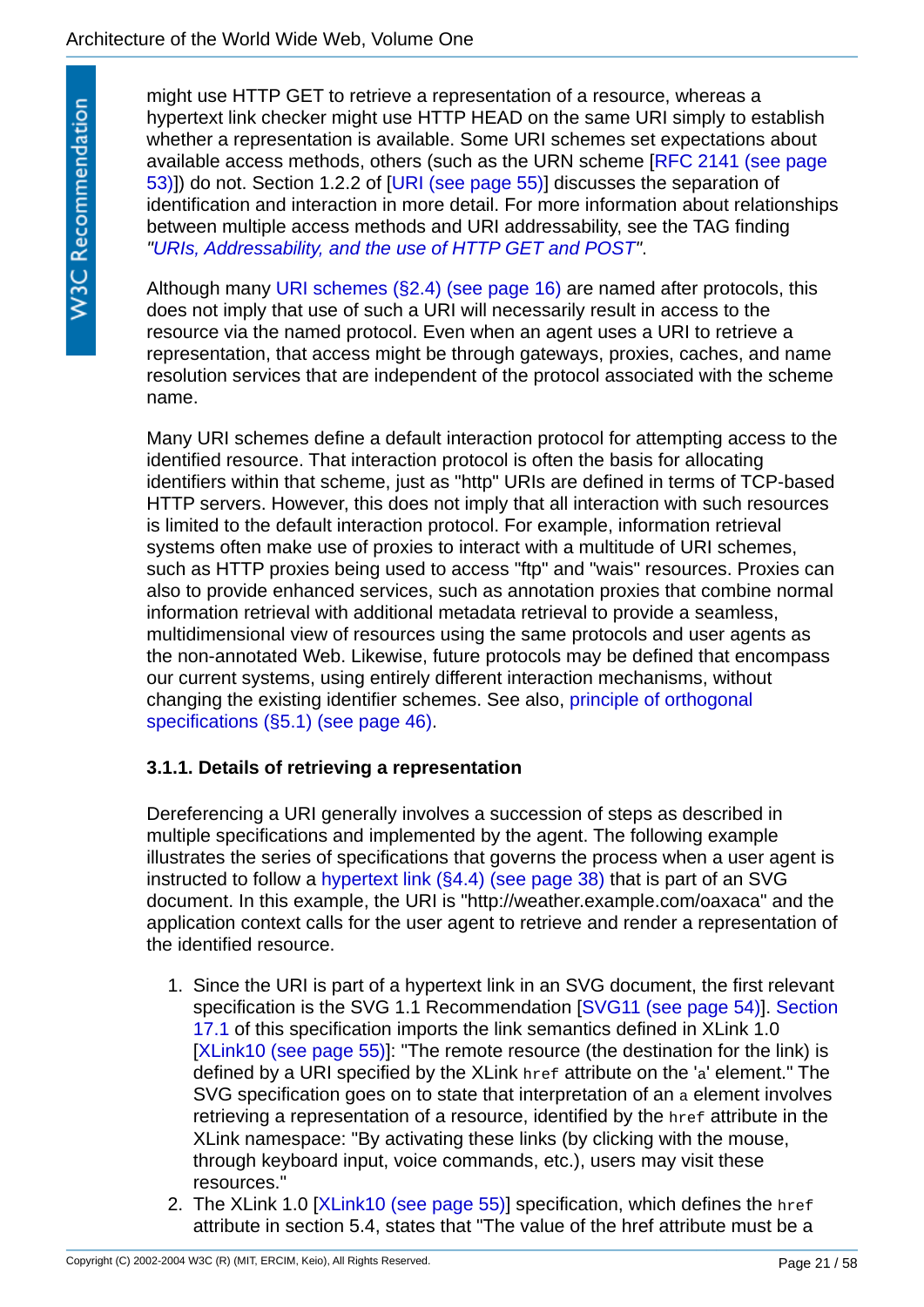URI reference as defined in [IETF RFC 2396], or must result in a URI reference after the escaping procedure described below is applied."

- 3. The URI specification [\[URI \(see page 55\)](#page-54-1)] states that "Each URI begins with a scheme name that refers to a specification for assigning identifiers within that scheme." The URI scheme name in this example is "http".
- 4. [[IANASchemes \(see page 52\)](#page-51-2)] states that the "http" scheme is defined by the HTTP/1.1 specification (RFC 2616 [[RFC2616 \(see page 54\)](#page-53-0)], section 3.2.2).
- 5. In this SVG context, the agent constructs an HTTP GET request (per section 9.3 of IRFC2616 (see page 54)]) to retrieve the representation.
- 6. Section 6 of [\[RFC2616 \(see page 54\)](#page-53-0)] defines how the server constructs a corresponding response message, including the 'Content-Type' field.
- 7. Section 1.4 of [\[RFC2616 \(see page 54\)](#page-53-0)] states "HTTP communication usually takes place over TCP/IP connections." This example addresses neither that step in the process nor other steps such as Domain Name System (DNS) resolution.
- 8. The agent interprets the returned representation according to the data format [specification that corresponds to the representation's Internet Media Type](#page-21-0)  (§3.2) (see page 22) (the value of the HTTP 'Content-Type') in the relevant IANA registry [\[MEDIATYPEREG](#page-51-4)].

Precisely which representation(s) are retrieved depends on a number of factors, including:

- 1. Whether the URI owner makes available any representations at all;
- 2. Whether the agent making the request has access privileges for those [representations \(see the section on linking and access control \(§3.5.2\) \(see](#page-29-0)  page 30));
- 3. If the URI owner has provided more than one representation (in different formats such as HTML, PNG, or RDF; in different languages such as English and Spanish; or transformed dynamically according to the hardware or software capabilities of the recipient), the resulting representation may depend on negotiation between the user agent and server.
- 4. The time of the request; the world changes over time, so representations of resources are also likely to change over time.

Assuming that a representation has been successfully retrieved, the expressive power of the representation's format will affect how precisely the representation provider communicates resource state. If the representation communicates the state of the resource inaccurately, this inaccuracy or ambiguity may lead to confusion among users about what the resource is. If different users reach different [conclusions about what the resource is, they may interpret this as a URI collision](#page-11-0)  (§2.2.1) (see page 12). Some communities, such as the ones developing the Semantic Web, seek to provide a framework for accurately communicating the semantics of a resource in a machine readable way. Machine readable semantics may alleviate some of the ambiguity associated with natural language descriptions of resources.

# <span id="page-21-0"></span>3.2. Representation Types and Internet Media Types

<span id="page-21-1"></span>A *representation* is data that encodes information about resource state. Representations do not necessarily describe the resource, or portray a likeness of the resource, or represent the resource in other senses of the word "represent".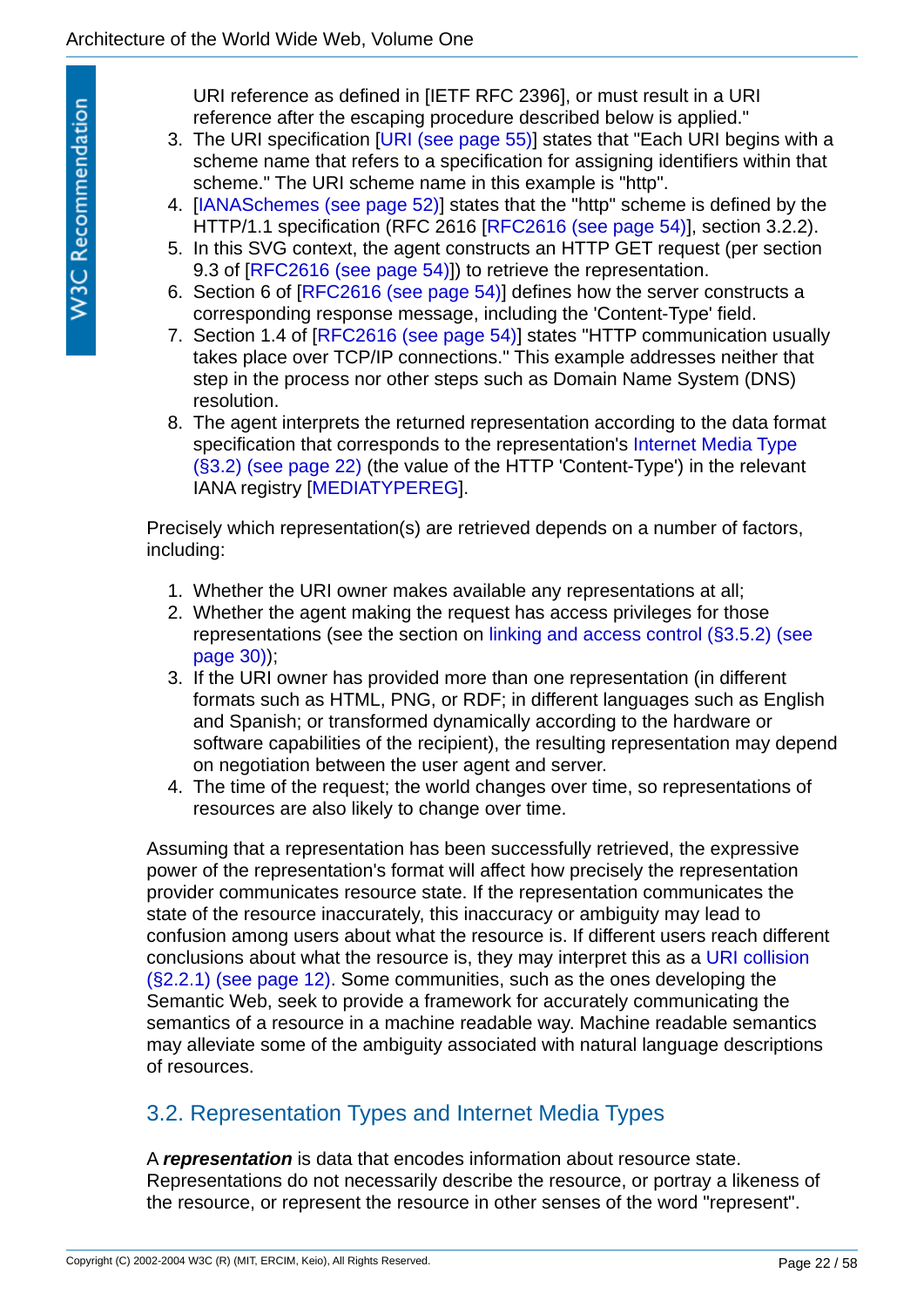Representations of a resource may be sent or received using interaction protocols. These protocols in turn determine the form in which representations are conveyed on the Web. HTTP, for example, provides for transmission of representations as octet streams typed using Internet media types [[RFC2046 \(see page 53\)](#page-52-4)].

Just as it is important to reuse existing URI schemes whenever possible, there are significant benefits to using media typed octet streams for representations even in the unusual case where a new URI scheme and associated protocol is to be defined. For example, if the Oaxaca weather were conveyed to Nadia's browser using a protocol other than HTTP, then software to render formats such as text/ xhmtl+xml and image/png would still be usable if the new protocol supported [transmission of those types. This is an example of the principle of orthogonal](#page-45-1)  specifications (§5.1) (see page 46).

### <span id="page-22-1"></span>*Good practice: Reuse representation formats*

New protocols created for the Web SHOULD transmit representations as octet streams typed by Internet media types.

The Internet media type mechanism does have some limitations. For instance, media type strings do not support [versioning \(§4.2.1\) \(see page 33\)](#page-32-1) or other parameters. See TAG issues [uriMediaType-9](http://www.w3.org/2001/tag/issues.html#uriMediaType-9) and [mediaTypeManagement-45](http://www.w3.org/2001/tag/issues.html#mediaTypeManagement-45) which concern aspects of the media type mechanism.

### <span id="page-22-0"></span>**3.2.1. Representation types and fragment identifier semantics**

The Internet Media Type defines the syntax and semantics of the fragment identifier (introduced in [Fragment Identifiers \(§2.6\) \(see page 18\)](#page-17-0)), if any, that may be used in conjunction with a representation.

### *Story*

In one of his XHTML pages, Dirk creates a hypertext link to an image that Nadia has published on the Web. He creates a hypertext link with <a href="http://www.example.com/images/nadia#hat">Nadia's hat</a>. Emma views Dirk's XHTML page in her Web browser and follows the link. The HTML implementation in her browser removes the fragment from the URI and requests the image "http://www.example.com/images/nadia". Nadia serves an SVG representation of the image (with Internet media type "image/svg+xml"). Emma's Web browser starts up an SVG implementation to view the image. It passes it the original URI including the fragment, "http://www.example.com/images/nadia#hat" to this implementation, causing a view of the hat to be displayed rather than the complete image.

Note that the HTML implementation in Emma's browser did not need to *understand the syntax or semantics* of the SVG fragment (nor does the SVG implementation have to understand HTML, WebCGM, RDF ... fragment syntax or semantics; it merely had to recognize the # delimiter from the URI syntax [URI] and remove the fragment when accessing the resource). This [orthogonality \(§5.1\) \(see page 46\)](#page-45-1) is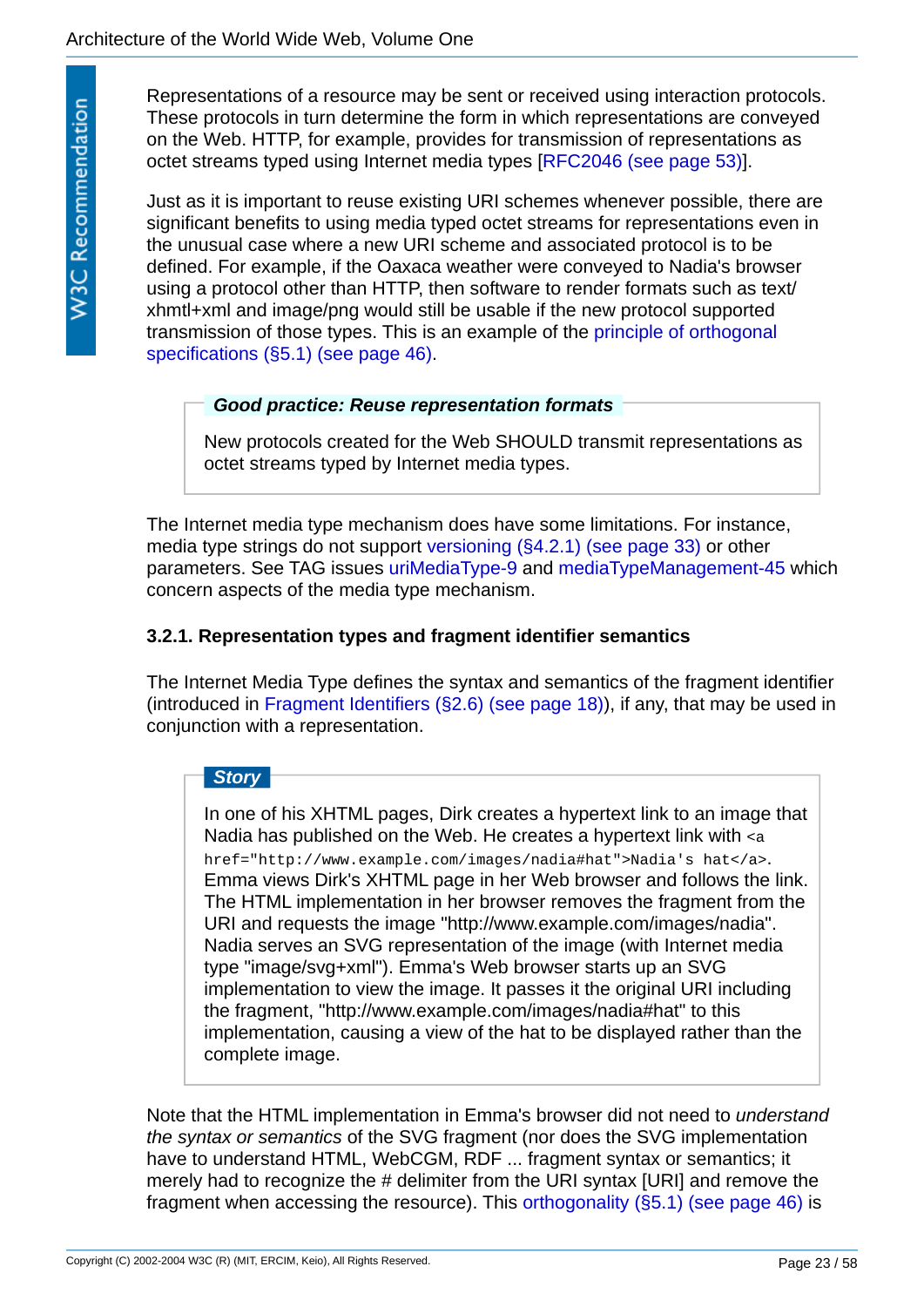an important feature of Web architecture; it is what enabled Emma's browser to provide a useful service without requiring an upgrade.

The semantics of a fragment identifier are defined by the set of representations that might result from a retrieval action on the primary resource. The fragment's format and resolution are therefore dependent on the type of a potentially retrieved representation, even though such a retrieval is only performed if the URI is dereferenced. If no such representation exists, then the semantics of the fragment are considered unknown and, effectively, unconstrained. Fragment identifier semantics are orthogonal to URI schemes and thus cannot be redefined by URI scheme specifications.

Interpretation of the fragment identifier is performed solely by the agent that dereferences a URI; the fragment identifier is not passed to other systems during the process of retrieval. This means that some intermediaries in Web architecture (such as proxies) have no interaction with fragment identifiers and that redirection (in HTTP [[RFC2616](#page-53-0)], for example) does not account for fragments.

### <span id="page-23-0"></span>**3.2.2. Fragment identifiers and content negotiation**

<span id="page-23-1"></span>*Content negotiation* refers to the practice of making available multiple representations via the same URI. Negotiation between the requesting agent and the server determines which representation is served (usually with the goal of serving the "best" representation a receiving agent can process). HTTP is an example of a protocol that enables representation providers to use content negotiation.

Individual data formats may define their own rules for use of the fragment identifier syntax for specifying different types of subsets, views, or external references that are identifiable as secondary resources by that media type. Therefore, representation providers must manage content negotiation carefully when used with a URI that contains a fragment identifier. Consider an example where the owner of the URI "http://weather.example.com/oaxaca/map#zicatela" uses content negotiation to serve two representations of the identified resource. Three situations can arise:

- 1. The interpretation of "zicatela" is defined consistently by both data format specifications. The representation provider decides when definitions of fragment identifier semantics are are sufficiently consistent.
- 2. The interpretation of "zicatela" is defined inconsistently by the data format specifications.
- 3. The interpretation of "zicatela" is defined in one data format specification but not the other.

The first situation—consistent semantics—poses no problem.

The second case is a server management error: representation providers must not use content negotiation to serve representation formats that have inconsistent [fragment identifier semantics. This situation also leads to URI collision \(§2.2.1\) \(see](#page-11-0)  page 12).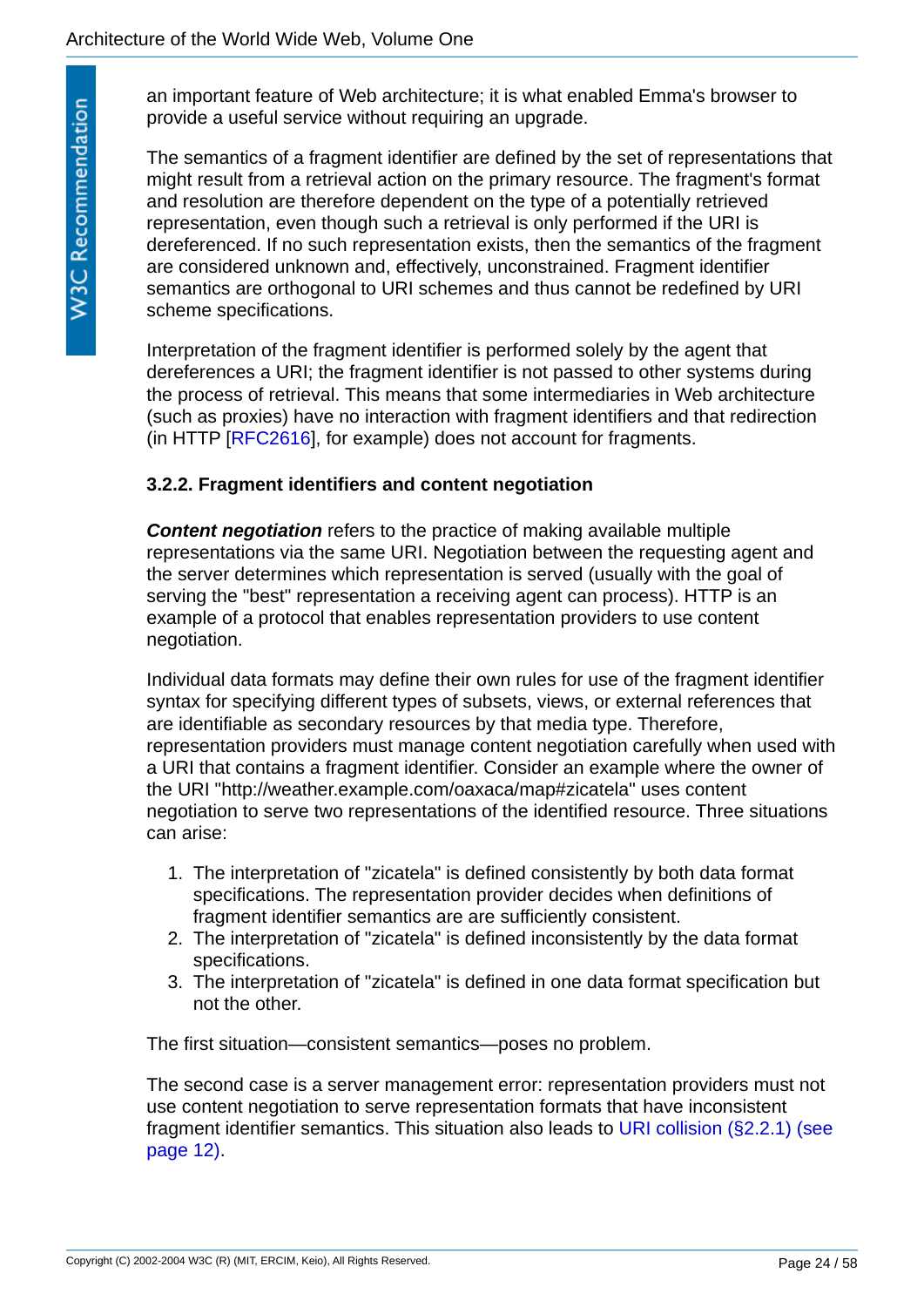The third case is not a server management error. It is a means by which the Web can grow. Because the Web is a distributed system in which formats and agents are deployed in a non-uniform manner, Web architecture does not constrain authors to only use "lowest common denominator" formats. Content authors may take advantage of new data formats while still ensuring reasonable backwardcompatibility for agents that do not yet implement them.

In case three, behavior by the receiving agent should vary depending on whether the negotiated format defines fragment identifier semantics. When a received data format does not define fragment identifier semantics, the agent should not perform [s](#page-51-5)[ilent error recovery \(see page 48\)](#page-47-1) [unless the user has given consent; see \[CUAP](#page-51-5) (see page 52)] for additional suggested agent behavior in this case.

See related TAG issue [RDFinXHTML-35](http://www.w3.org/2001/tag/issues.html#RDFinXHTML-35).

# <span id="page-24-0"></span>3.3. Inconsistencies between Representation Data and Metadata

Successful communication between two parties depends on a reasonably shared understanding of the semantics of exchanged messages, both data and metadata. At times, there may be inconsistencies between a message sender's data and metadata. Examples, observed in practice, of inconsistencies between representation data and metadata include:

- The actual character encoding of a representation (e.g., "iso-8859-1", specified by the encoding attribute in an XML declaration) is inconsistent with the charset parameter in the representation metadata (e.g., "utf-8", specified by the 'Content-Type' field in an HTTP header).
- The [namespace \(§4.5.3\) \(see page 40\)](#page-39-1) of the root element of XML representation data (e.g., as specified by the "xmlns" attribute) is inconsistent with the value of the 'Content-Type' field in an HTTP header.

On the other hand, there is no inconsistency in serving HTML content with the media type "text/plain", for example, as this combination is licensed by specifications.

[Receiving agents should detect protocol inconsistencies and perform proper error](#page-47-2)  recovery.

### <span id="page-24-1"></span>*Constraint: Data-metadata inconsistency*

Agents MUST NOT ignore message metadata without the consent of the user.

Thus, for example, if the parties responsible for "weather.example.com" mistakenly label the satellite photo of Oaxaca as "image/gif" instead of "image/jpeg", and if Nadia's browser detects a problem, Nadia's browser must not ignore the problem (e.g., by simply rendering the JPEG image) without Nadia's consent. Nadia's browser can notify Nadia of the problem or notify Nadia and take corrective action.

Furthermore, representation providers can help reduce the risk of inconsistencies through careful assignment of representation metadata (especially that which applies across representations). The section on [media types for XML \(§4.5.7\)](#page-43-0)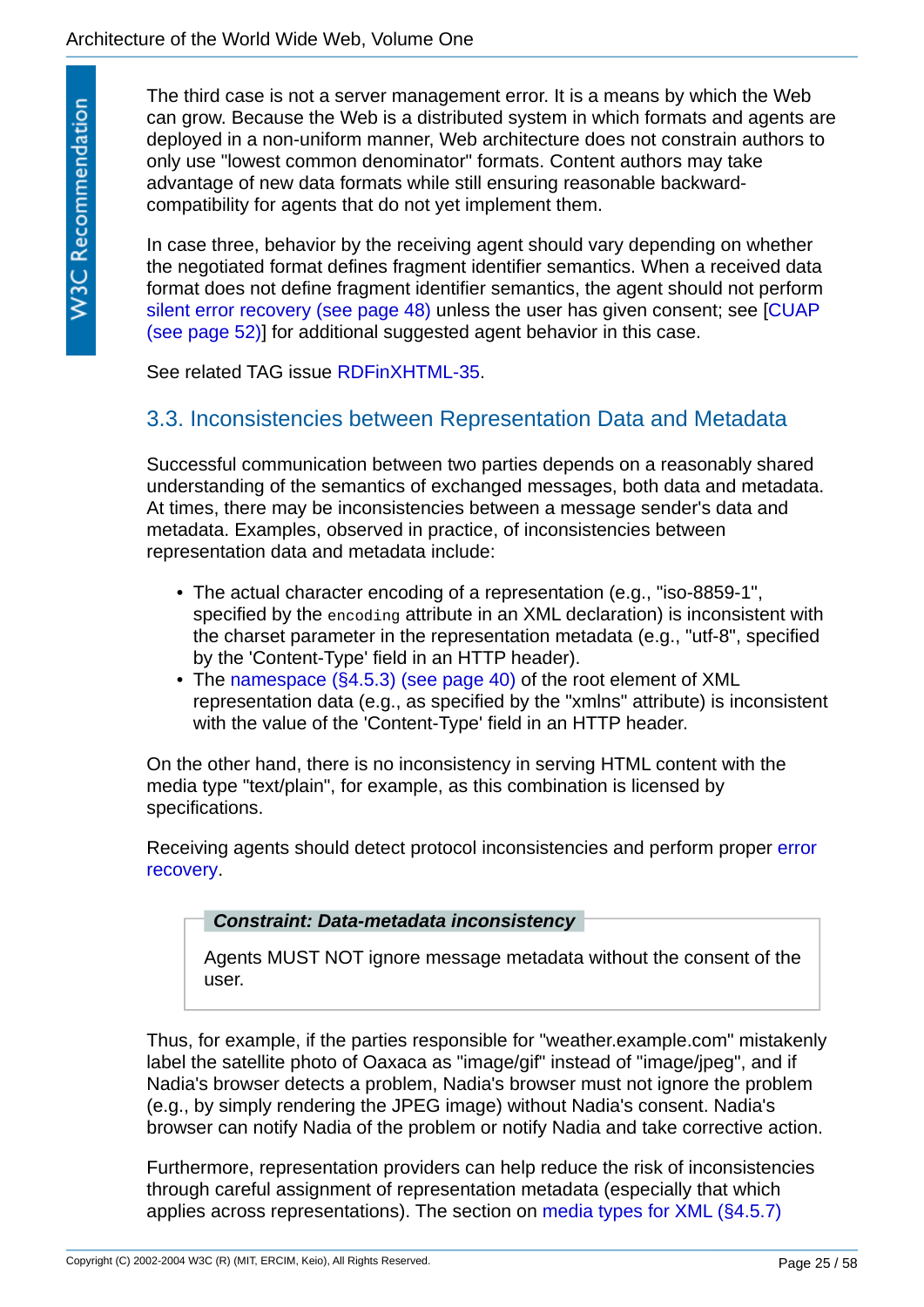presents an example of reducing the risk of error by providing no metadata about character encoding when serving XML.

The accuracy of metadata relies on the server administrators, the authors of representations, and the software that they use. Practically, the capabilities of the tools and the social relationships may be the limiting factors.

The accuracy of these and other metadata fields is just as important for dynamic Web resources, where a little bit of thought and programming can often ensure correct metadata for a huge number of resources.

Often there is a separation of control between the users who create representations of resources and the server managers who maintain the Web site software. Given that it is generally the Web site software that provides the metadata associated with a resource, it follows that coordination between the server managers and content creators is required.

### <span id="page-25-1"></span>*Good practice: Metadata association*

Server managers SHOULD allow representation creators to control the metadata associated with their representations.

In particular, content creators need to be able to control the content type (for extensibility) and the character encoding (for proper internationalization).

The TAG finding *["Authoritative Metadata](http://www.w3.org/2001/tag/doc/mime-respect.html)"* discusses in more detail how to handle data/metadata inconsistency and how server configuration can be used to avoid it.

# <span id="page-25-0"></span>3.4. Safe Interactions

<span id="page-25-3"></span>Nadia's retrieval of weather information (an example of a read-only query or lookup) qualifies as a "safe" interaction; a *safe interaction* is one where the agent does not incur any obligation beyond the interaction. An agent may incur an obligation through other means (such as by signing a contract). If an agent does not have an obligation before a safe interaction, it does not have that obligation afterwards.

<span id="page-25-2"></span>Other Web interactions resemble orders more than queries. These *unsafe interactions* may cause a change to the state of a resource and the user may be held responsible for the consequences of these interactions. Unsafe interactions include subscribing to a newsletter, posting to a list, or modifying a database. **Note:** In this context, the word "unsafe" does not necessarily mean "dangerous"; the term "safe" is used in section 9.1.1 of [[RFC2616 \(see page 54\)\]](#page-53-0) and "unsafe" is the natural opposite.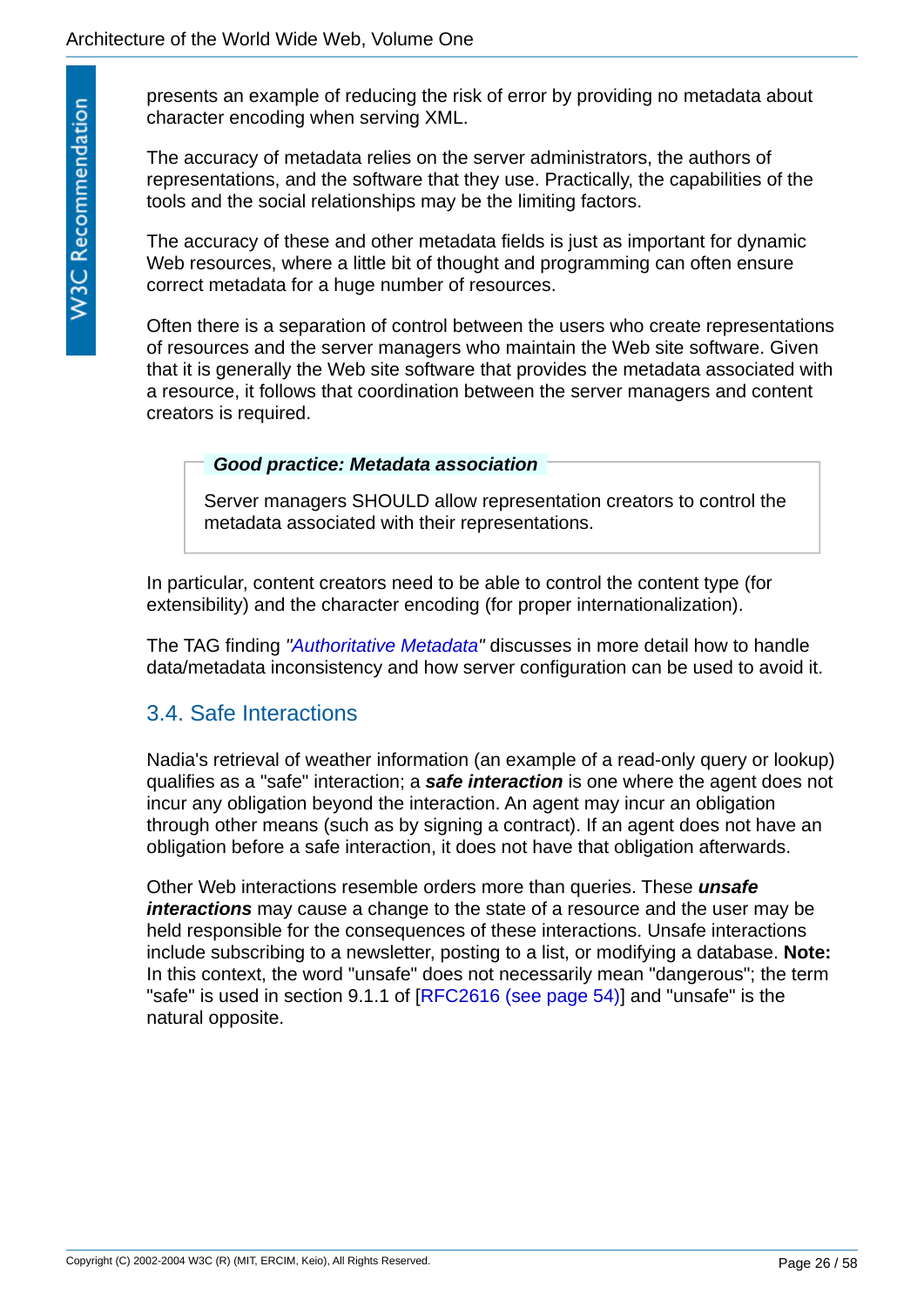*Story*

Nadia decides to book a vacation to Oaxaca at "booking.example.com." She enters data into a series of online forms and is ultimately asked for credit card information to purchase the airline tickets. She provides this information in another form. When she presses the "Purchase" button, her browser opens another network connection to the server at "booking.example.com" and sends a message composed of form data using the POST method. This is an [unsafe interaction \(see page 26\)](#page-25-2); Nadia wishes to change the state of the system by exchanging money for airline tickets.

The server reads the POST request, and after performing the booking transaction returns a message to Nadia's browser that contains a representation of the results of Nadia's request. The representation data is in XHTML so that it can be saved or printed out for Nadia's records.

Note that neither the data transmitted with the POST nor the data received in the response necessarily correspond to any resource identified by a URI.

Safe interactions are important because these are interactions where users can browse with confidence and where agents (including search engines and browsers that pre-cache data for the user) can follow hypertext links safely. Users (or agents acting on their behalf) do not commit themselves to anything by querying a resource or following a hypertext link.

<span id="page-26-0"></span>*Principle: Safe retrieval*

Agents do not incur obligations by retrieving a representation.

For instance, it is incorrect to publish a URI that, when followed as part of a hypertext link, subscribes a user to a mailing list. Remember that search engines may follow such hypertext links.

The fact that HTTP GET, the access method most often used when following a hypertext link, is safe does not imply that all safe interactions must be done through HTTP GET. At times, there may be good reasons (such as confidentiality requirements or practical limits on URI length) to conduct an otherwise safe operation using a mechanism generally reserved for unsafe operations (e.g., HTTP POST).

For more information about safe and unsafe operations using HTTP GET and POST, and handling security concerns around the use of HTTP GET, see the TAG finding *["URIs, Addressability, and the use of HTTP GET and POST](http://www.w3.org/2001/tag/doc/whenToUseGet.html)"*.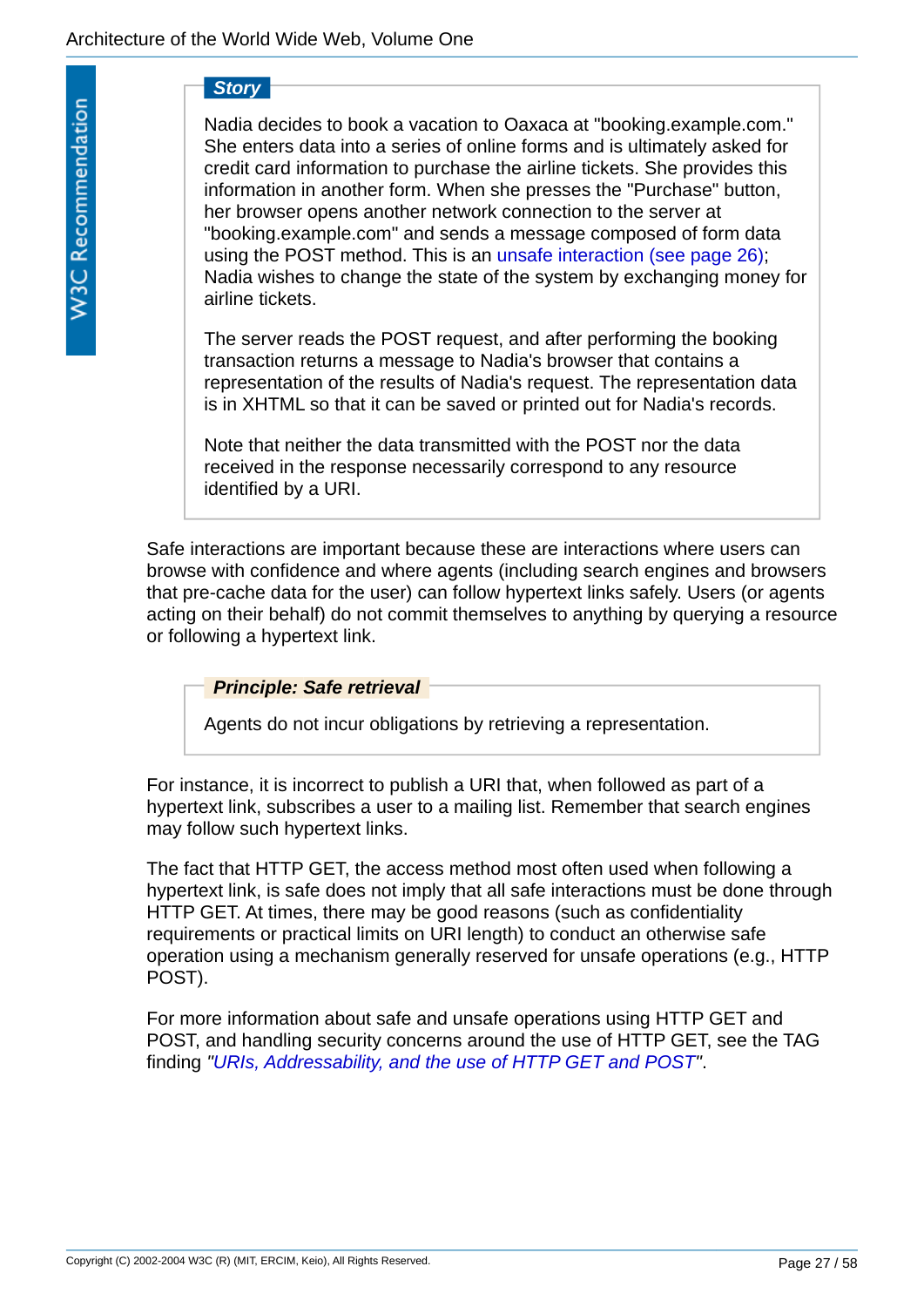## <span id="page-27-0"></span>**3.4.1. Unsafe interactions and accountability**

# *Story*

Nadia pays for her airline tickets online (through a POST interaction as described above). She receives a Web page with confirmation information and wishes to bookmark it so that she can refer to it when she calculates her expenses. Although Nadia can print out the results, or save them to a file, she would also like to bookmark them.

Transaction requests and results are valuable resources, and like all valuable resources, it is useful to be able to refer to them with a [persistent URI \(§3.5.1\)](#page-28-0). However, in practice, Nadia cannot bookmark her commitment to pay (expressed via the POST request) or the airline company's acknowledgment and commitment to provide her with a flight (expressed via the response to the POST).

There are ways to provide persistent URIs for transaction requests and their results. For transaction requests, user agents can provide an interface for managing transactions where the user agent has incurred an obligation on behalf of the user. For transaction results, HTTP allows representation providers to associate a URI with the results of an HTTP POST request using the "Content-Location" header (described in section 14.14 of [[RFC2616 \(see page 54\)](#page-53-0)]).

# <span id="page-27-1"></span>3.5. Representation Management

### *Story*

Since Nadia finds the Oaxaca weather site useful, she emails a review to her friend Dirk recommending that he check out 'http:// weather.example.com/oaxaca'. Dirk clicks on the resulting hypertext link in the email he receives and is frustrated by a 404 (not found). Dirk tries again the next day and receives a representation with "news" that is twoweeks old. He tries one more time the next day only to receive a representation that claims that the weather in Oaxaca is sunny, even though his friends in Oaxaca tell him by phone that in fact it is raining. Dirk and Nadia conclude that the URI owners are unreliable or unpredictable. Although the URI owner has chosen the Web as a communication medium, the owner has lost two customers due to ineffective representation management.

A URI owner may supply zero or more authoritative representations of the resource identified by that URI. There is a benefit to the community in providing representations.

## <span id="page-27-2"></span>*Good practice: Available representation*

A URI owner SHOULD provide representations of the resource it identifies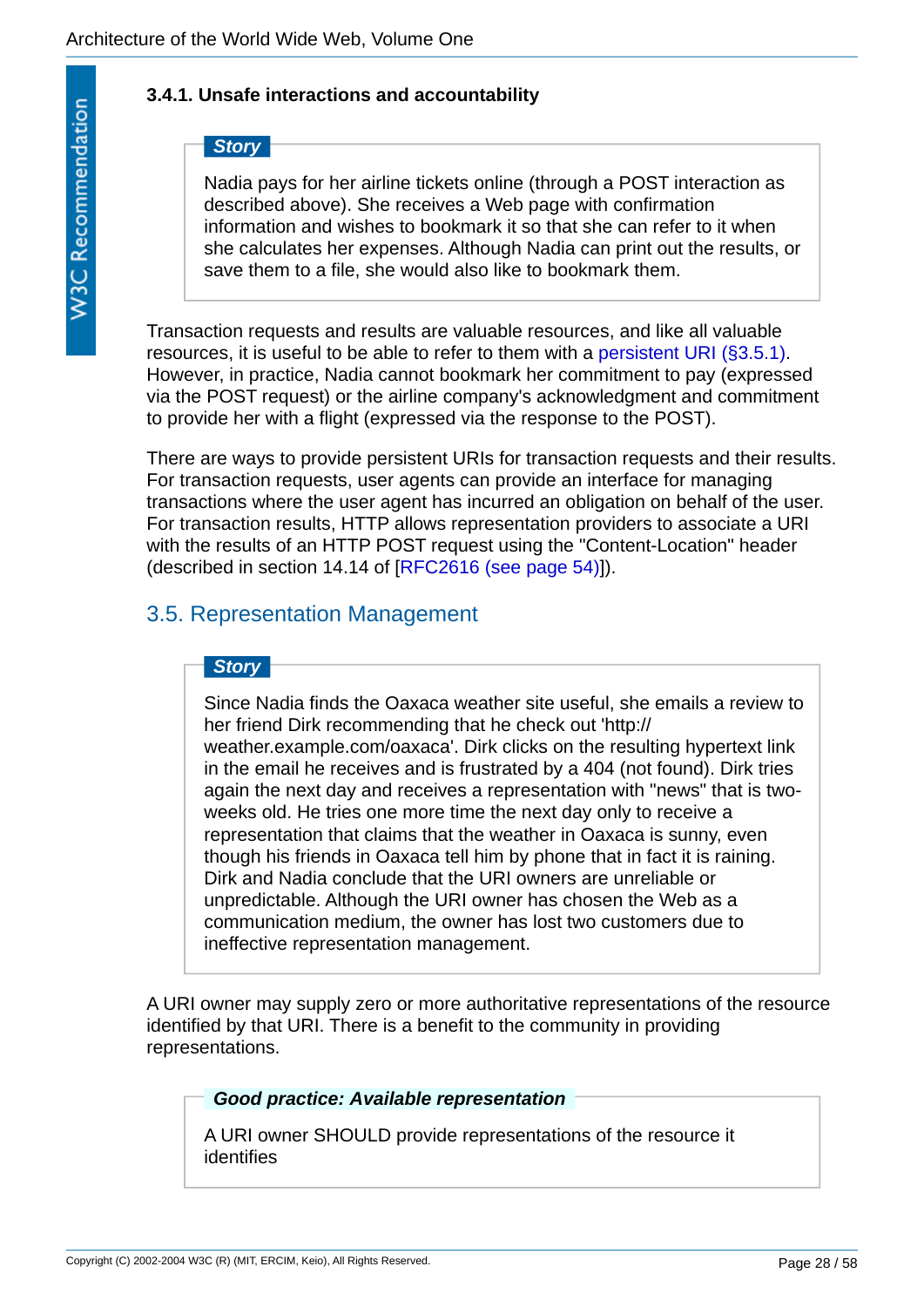For example, owners of XML namespace URIs should use them to identify a [namespace document \(§4.5.4\)](#page-40-0).

Just because representations are available does not mean that it is always desirable to retrieve them. In fact, in some cases the opposite is true.

*Principle: Reference does not imply dereference*

An application developer or specification author SHOULD NOT require networked retrieval of representations each time they are referenced.

<span id="page-28-1"></span>Dereferencing a URI has a (potentially significant) cost in computing and bandwidth resources, may have security implications, and may impose significant latency on the dereferencing application. Dereferencing URIs should be avoided except when necessary.

The following sections discuss some aspects of representation management, [including promoting U](#page-29-0)[RI persistence \(§3.5.1\)](#page-28-0)[, managing access to resources](#page-29-0)  (§3.5.2) (see page 30), and [supporting navigation \(§3.5.3\) \(see page 30\)](#page-29-1).

### <span id="page-28-0"></span>**3.5.1. URI persistence**

As is the case with many human interactions, confidence in interactions via the Web depends on stability and predictability. For an information resource, persistence depends on the consistency of representations. The representation provider decides when representations are sufficiently consistent (although that determination generally takes user expectations into account).

Although persistence in this case is observable as a result of representation retrieval, the term *URI persistence* is used to describe the desirable property that, once associated with a resource, a URI should continue indefinitely to refer to that resource.

### <span id="page-28-3"></span><span id="page-28-2"></span>*Good practice: Consistent representation*

A URI owner SHOULD provide representations of the identified resource consistently and predictably.

[URI persistence is a matter of policy and commitment on the part of the URI owner](#page-11-2) (see page 12). The choice of a particular URI scheme provides no guarantee that those URIs will be persistent or that they will not be persistent.

HTTP [\[RFC2616 \(see page 54\)\]](#page-53-0) has been designed to help manage URI persistence. For example, HTTP redirection (using the 3xx response codes) permits servers to tell an agent that further action needs to be taken by the agent in order to fulfill the request (for example, a new URI is associated with the resource).

In addition, [content negotiation \(see page 24\)](#page-23-1) also promotes consistency, as a site manager is not required to define new URIs when adding support for a new format specification. Protocols that do not support content negotiation (such as FTP)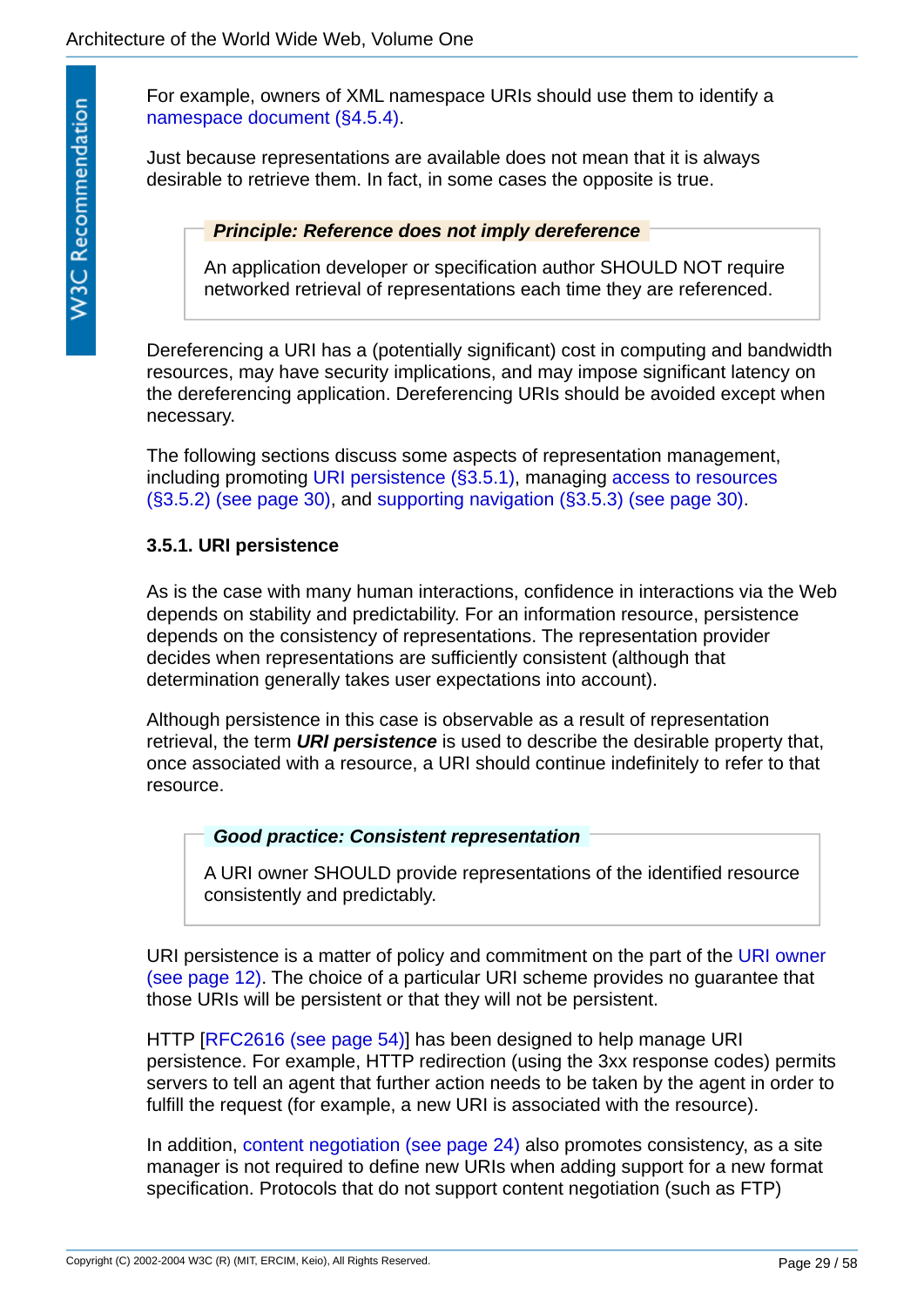require a new identifier when a new data format is introduced. Improper use of content negotiation can lead to inconsistent representations.

For more discussion about URI persistence, see [\[Cool \(see page 52\)](#page-51-6)].

### <span id="page-29-0"></span>**3.5.2. Linking and access control**

It is reasonable to limit access to a resource (for commercial or security reasons, for example), but merely identifying the resource is like referring to a book by title. In exceptional circumstances, people may have agreed to keep titles or URIs confidential (for example, a book author and a publisher may agree to keep the URI of page containing additional material secret until after the book is published), otherwise they are free to exchange them.

As an analogy: The owners of a building might have a policy that the public may only enter the building via the main front door, and only during business hours. People who work in the building and who make deliveries to it might use other doors as appropriate. Such a policy would be enforced by a combination of security personnel and mechanical devices such as locks and pass-cards. One would not enforce this policy by hiding some of the building entrances, nor by requesting legislation requiring the use of the front door and forbidding anyone to reveal the fact that there are other doors to the building.

### *Story*

Nadia sends to Dirk the URI of the current article she is reading. With his browser, Dirk follows the hypertext link and is asked to enter his subscriber username and password. Since Dirk is also a subscriber to services provided by "weather.example.com," he can access the same information as Nadia. Thus, the authority for "weather.example.com" can limit access to authorized parties and still provide the benefits of URIs.

The Web provides several mechanisms to control access to resources; these mechanisms do not rely on hiding or suppressing URIs for those resources. For more information, see the TAG finding *"['Deep Linking' in the World Wide Web"](http://www.w3.org/2001/tag/doc/deeplinking.html)*.

### <span id="page-29-1"></span>**3.5.3. Supporting Navigation**

It is a strength of Web Architecture that links can be made and shared; a user who has found an interesting part of the Web can share this experience just by republishing a URI.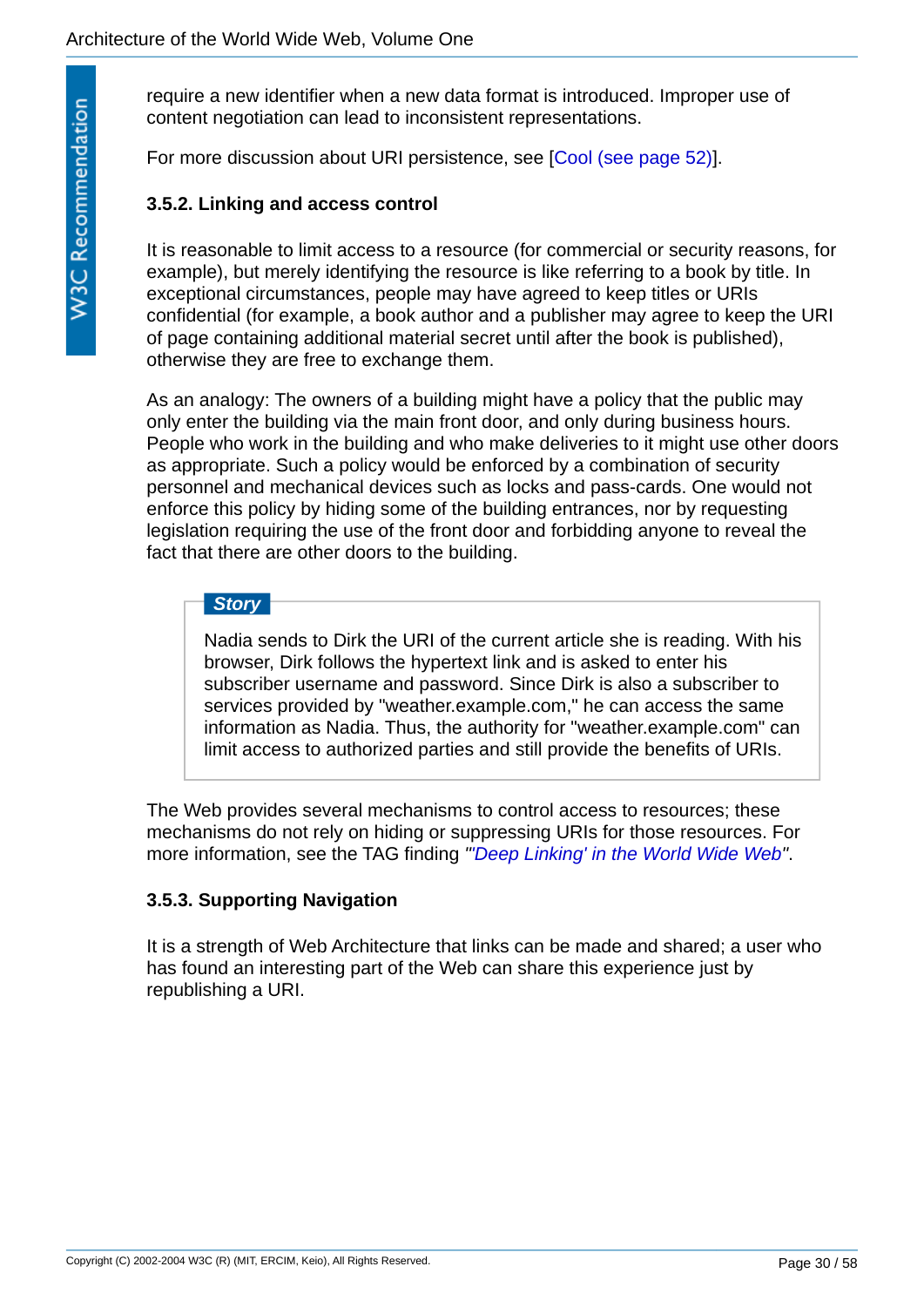### *Story*

Nadia and Dirk want to visit the Museum of Weather Forecasting in Oaxaca. Nadia goes to "http://maps.example.com", locates the museum, and mails the URI "http://maps.example.com/oaxaca? lat=17.065;lon=-96.716;scale=6" to Dirk. Dirk goes to "http:// mymaps.example.com", locates the museum, and mails the URI "http:// mymaps.example.com/geo?sessionID=765345;userID=Dirk" to Nadia. Dirk reads Nadia's email and is able to follow the link to the map. Nadia reads Dirk's email, follows the link, and receives an error message 'No such session/user'. Nadia has to start again from "http:// mymaps.example.com" and find the museum location once more.

For resources that are generated on demand, machine generation of URIs is common. For resources that might usefully be bookmarked for later perusal, or shared with others, server managers should avoid needlessly restricting the reusability of such URIs. If the intention is to restrict information to a particular user, as might be the case in a home banking application for example, designers should use appropriate [access control \(§3.5.2\) \(see page 30\)](#page-29-0) mechanisms.

Interactions conducted with HTTP POST (where HTTP GET could have been used) also limit navigation possibilities. The user cannot create a bookmark or share the URI because HTTP POST transactions do not typically result in a different URI as the user interacts with the site.

# <span id="page-30-0"></span>3.6. Future Directions for Interaction

There remain open questions regarding Web interactions. The TAG expects future versions of this document to address in more detail the relationship between the architecture described herein, [Web Services,](http://www.w3.org/2002/ws/) peer-to-peer systems, instant messaging systems (such as [\[RFC3920 \(see page 54\)\]](#page-53-4)), streaming audio (such as RTSP [[RFC2326](#page-52-5)]), and voice-over-IP (such as SIP [[RFC3261 \(see page 54\)](#page-53-5)]).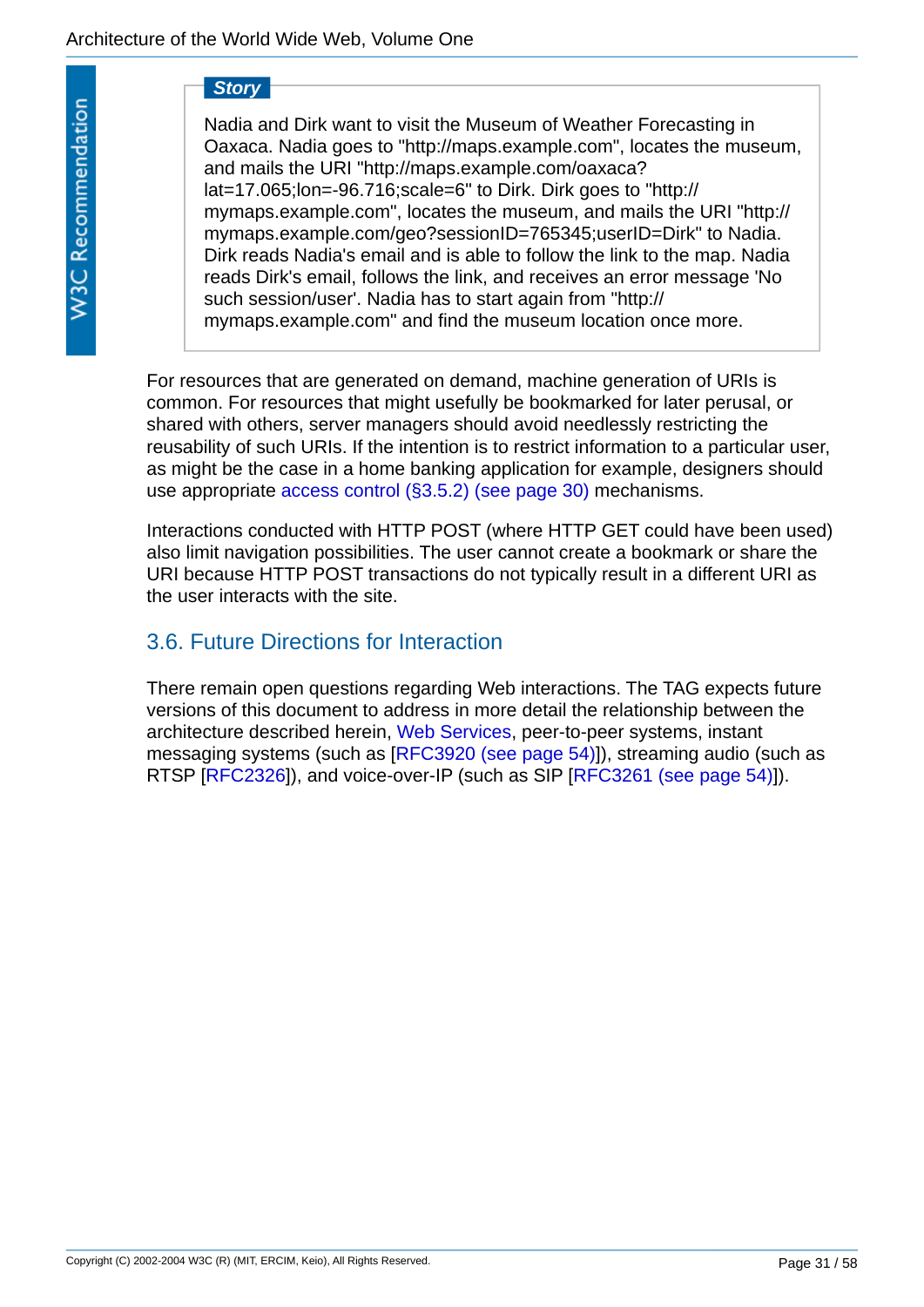# <span id="page-31-0"></span>4. Data Formats

A data format specification (for example, for XHTML, RDF/XML, SMIL, XLink, CSS, and PNG) embodies an agreement on the correct interpretation of [representation](#page-21-1) data. The first data format used on the Web was HTML. Since then, data formats have grown in number. Web architecture does not constrain which data formats content providers can use. This flexibility is important because there is constant evolution in applications, resulting in new data formats and refinements of existing formats. Although Web architecture allows for the deployment of new data formats, the creation and deployment of new formats (and agents able to handle them) is expensive. Thus, before inventing a new data format (or "meta" format such as XML), designers should carefully consider re-using one that is already available.

For a data format to be usefully interoperable between two parties, the parties must agree (to a reasonable extent) about its syntax and semantics. Shared understanding of a data format promotes interoperability but does not imply constraints on usage; for instance, a sender of data cannot count on being able to constrain the behavior of a data receiver.

Below we describe some characteristics of a data format that facilitate integration into Web architecture. This document does not address generally beneficial characteristics of a specification such as readability, simplicity, attention to programmer goals, attention to user needs, accessibility, nor internationalization. The section on [architectural specifications \(§7.1\)](#page-55-0) includes references to additional format specification guidelines.

# <span id="page-31-1"></span>4.1. Binary and Textual Data Formats

Binary data formats are those in which portions of the data are encoded for direct use by computer processors, for example 32 bit little-endian two's-complement and 64 bit IEEE double-precision floating-point. The portions of data so represented include numeric values, pointers, and compressed data of all sorts.

A textual data format is one in which the data is specified in a defined encoding as a sequence of characters. HTML, Internet e-mail, and all XML-based formats (§4.5) [\(see page 39\) are textual. Increasingly, internationalized textual data formats refer](#page-38-1) to the Unicode repertoire [\[UNICODE \(see page 54\)\]](#page-53-6) for character definitions.

If a data format is textual, as defined in this section, that does not imply that it should be served with a media type beginning with "text/". Although XML-based formats are textual, many XML-based formats do not consist primarily of phrases in natural language. See the section on [media types for XML \(§4.5.7\) \(see page 44\)](#page-43-0) for issues that arise when "text/" is used in conjunction with an XML-based format.

In principle, all data can be represented using textual formats. In practice, some types of content (e.g., audio and video) are generally represented using binary formats.

The trade-offs between binary and textual data formats are complex and application-dependent. Binary formats can be substantially more compact, particularly for complex pointer-rich data structures. Also, they can be consumed more rapidly by agents in those cases where they can be loaded into memory and used with little or no conversion. Note, however, that such cases are relatively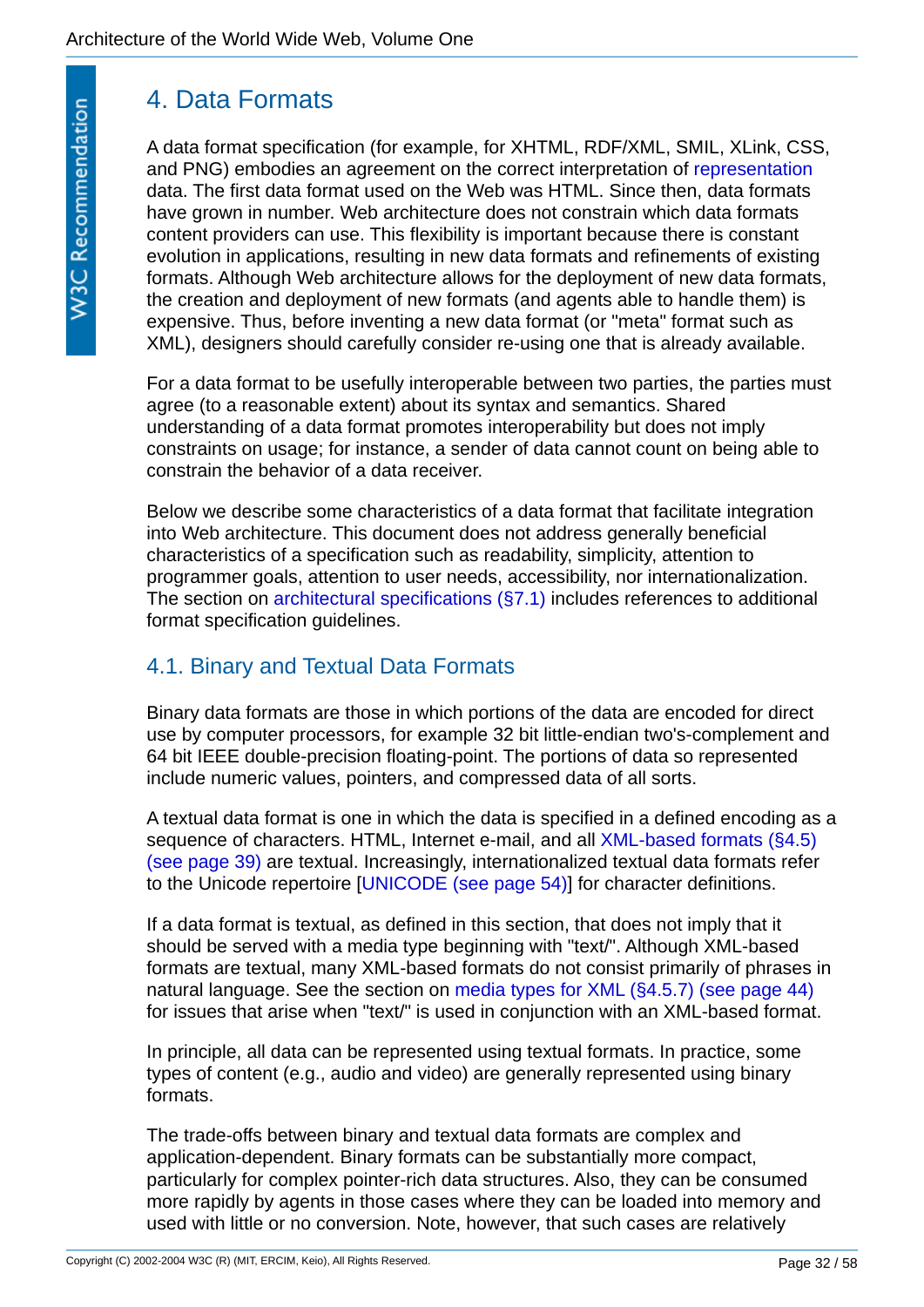**W3C Recommendation** 

uncommon as such direct use may open the door to security issues that can only practically be addressed by examining every aspect of the data structure in detail.

Textual formats are usually more portable and interoperable. Textual formats also have the considerable advantage that they can be directly read by human beings (and understood, given sufficient documentation). This can simplify the tasks of creating and maintaining software, and allow the direct intervention of humans in the processing chain without recourse to tools more complex than the ubiquitous text editor. Finally, it simplifies the necessary human task of learning about new data formats; this is called the "view source" effect.

It is important to emphasize that intuition as to such matters as data size and processing speed is not a reliable guide in data format design; quantitative studies are essential to a correct understanding of the trade-offs. Therefore, designers of a data format specification should make a considered choice between binary and textual format design.

See TAG issue [binaryXML-30](http://www.w3.org/2001/tag/issues.html#binaryXML-30).

# <span id="page-32-0"></span>4.2. Versioning and Extensibility

In a perfect world, language designers would invent languages that perfectly met the requirements presented to them, the requirements would be a perfect model of the world, they would never change over time, and all implementations would be perfectly interoperable because the specifications would have no variability.

In the real world, language designers imperfectly address the requirements as they interpret them, the requirements inaccurately model the world, conflicting requirements are presented, and they change over time. As a result, designers negotiate with users, make compromises, and often introduce extensibility mechanisms so that it is possible to work around problems in the short term. In the long term, they produce multiple versions of their languages, as the problem, and their understanding of it, evolve. The resulting variability in specifications, languages, and implementations introduces interoperability costs.

Extensibility and versioning are strategies to help manage the natural evolution of information on the Web and technologies used to represent that information. For more information about how these strategies introduce variability and how that variability impacts interoperability, see [Variability in Specifications.](#page-56-0)

See TAG issue [XMLVersioning-41](http://www.w3.org/2001/tag/issues.html#XMLVersioning-41), which concerns good practices for designing extensible XML languages and for handling versioning. See also "Web Architecture: Extensible Languages" [\[EXTLANG \(see page 56\)\]](#page-55-1).

### <span id="page-32-1"></span>**4.2.1. Versioning**

There is typically a (long) transition period during which multiple versions of a format, protocol, or agent are simultaneously in use.

### <span id="page-32-2"></span>*Good practice: Version information*

A data format specification SHOULD provide for version information.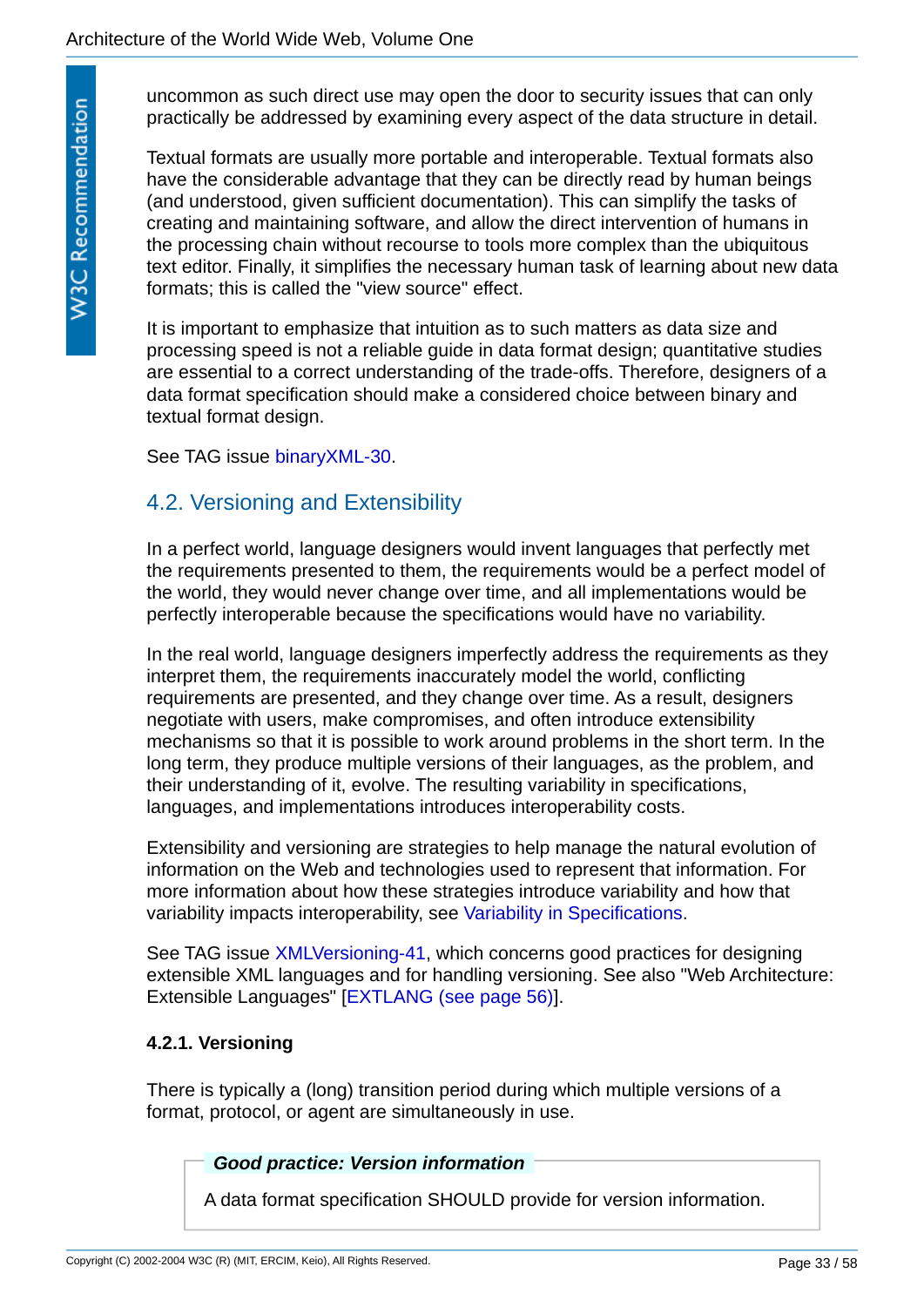## <span id="page-33-0"></span>**4.2.2. Versioning and XML namespace policy**

# *Story*

Nadia and Dirk are designing an XML data format to encode data about the film industry. They provide for extensibility by using XML namespaces and creating a schema that allows the inclusion, in certain places, of elements from any namespace. When they revise their format, Nadia proposes a new optional lang attribute on the film element. Dirk feels that such a change requires them to assign a new namespace name, which might require changes to deployed software. Nadia explains to Dirk that their choice of extensibility strategy in conjunction with their namespace policy allows certain changes that do not affect conformance of existing content and software, and thus no change to the namespace identifier is required. They chose this policy to help them meet their goals of reducing the cost of change.

Dirk and Nadia have chosen a particular namespace change policy that allows them to avoid changing the namespace name whenever they make changes that do not affect conformance of deployed content and software. They might have chosen a different policy, for example that any new element or attribute has to belong to a namespace other than the original one. Whatever the chosen policy, it should set clear expectations for users of the format.

In general, changing the namespace name of an element completely changes the element name. If "a" and "b" are bound to two different URIs, a:element and b:element are as distinct as a:eieio and a:xyzzy. Practically speaking, this means that deployed applications will have to be upgraded in order to recognize the new language; the cost of this upgrade may be very high.

It follows that there are significant tradeoffs to be considered when deciding on a namespace change policy. If a vocabulary has no extensibility points (that is, if it does not allow elements or attributes from foreign namespaces or have a mechanism for dealing with unrecognized names from the same namespace), it may be absolutely necessary to change the namespace name. Languages that allow some form of extensibility without requiring a change to the namespace name are more likely to evolve gracefully.

## <span id="page-33-1"></span>*Good practice: Namespace policy*

An XML format specification SHOULD include information about change policies for XML namespaces.

As an example of a change policy designed to reflect the variable stability of a namespace, consider the [W3C namespace policy](http://www.w3.org/1999/10/nsuri) for documents on the W3C Recommendation track. The policy sets expectations that the Working Group responsible for the namespace may modify it in any way until a certain point in the process ("Candidate Recommendation") at which point W3C constrains the set of possible changes to the namespace in order to promote stable implementations.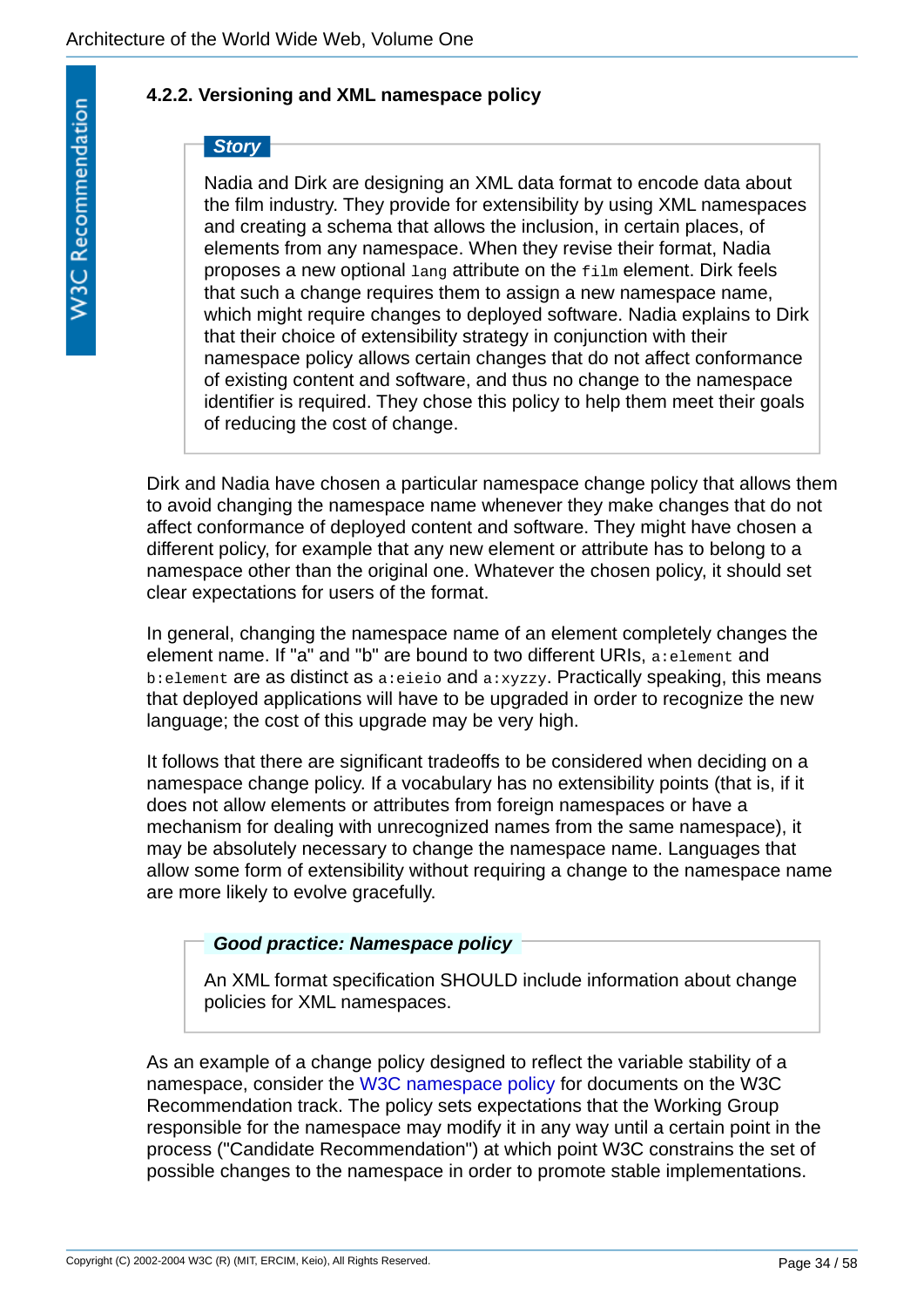Note that since namespace names are URIs, the owner of a namespace URI has the authority to decide the namespace change policy.

### <span id="page-34-0"></span>**4.2.3. Extensibility**

Requirements change over time. Successful technologies are adopted and adapted by new users. Designers can facilitate the transition process by making careful choices about extensibility during the design of a language or protocol specification.

In making these choices, the designers must weigh the trade-offs between extensibility, simplicity, and variability. A language without extensibility mechanisms may be simpler and less variable, improving initial interoperability. However, it's likely that changes to that language will be more difficult, possibly more complex and more variable, than if the initial design had provided such mechanisms. This may decrease interoperability over the long term.

### <span id="page-34-1"></span>*Good practice: Extensibility mechanisms*

A specification SHOULD provide mechanisms that allow any party to create extensions.

Extensibility introduces variability which has an impact on interoperability. However, languages that have no extensibility mechanisms may be extended in ad hoc ways that impact interoperability as well. One key criterion of the mechanisms provided by language designers is that they allow the extended languages to remain in conformance with the original specification, increasing the likelihood of interoperability.

### <span id="page-34-2"></span>*Good practice: Extensibility conformance*

Extensibility MUST NOT interfere with conformance to the original specification.

Application needs determine the most appropriate extension strategy for a specification. For example, applications designed to operate in closed environments may allow specification designers to define a versioning strategy that would be impractical at the scale of the Web.

### <span id="page-34-3"></span>*Good practice: Unknown extensions*

A specification SHOULD specify agent behavior in the face of unrecognized extensions.

Two strategies have emerged as being particularly useful:

- 1. "Must ignore": The agent ignores any content it does not recognize.
- 2. "Must understand": The agent treats unrecognized markup as an error condition.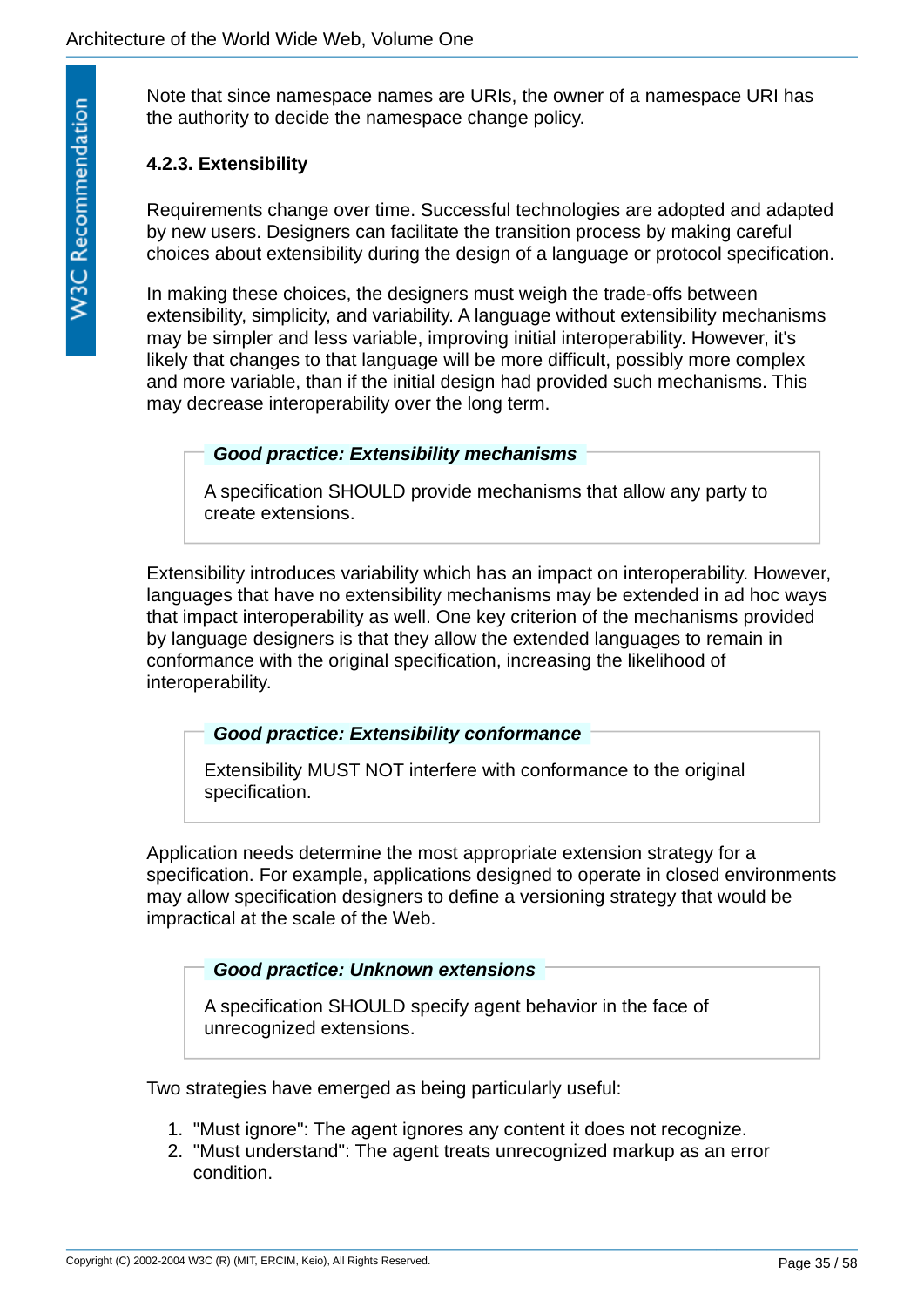A powerful design approach is for the language to allow either form of extension, but to distinguish explicitly between them in the syntax.

Additional strategies include prompting the user for more input and automatically retrieving data from available hypertext links. More complex strategies are also possible, including mixing strategies. For instance, a language can include mechanisms for overriding standard behavior. Thus, a data format can specify "must ignore" semantics but also allow for extensions that override that semantics in light of application needs (for instance, with "must understand" semantics for a particular extension).

Extensibility is not free. Providing hooks for extensibility is one of many requirements to be factored into the costs of language design. Experience suggests that the long term benefits of a well-designed extensibility mechanism generally outweigh the costs.

See "[D.3 Extensibility and Extensions](http://www.w3.org/TR/qaframe-spec/#extensions)" in [[QA \(see page 56\)\]](#page-55-2).

## <span id="page-35-0"></span>**4.2.4. Composition of data formats**

Many modern data format include mechanisms for composition. For example:

- It is possible to embed text comments in some image formats, such as JPEG/ JFIF. Although these comments are embedded in the containing data, they are not intended to affect the display of the image.
- There are container formats such as SOAP which fully expect content from multiple namespaces but which provide an overall semantic relationship of message envelope and payload.
- The semantics of combining RDF documents containing multiple vocabularies are well-defined.

In principle, these relationships can be mixed and nested arbitrarily. A SOAP message, for example, can contain an SVG image that contains an RDF comment which refers to a vocabulary of terms for describing the image.

Note however, that for general XML there is no semantic model that defines the interactions within XML documents with elements and/or attributes from a variety of namespaces. Each application must define how namespaces interact and what effect the namespace of an element has on the element's ancestors, siblings, and descendants.

See TAG issues [mixedUIXMLNamespace-33](http://www.w3.org/2001/tag/issues.html#mixedUIXMLNamespace-33) (concerning the meaning of a document composed of content in multiple namespaces), [xmlFunctions-34](http://www.w3.org/2001/tag/issues.html#xmlFunctions-34) (concerning one approach for managing XML transformation and composability), and [RDFinXHTML-35](http://www.w3.org/2001/tag/issues.html#RDFinXHTML-35) (concerning the interpretation of RDF when embedded in an XHTML document).

# <span id="page-35-1"></span>4.3. Separation of Content, Presentation, and Interaction

The Web is a heterogeneous environment where a wide variety of agents provide access to content to users with a wide variety of capabilities. It is good practice for authors to create content that can reach the widest possible audience, including users with graphical desktop computers, hand-held devices and mobile phones,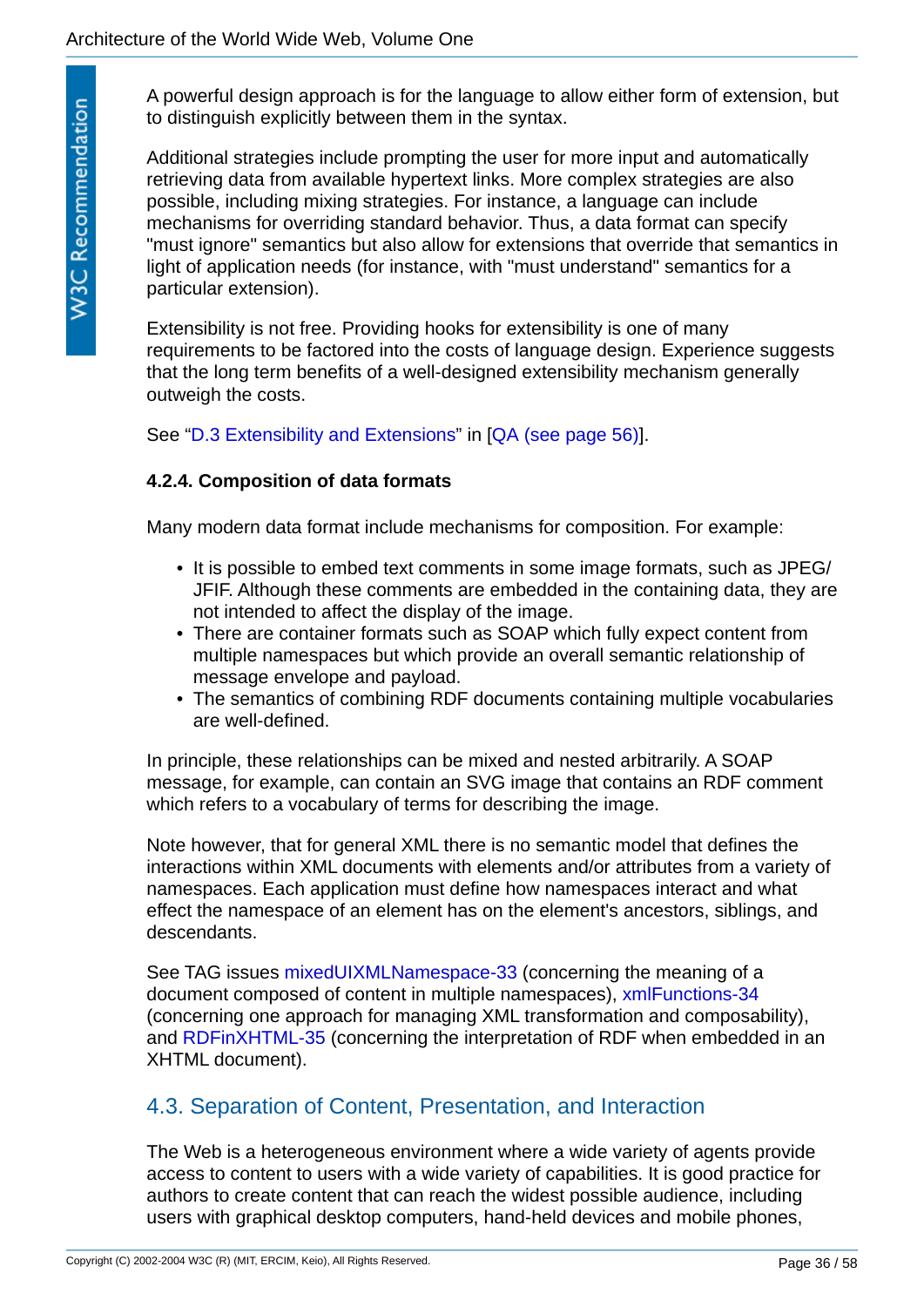users with disabilities who may require speech synthesizers, and devices not yet imagined. Furthermore, authors cannot predict in some cases how an agent will display or process their content. Experience shows that the separation of content, presentation, and interaction promotes the reuse and device-independence of [content; this follows from the principle of orthogonal specifications \(§5.1\) \(see page](#page-45-1)  46).

This separation also facilitates reuse of authored source content across multiple delivery contexts. Sometimes, functional user experiences suited to any delivery context can be generated by using an adaptation process applied to a representation that does not depend on the access mechanism. For more [information about principles of device-independence, see \[DIPRINCIPLES \(see](#page-55-3)  page 56)].

### <span id="page-36-0"></span>*Good practice: Separation of content, presentation, interaction*

A specification SHOULD allow authors to separate content from both presentation and interaction concerns.

Note that when content, presentation, and interaction are separated by design, agents need to recombine them. There is a recombination spectrum, with "client does all" at one end and "server does all" at the other.

There are advantages to each approach. For instance when a client (such as a mobile phone) communicates device capabilities to the server (for example, using CC/PP), the server can tailor the delivered content to fit that client. The server can, for example, enable faster downloads by adjusting links to refer to lower resolution images, smaller video or no video at all. Similarly, if the content has been authored with multiple branches, the server can remove unused branches before delivery. In addition, by tailoring the content to match the characteristics of a target client, the server can help reduce client side computation. However, specializing content in this manner reduces caching efficiency.

On the other hand, designing content that that can be recombined on the client also tends to make that content applicable to a wider range of devices. This design also improves caching efficiency and offers users more presentation options. Mediadependent style sheets can be used to tailor the content on the client side to particular groups of target devices. For textual content with a regular and repeating structure, the combined size of the text content plus the style sheet is typically less than that of fully recombined content; the savings improve further if the style sheet is reused by other pages.

In practice a combination of both approaches is often used. The design decision about where on this spectrum an application should be placed depends on the power on the client, the power and the load on the server, and the bandwidth of the medium that connects them. If the number of possible clients is unbounded, the application will scale better if more computation is pushed to the client.

Of course, it may not be desirable to reach the widest possible audience. Designers [should consider appropriate technologies, such as encryption and access control](#page-29-0)  (§3.5.2), for limiting the audience.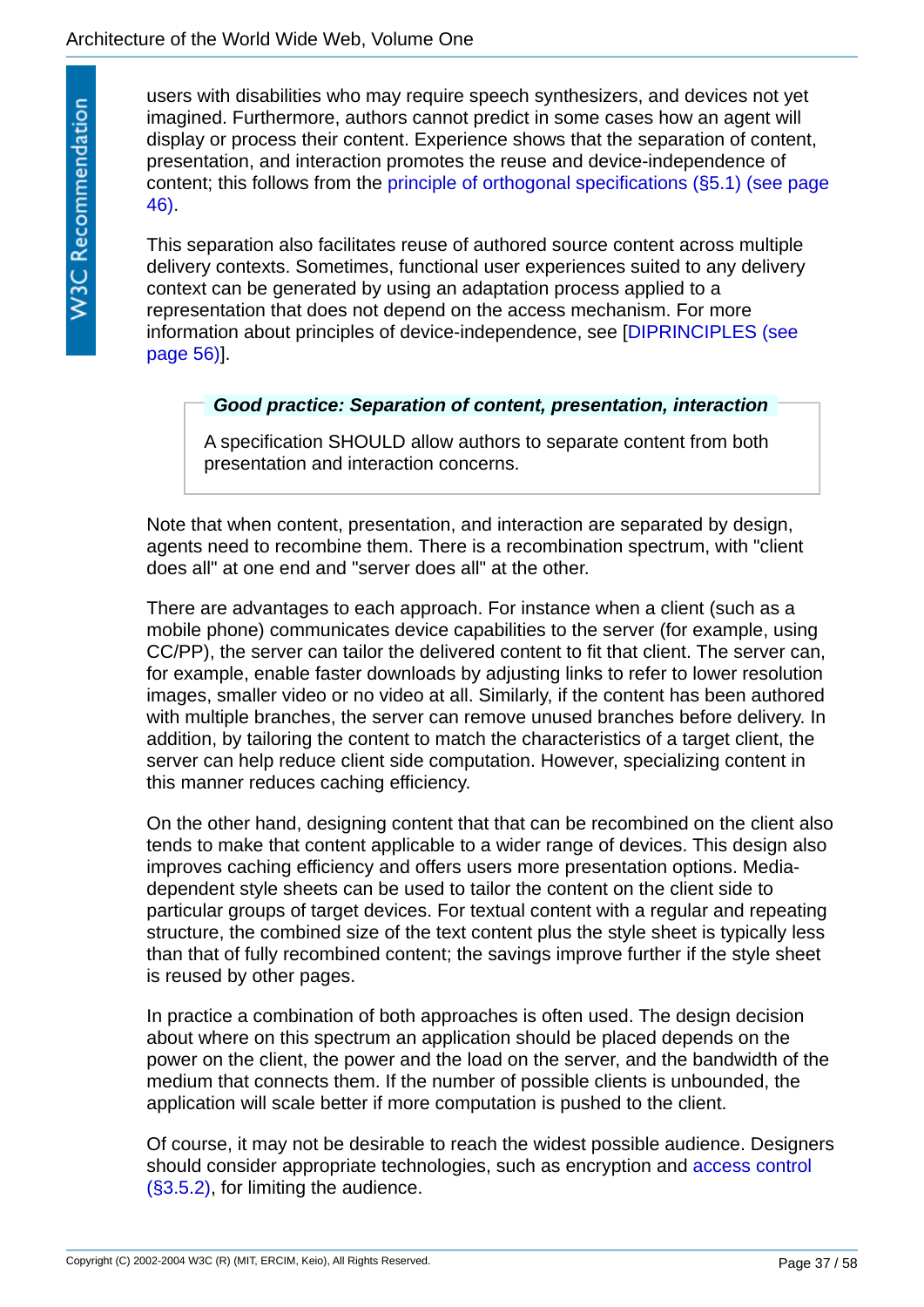Some data formats are designed to describe presentation (including SVG and XSL Formatting Objects). Data formats such as these demonstrate that one can only separate content from presentation (or interaction) so far; at some point it becomes [necessary to talk about presentation. Per the principle of orthogonal specifications](#page-45-1)  (§5.1) (see page 46) these data formats should *only* address presentation issues.

See the TAG issues [formattingProperties-19](http://www.w3.org/2001/tag/issues.html#formattingProperties-19) (concerning interoperability in the case of formatting properties and names) and [contentPresentation-26](http://www.w3.org/2001/tag/issues.html#contentPresentation-26) (concerning the separation of semantic and presentational markup).

# <span id="page-37-0"></span>4.4. Hypertext

A defining characteristic of the Web is that it allows embedded references to other resources via URIs. The simplicity of creating hypertext links using absolute URIs (<a href="http://www.example.com/foo">) and relative URI references (<a href="foo"> and <a href="foo#anchor">) is partly (perhaps largely) responsible for the success of the hypertext Web as we know it today.

When a representation of one resource contains a reference to another resource, expressed with a URI identifying that other resource, this constitutes a *link* between [the two resources. Additional metadata may also form part of the link \(see \[XLink10](#page-54-2) (see page 55)], for example). **Note:** In this document, the term "link" generally means "relationship", not "physical connection".

### <span id="page-37-4"></span><span id="page-37-1"></span>*Good practice: Link identification*

A specification SHOULD provide ways to identify links to other resources, including to secondary resources (via fragment identifiers).

Formats that allow content authors to use URIs instead of local identifiers promote the network effect: the value of these formats grows with the size of the deployed Web.

### <span id="page-37-2"></span>*Good practice: Web linking*

A specification SHOULD allow Web-wide linking, not just internal document linking.

### <span id="page-37-3"></span>*Good practice: Generic URIs*

A specification SHOULD allow content authors to use URIs without constraining them to a limited set of URI schemes.

What agents do with a hypertext link is not constrained by Web architecture and may depend on application context. Users of hypertext links expect to be able to navigate among representations by following links.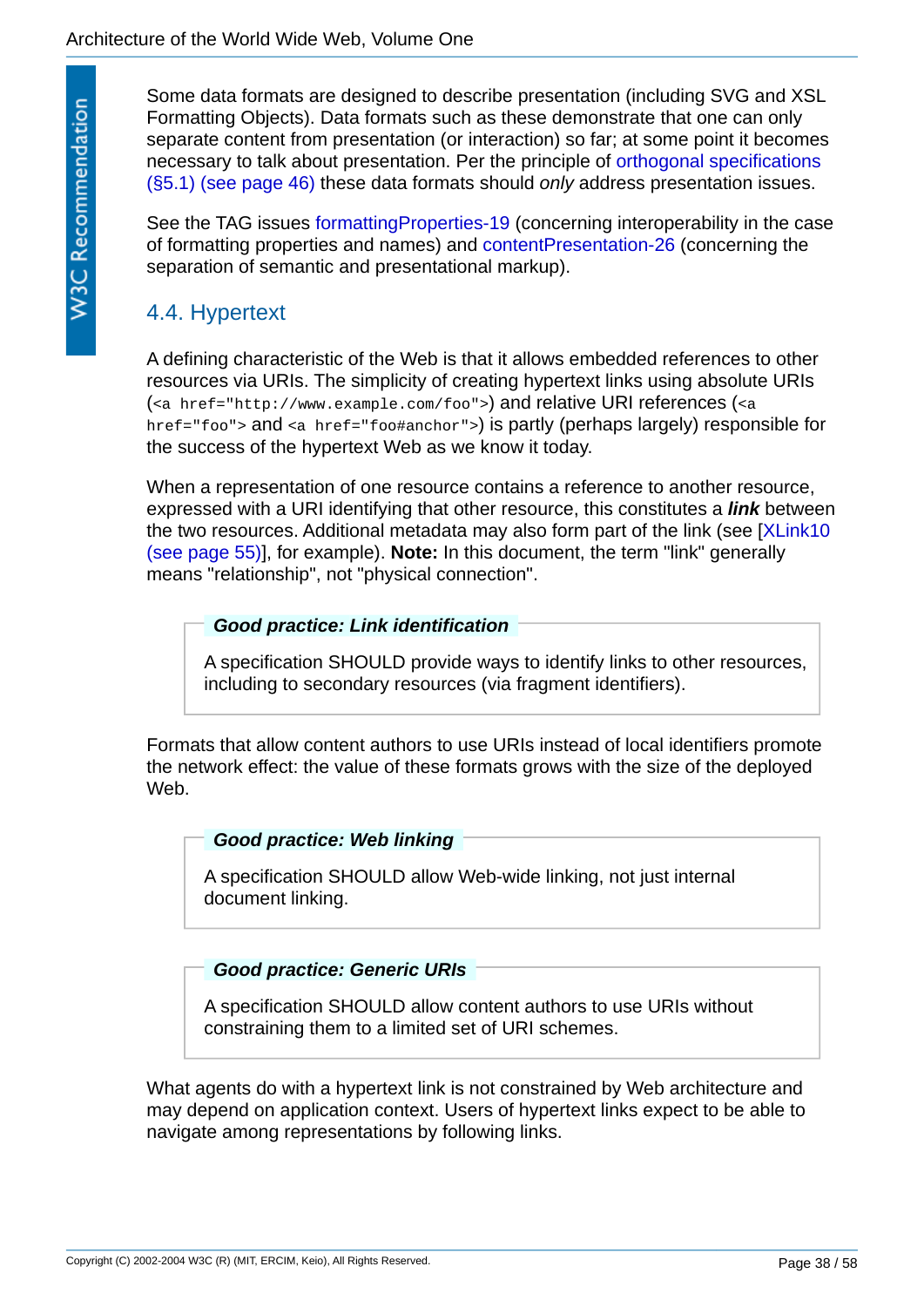### <span id="page-38-3"></span>*Good practice: Hypertext links*

A data format SHOULD incorporate hypertext links if hypertext is the expected user interface paradigm.

Data formats that do not allow content authors to create hypertext links lead to the creation of "terminal nodes" on the Web.

# <span id="page-38-0"></span>**4.4.1. URI references**

<span id="page-38-4"></span>Links are commonly expressed using *URI references* (defined in section 4.2 of [[URI \(see page 55\)\]](#page-54-1)), which may be combined with a base URI to yield a usable URI. Section 5.1 of [[URI \(see page 55\)\]](#page-54-1) explains different ways to establish a base URI for a resource and establishes a precedence among them. For instance, the base URI may be a URI for the resource, or specified in a representation (see the base elements provided by HTML and XML, and the HTTP 'Content-Location' header). See also the section on [links in XML \(§4.5.2\)](#page-39-0).

Agents resolve a URI reference before using the resulting URI to interact with another agent. URI references help in content management by allowing content authors to design a representation locally, i.e., without concern for which global identifier may later be used to refer to the associated resource.

# <span id="page-38-1"></span>4.5. XML-Based Data Formats

<span id="page-38-5"></span>Many data formats are *XML-based*, that is to say they conform to the syntax rules defined in the XML specification [\[XML10 \(see page 55\)](#page-54-3)] or [\[XML11 \(see page 55\)\]](#page-54-4). This section discusses issues that are specific to such formats. Anyone seeking guidance in this area is urged to consult the "Guidelines For the Use of XML in IETF Protocols" [\[IETFXML\] \(see page 52\),](#page-51-7) which contains a thorough discussion of the considerations that govern whether or not XML ought to be used, as well as specific guidelines on how it ought to be used. While it is directed at Internet applications with specific reference to protocols, the discussion is generally applicable to Web scenarios as well.

[The discussion here should be seen as ancillary to the content of \[IETFXML\] \(see](#page-51-7)  page 52). Refer also to "XML Accessibility Guidelines" [\[XAG\] \(see page 57\)](#page-56-1) for help designing XML formats that lower barriers to Web accessibility for people with disabilities.

## <span id="page-38-2"></span>**4.5.1. When to use an XML-based format**

XML defines textual data formats that are naturally suited to describing data objects which are hierarchical and processed in a chosen sequence. It is widely, but not universally, applicable for data formats; an audio or video format, for example, is unlikely to be well suited to expression in XML. Design constraints that would suggest the use of XML include:

- 1. Requirement for a hierarchical structure.
- 2. Need for a wide range of tools on a variety of platforms.
- 3. Need for data that can outlive the applications that currently process it.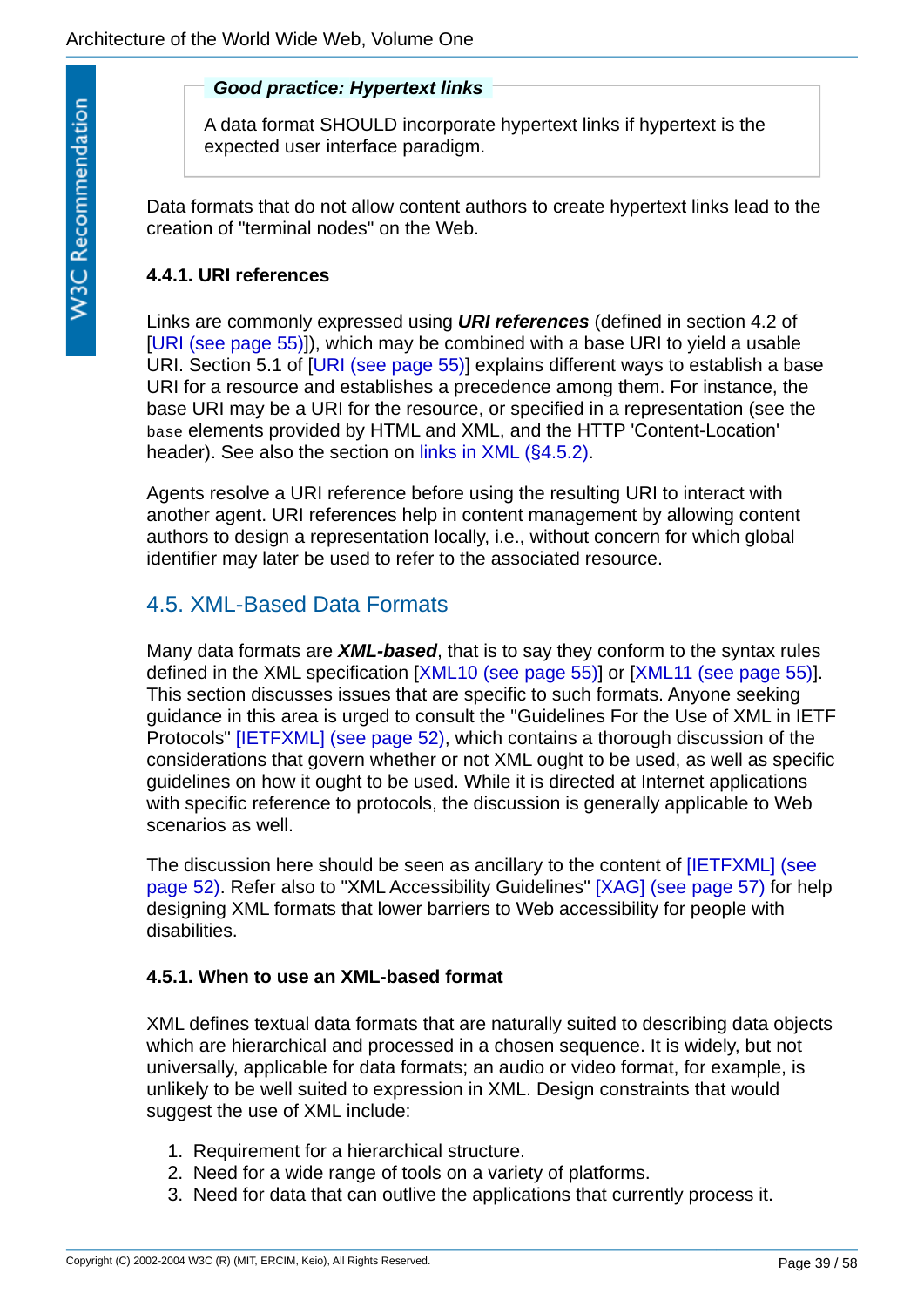- 4. Ability to support internationalization in a self-describing way that makes confusion over coding options unlikely.
- 5. Early detection of encoding errors with no requirement to "work around" such errors.
- 6. A high proportion of human-readable textual content.
- 7. Potential composition of the data format with other XML-encoded formats.
- 8. Desire for data easily parsed by both humans and machines.
- 9. Desire for vocabularies that can be invented in a distributed manner and combined flexibly.

### <span id="page-39-0"></span>**4.5.2. Links in XML**

Sophisticated linking mechanisms have been invented for XML formats. XPointer [allows links to address content that does not have an explicit, named anchor. \[XLink](#page-54-2) [\(see page 55\)\] is an appropriate specification for representing links in hypertext](#page-37-0)  (§4.4) (see page 38) XML applications. XLink allows links to have multiple ends and to be expressed either inline or in "link bases" stored external to any or all of the resources identified by the links it contains.

Designers of XML-based formats may consider using XLink and, for defining fragment identifier syntax, using the XPointer framework and XPointer element() Schemes.

XLink is not the only linking design that has been proposed for XML, nor is it universally accepted as a good design. See also TAG issue [xlinkScope-23](http://www.w3.org/2001/tag/issues.html#xlinkScope-23).

### <span id="page-39-1"></span>**4.5.3. XML namespaces**

The purpose of an XML namespace (defined in [[XMLNS \(see page 55\)](#page-54-5)]) is to allow the deployment of XML vocabularies (in which element and attribute names are defined) in a global environment and to reduce the risk of name collisions in a given document when vocabularies are combined. For example, the MathML and SVG specifications both define the set element. Although XML data from different formats such as MathML and SVG can be combined in a single document, in this case there could be ambiguity about which set element was intended. XML namespaces reduce the risk of name collisions by taking advantage of existing systems for allocating globally scoped names: the URI system (see also the section on URI [allocation \(§2.2.2\)\). When using XML namespaces, each local name in an XML](#page-11-1)  vocabulary is paired with a URI (called the namespace URI) to distinguish the local name from local names in other vocabularies.

The use of URIs confers additional benefits. First, each URI/local name pair can be mapped to another URI, grounding the terms of the vocabulary in the Web. These terms may be important resources and thus it is appropriate to be able to associate URIs with them.

[[RDFXML \(see page 53\)](#page-52-6)] uses simple concatenation of the namespace URI and the local name to create a URI for the identified term. Other mappings are likely to be more suitable for hierarchical namespaces; see the related TAG issue [abstractComponentRefs-37](http://www.w3.org/2001/tag/issues.html#abstractComponentRefs-37).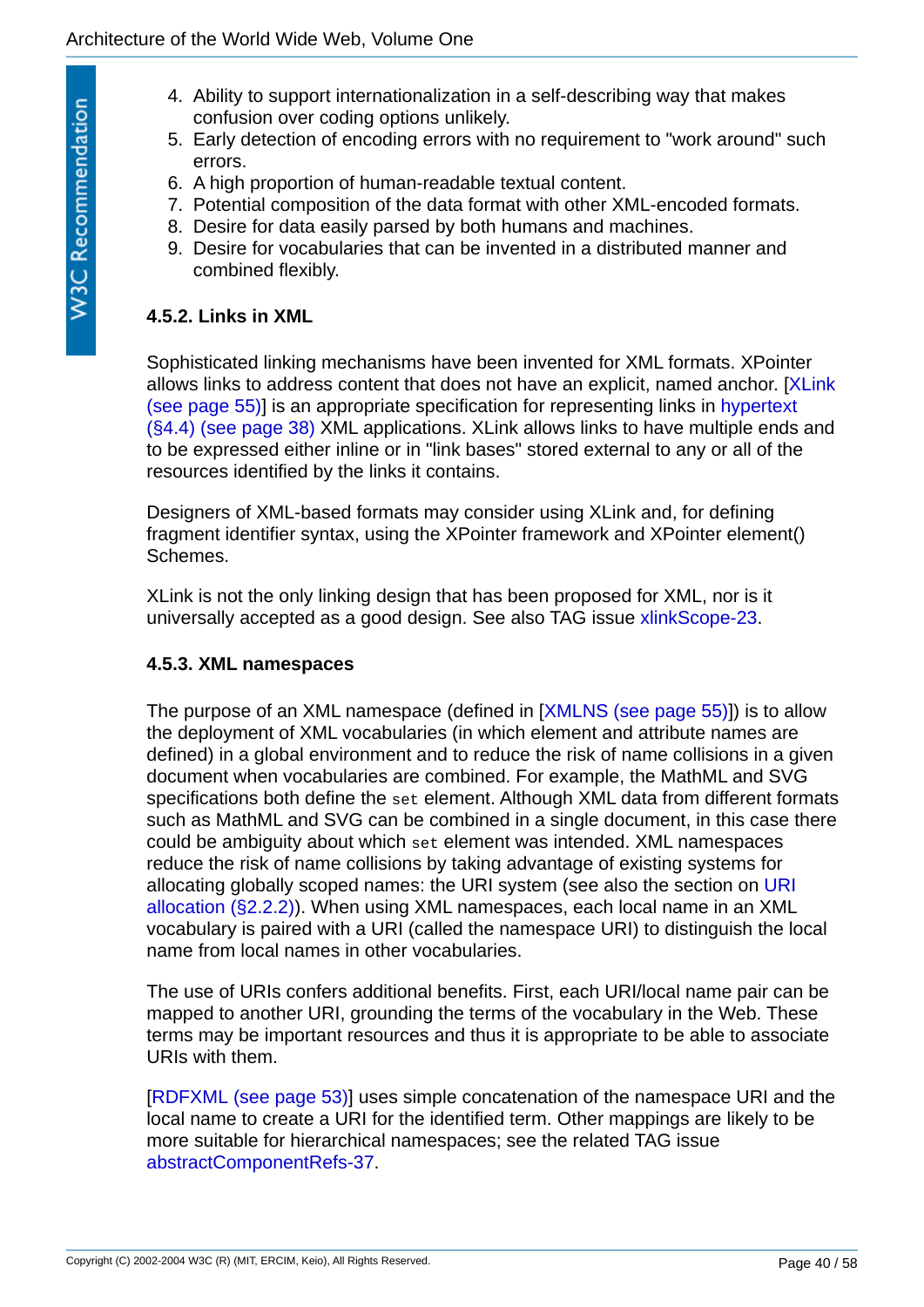Designers of XML-based data formats who declare namespaces thus make it possible to reuse those data formats and combine them in novel ways not yet imagined. Failure to declare namespaces makes such reuse more difficult, even impractical in some cases.

### <span id="page-40-1"></span>*Good practice: Namespace adoption*

A specification that establishes an XML vocabulary SHOULD place all element names and global attribute names in a namespace.

Attributes are always scoped by the element on which they appear. An attribute that is "global," that is, one that might meaningfully appear on elements of many types, including elements in other namespaces, should be explicitly placed in a namespace. Local attributes, ones associated with only a particular element type, need not be included in a namespace since their meaning will always be clear from the context provided by that element.

The type attribute from the W3C XML Schema Instance namespace "http:// www.w3.org/2001/XMLSchema-instance" ([[XMLSCHEMA \(see page 56\)](#page-55-4)], section 4.3.2) is an example of a global attribute. It can be used by authors of any vocabulary to make an assertion in instance data about the type of the element on which it appears. As a global attribute, it must always be qualified. The frame attribute on an HTML table is an example of a local attribute. There is no value in placing that attribute in a namespace since the attribute is unlikely to be useful on an element other than an HTML table.

Applications that rely on DTD processing must impose additional constraints on the use of namespaces. DTDs perform validation based on the lexical form of the element and attribute names in the document. This makes prefixes syntactically significant in ways that are not anticipated by [\[XMLNS \(see page 55\)\]](#page-54-5).

### <span id="page-40-0"></span>**4.5.4. Namespace documents**

### *Story*

Nadia receives representation data from "weather.example.com" in an unfamiliar data format. She knows enough about XML to recognize which XML namespace the elements belong to. Since the namespace is identified by the URI "http://weather.example.com/2003/format", she asks her browser to retrieve a representation of the identified resource. She gets back some useful data that allows her to learn more about the data format. Nadia's browser may also be able to perform some operations automatically (i.e., unattended by a human overseer) given data that has been optimized for software agents. For example, her browser might, on Nadia's behalf, download additional agents to process and render the format.

Another benefit of using URIs to build XML namespaces is that the namespace URI can be used to identify an information resource that contains useful information, machine-usable and/or human-usable, about terms in the namespace. This type of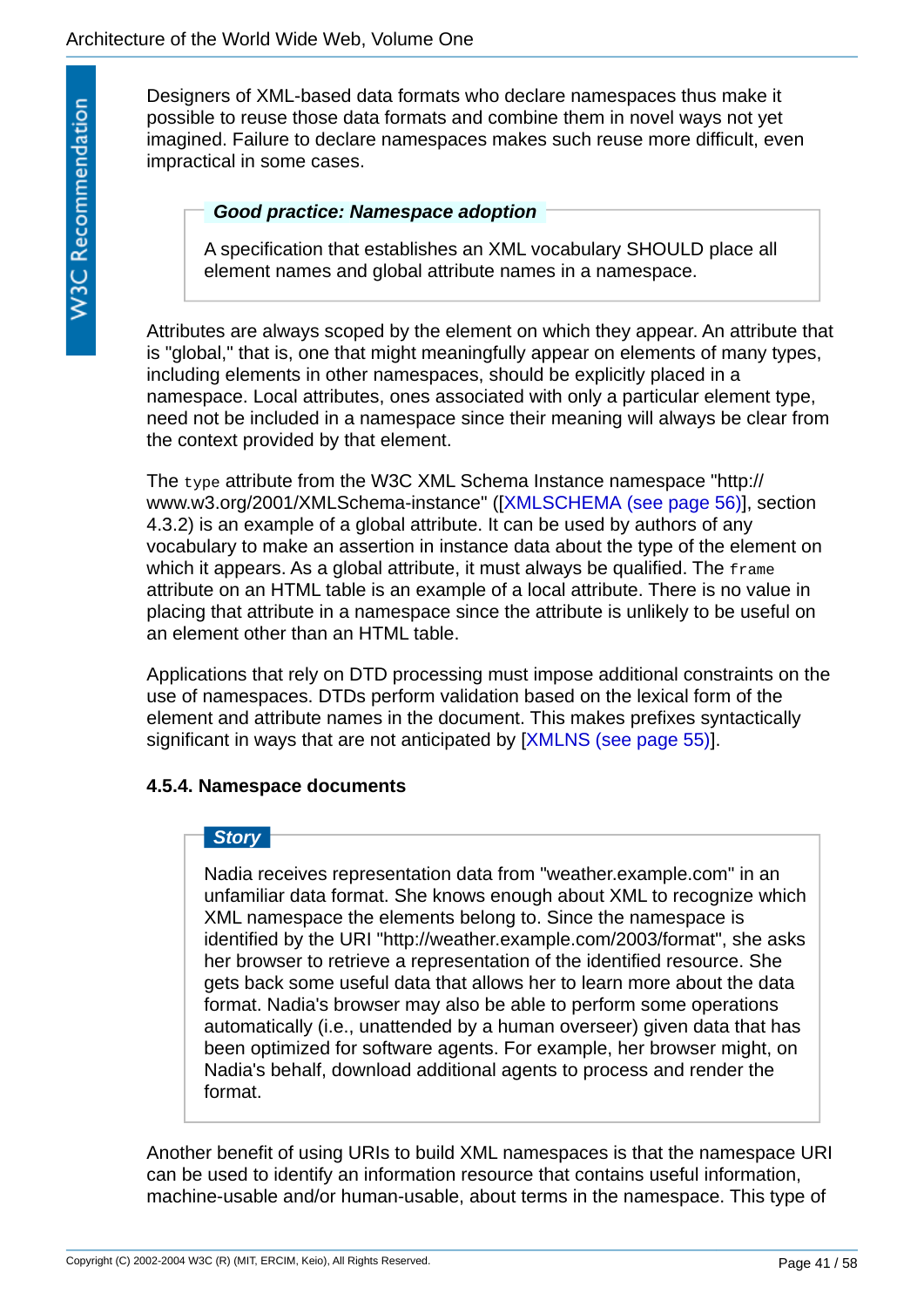<span id="page-41-2"></span>information resource is called a *namespace document*. When a namespace URI owner provides a namespace document, it is authoritative for the namespace.

There are many reasons to provide a namespace document. A person might want to:

- understand the purpose of the namespace,
- learn how to use the markup vocabulary in the namespace,
- find out who controls it and associated policies,
- request authority to access schemas or collateral material about it, or
- report a bug or situation that could be considered an error in some collateral material.

A processor might want to:

- retrieve a schema, for validation,
- retrieve a style sheet, for presentation, or
- retrieve ontologies, for making inferences.

In general, there is no established best practice for creating representations of a namespace document; application expectations will influence what data format or formats are used. Application expectations will also influence whether relevant information appears directly in a representation or is referenced from it.

### <span id="page-41-1"></span>*Good practice: Namespace documents*

The owner of an XML namespace name SHOULD make available material intended for people to read and material optimized for software agents in order to meet the needs of those who will use the namespace vocabulary.

For example, the following are examples of data formats for namespace [documents: \[OWL10 \(see page 53\)\], \[RDDL \(see page 53\)\], \[XMLSCHEMA \(see](#page-55-4)  page 56)], and [[XHTML11\]](#page-54-6). Each of these formats meets different requirements described above for satisfying the needs of an agent that wants more information [about the namespace. Note, however, issues related to fragment identifiers and](#page-23-0)  content negotiation (§3.2.2) (see page 24) if content negotiation is used.

See TAG issues [namespaceDocument-8](http://www.w3.org/2001/tag/issues.html#namespaceDocument-8) (concerning desired characteristics of namespace documents) and [abstractComponentRefs-37](http://www.w3.org/2001/tag/issues.html#abstractComponentRefs-37) (concerning the use of fragment identifiers with namespace names to identify abstract components).

### <span id="page-41-0"></span>**4.5.5. QNames in XML**

Section 3 of "Namespaces in XML" [[XMLNS \(see page 55\)\]](#page-54-5) provides a syntactic construct known as a QName for the compact expression of qualified names in XML documents. A qualified name is a pair consisting of a URI, which names a namespace, and a local name placed within that namespace. "Namespaces in XML" provides for the use of QNames as names for XML elements and attributes.

Other specifications, starting with [\[XSLT10 \(see page 56\)\]](#page-55-5), have employed the idea of using QNames in contexts other than element and attribute names, for example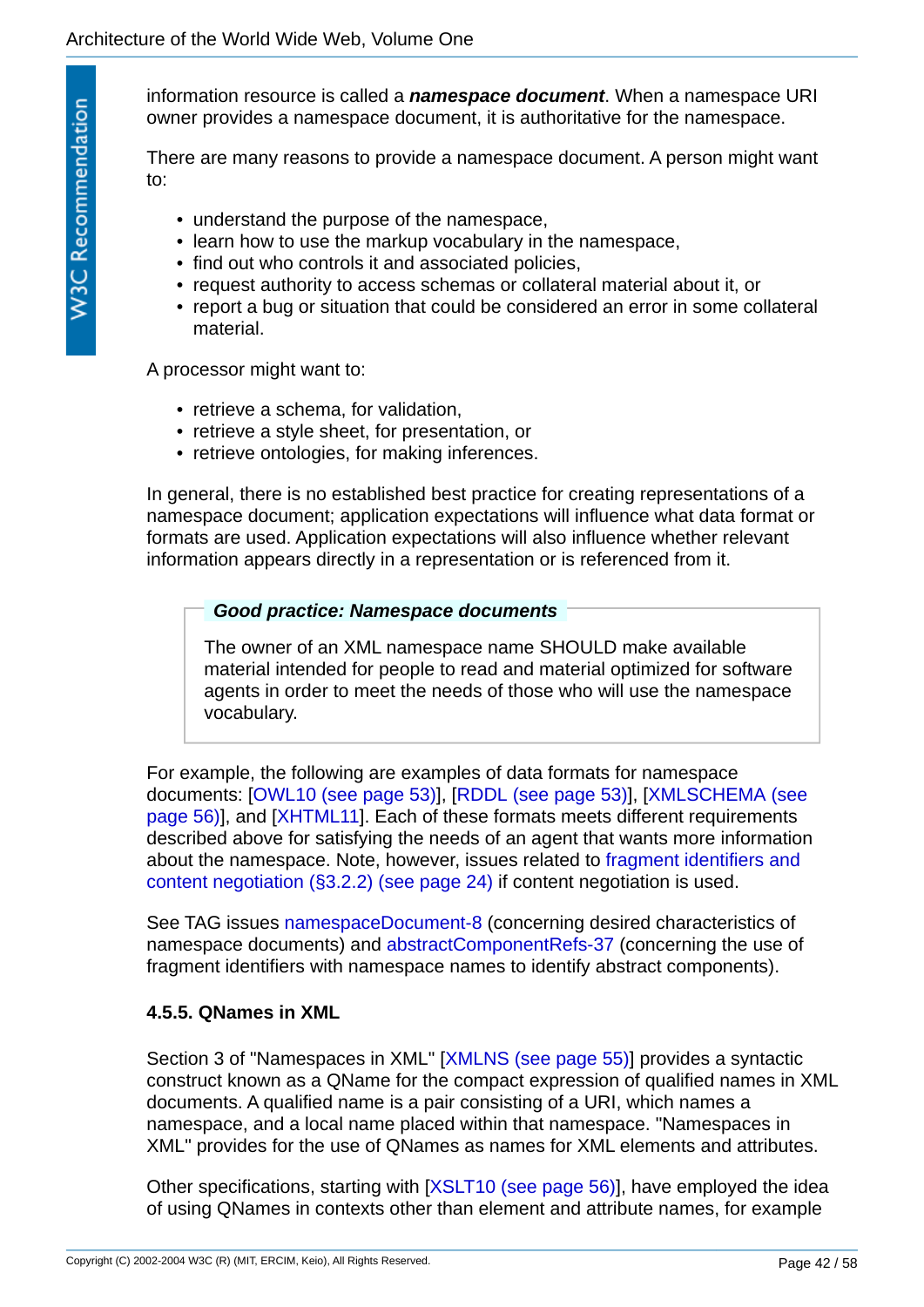in attribute values and in element content. However, general XML processors cannot reliably recognize QNames as such when they are used in attribute values and in element content; for example, the syntax of QNames overlaps with that of URIs. Experience has also revealed other limitations to QNames, such as losing namespace bindings after XML canonicalization.

### <span id="page-42-1"></span>*Constraint: QNames Indistinguishable from URIs*

Do not allow both QNames and URIs in attribute values or element content where they are indistinguishable.

[For more information, see the TAG finding](http://www.w3.org/2001/tag/doc/qnameids.html) *"Using QNames as Identifiers in Content"*.

Because QNames are compact, some specification designers have adopted the same syntax as a means of identifying resources. Though convenient as a shorthand notation, this usage has a cost. There is no single, accepted way to convert a QName into a URI or vice versa. Although QNames are convenient, they do not replace the URI as the identification system of the Web. The use of QNames to identify Web resources without providing a mapping to URIs is inconsistent with Web architecture.

### <span id="page-42-2"></span>*Good practice: QName Mapping*

A specification in which QNames serve as resource identifiers MUST provide a mapping to URIs.

See [XML namespaces \(§4.5.3\) \(see page 40\)](#page-39-1) for examples of some mapping strategies.

See also TAG issues [rdfmsQnameUriMapping-6](http://www.w3.org/2001/tag/issues.html#rdfmsQnameUriMapping-6) (concerning the mapping of QNames to URIs), [qnameAsId-18](http://www.w3.org/2001/tag/issues.html#qnameAsId-18) (concerning the use of QNames as identifiers in XML content), and [abstractComponentRefs-37](http://www.w3.org/2001/tag/issues.html#abstractComponentRefs-37) (concerning the use of fragment identifiers with namespace names to identify abstract components).

### <span id="page-42-0"></span>**4.5.6. XML ID semantics**

Consider the following fragment of XML: <section name="foo">. Does the section element have what the XML Recommendation refers to as the ID foo (i.e., "foo" must not appear in the surrounding XML document more than once)? One cannot answer this question by examining the element and its attributes alone. In XML, the quality of "being an ID" is associated with the type of an attribute, not its name. Finding the IDs in a document requires additional processing.

- 1. Processing the document with a processor that recognizes DTD attribute list declarations (in the external or internal subset) might reveal a declaration that identifies the name attribute as an ID. **Note:** This processing is not necessarily part of validation. A non-validating, DTD-aware processor can recognize IDs.
- 2. Processing the document with a W3C XML schema might reveal an element declaration that identifies the name attribute as an W3C XML Schema ID.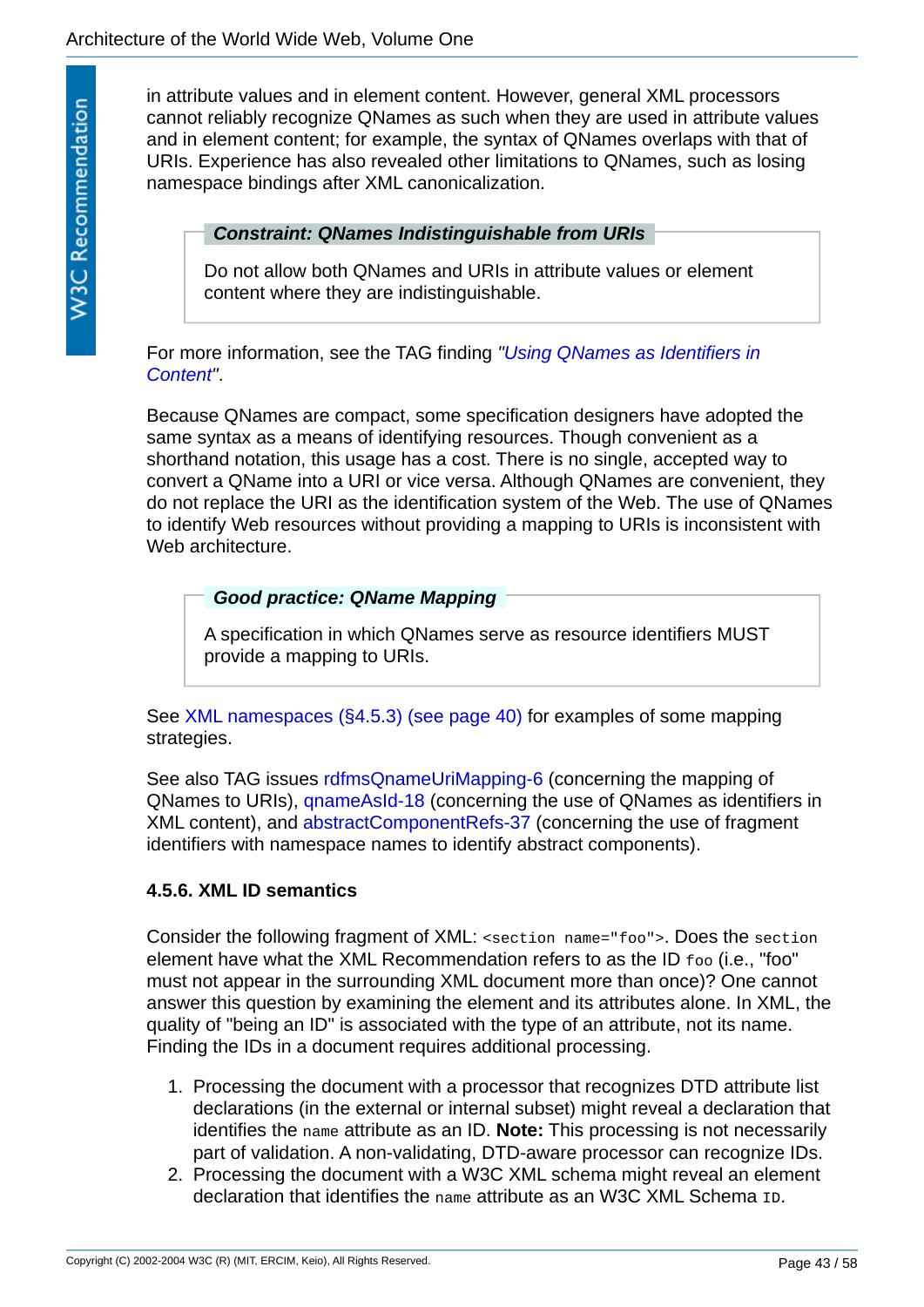- 3. In practice, processing the document with another schema language, such as RELAX NG [[RELAXNG \(see page 53\)](#page-52-8)], might reveal the attributes declared to be of ID in the XML Schema sense. Many modern specifications begin processing XML at the Infoset [\[INFOSET \(see page 52\)\]](#page-51-8) level and do not specify normatively how an Infoset is constructed. For those specifications, any process that establishes the ID type in the Infoset (and Post Schema Validation Infoset (PSVI) defined in [\[XMLSCHEMA \(see page 56\)\]](#page-55-4)) may usefully identify the attributes of type ID.
- 4. In practice, applications may have independent means (such as those defined in the XPointer specification, [\[XPTRFR \(see page 56\)\]](#page-55-6) [section 3.2](http://www.w3.org/TR/2003/REC-xptr-framework-20030325/#shorthand)) of locating identifiers inside a document.

To further complicate matters, DTDs establish the ID type in the Infoset whereas W3C XML Schema produces a PSVI but does not modify the original Infoset. This leaves open the possibility that a processor might only look in the Infoset and consequently would fail to recognize schema-assigned IDs.

See the TAG issue [xmlIDSemantics-32](http://www.w3.org/2001/tag/issues.html#xmlIDSemantics-32) for additional background information and [[XML-ID \(see page 55\)\]](#page-54-7) for a solution under development.

## <span id="page-43-0"></span>**4.5.7. Media types for XML**

RFC 3023 defines the Internet media types "application/xml" and "text/xml", and describes a convention whereby XML-based data formats use Internet media types with a "+xml" suffix, for example "image/svg+xml".

There are two problems associated with the "text" media types: First, for data identified as "text/\*", Web intermediaries are allowed to "transcode", i.e., convert one character encoding to another. Transcoding may make the self-description false or may cause the document to be not well-formed.

### <span id="page-43-1"></span>*Good practice: XML and "text/\*"*

In general, a representation provider SHOULD NOT assign Internet media types beginning with "text/" to XML representations.

Second, representations whose Internet media types begin with "text/" are required, unless the charset parameter is specified, to be considered to be encoded in US-ASCII. Since the syntax of XML is designed to make documents self-describing, it is good practice to omit the charset parameter, and since XML is very often not encoded in US-ASCII, the use of "text/" Internet media types effectively precludes this good practice.

## <span id="page-43-2"></span>*Good practice: XML and character encodings*

In general, a representation provider SHOULD NOT specify the character encoding for XML data in protocol headers since the data is selfdescribing.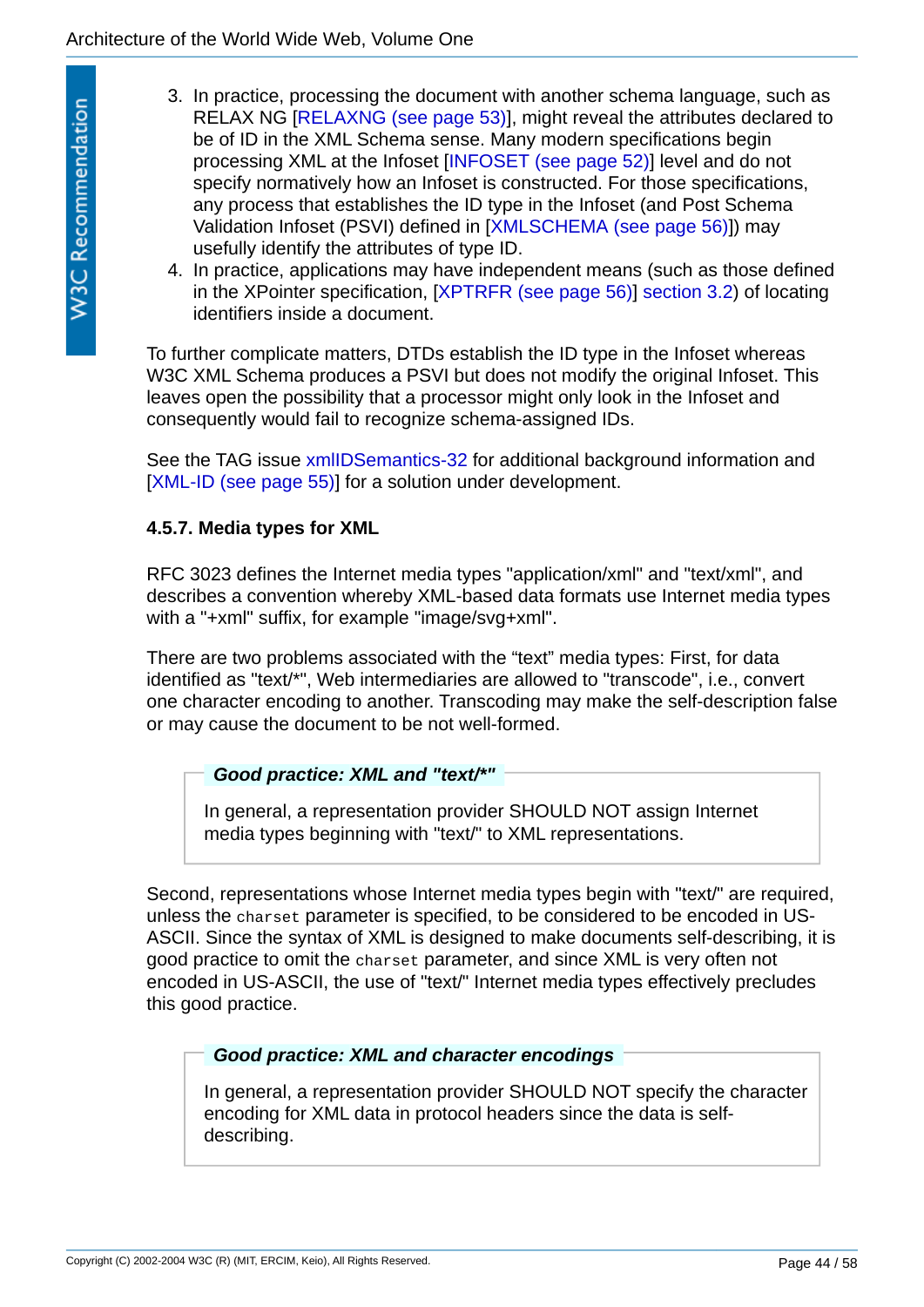# <span id="page-44-0"></span>**4.5.8. Fragment identifiers in XML**

The section on [media types and fragment identifier semantics \(§3.2.1\)](#page-22-0) discusses the interpretation of fragment identifiers. Designers of an XML-based data format specification should define the semantics of fragment identifiers in that format. The XPointer Framework [\[XPTRFR \(see page 56\)\]](#page-55-6) provides an interoperable starting point.

When the media type assigned to representation data is "application/xml", there are no semantics defined for fragment identifiers, and authors should not make use of fragment identifiers in such data. The same is true if the assigned media type has the suffix "+xml" (defined in "XML Media Types" [[RFC3023 \(see page 54\)\]](#page-53-7)), and the data format specification does not specify fragment identifier semantics. In short, just knowing that content is XML does not provide information about fragment identifier semantics.

Many people assume that the fragment identifier #abc, when referring to XML data, identifies the element in the document with the ID "abc". However, there is no normative support for this assumption. A revision of RFC 3023 is expected to address this.

See TAG issue [fragmentInXML-28.](http://www.w3.org/2001/tag/issues.html#fragmentInXML-28)

# <span id="page-44-1"></span>4.6. Future Directions for Data Formats

Data formats enable the creation of new applications to make use of the information space infrastructure. The Semantic Web is one such application, built on top of RDF [[RDFXML \(see page 53\)](#page-52-6)]. This document does not discuss the Semantic Web in detail; the TAG expects that future volumes of this document will. See the related TAG issue [httpRange-14.](http://www.w3.org/2001/tag/issues.html#httpRange-14)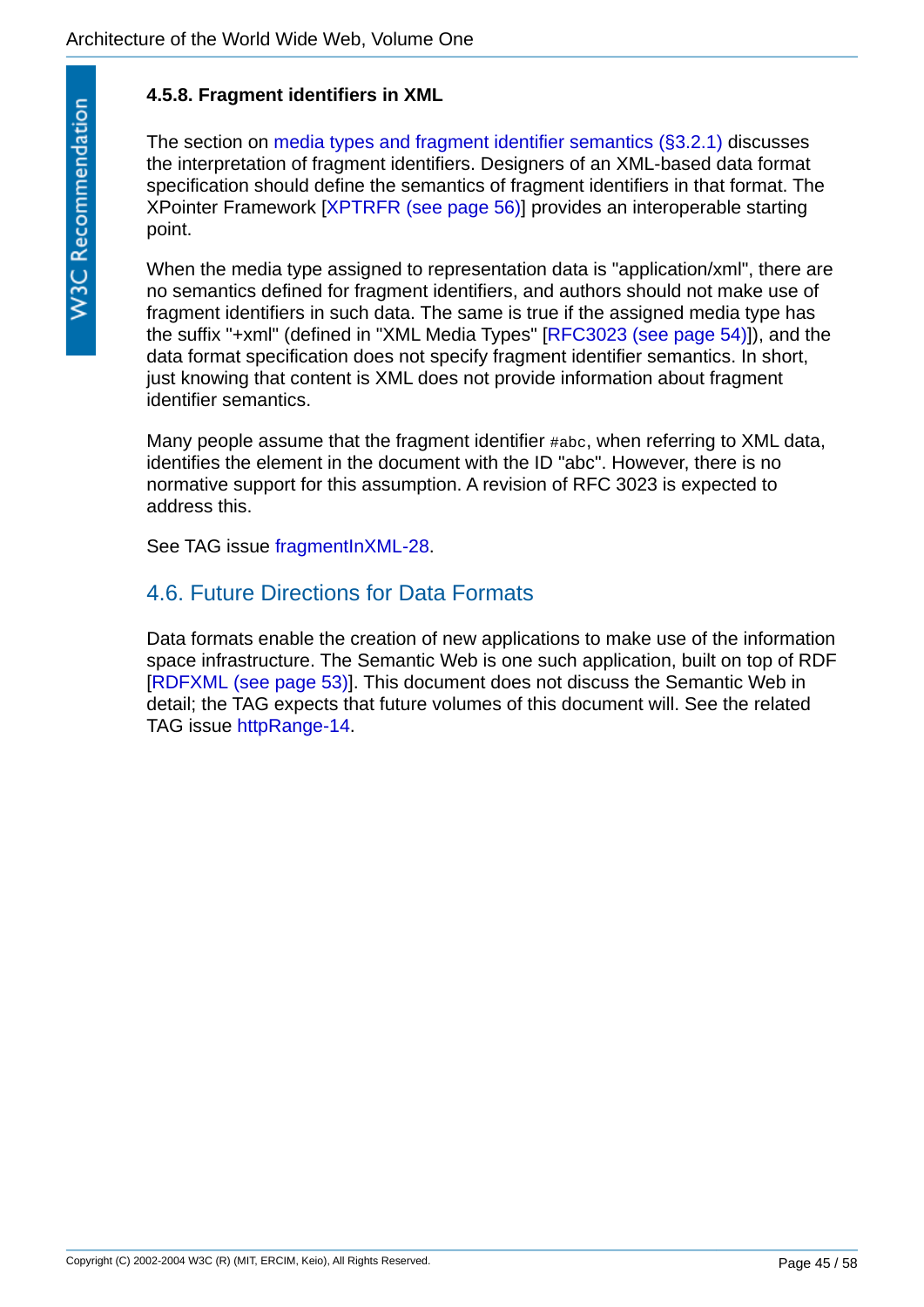# <span id="page-45-0"></span>5. General Architecture Principles

A number of general architecture principles apply to all three bases of Web architecture.

# <span id="page-45-1"></span>5.1. Orthogonal Specifications

Identification, interaction, and representation are orthogonal concepts, meaning that technologies used for identification, interaction, and representation may evolve independently. For instance:

- Resources are identified with URIs. URIs can be published without building any representations of the resource or determining whether any representations are available.
- A generic URI syntax allows agents to function in many cases without knowing specifics of URI schemes.
- In many cases one may change the representation of a resource without [disrupting references to the resource \(for example, by using content](#page-23-1)  negotiation (see page 24)).

When two specifications are orthogonal, one may change one without requiring changes to the other, even if one has dependencies on the other. For example, although the HTTP specification depends on the URI specification, the two may evolve independently. This orthogonality increases the flexibility and robustness of the Web. For example, one may refer by URI to an image without knowing anything about the format chosen to represent the image. This has facilitated the introduction of image formats such as PNG and SVG without disrupting existing references to image resources.

### <span id="page-45-2"></span>*Principle: Orthogonality*

Orthogonal abstractions benefit from orthogonal specifications.

Experience demonstrates that problems arise where orthogonal concepts occur in a single specification. Consider, for example, the HTML specification which includes the orthogonal x-www-form-urlencoded specification. Software developers (for example, of [\[CGI \(see page 52\)\]](#page-51-9) applications) might have an easier time finding the specification if it were published separately and then cited from the HTTP, URI, and HTML specifications.

Problems also arise when specifications attempt to modify orthogonal abstractions described elsewhere. An [historical version](http://www.w3.org/TR/1998/REC-html40-19980424/struct/global.html) of the HTML specification added a "Refresh" value to the http-equiv attribute of the meta element. It was defined to be equivalent to the HTTP header of the same name. The authors of the HTTP specification ultimately decided not to provide this header and that made the two specifications awkwardly at odds with each other. The W3C HTML Working Group eventually removed the "Refresh" value.

A specification should clearly indicate which features overlap with those governed by another specification.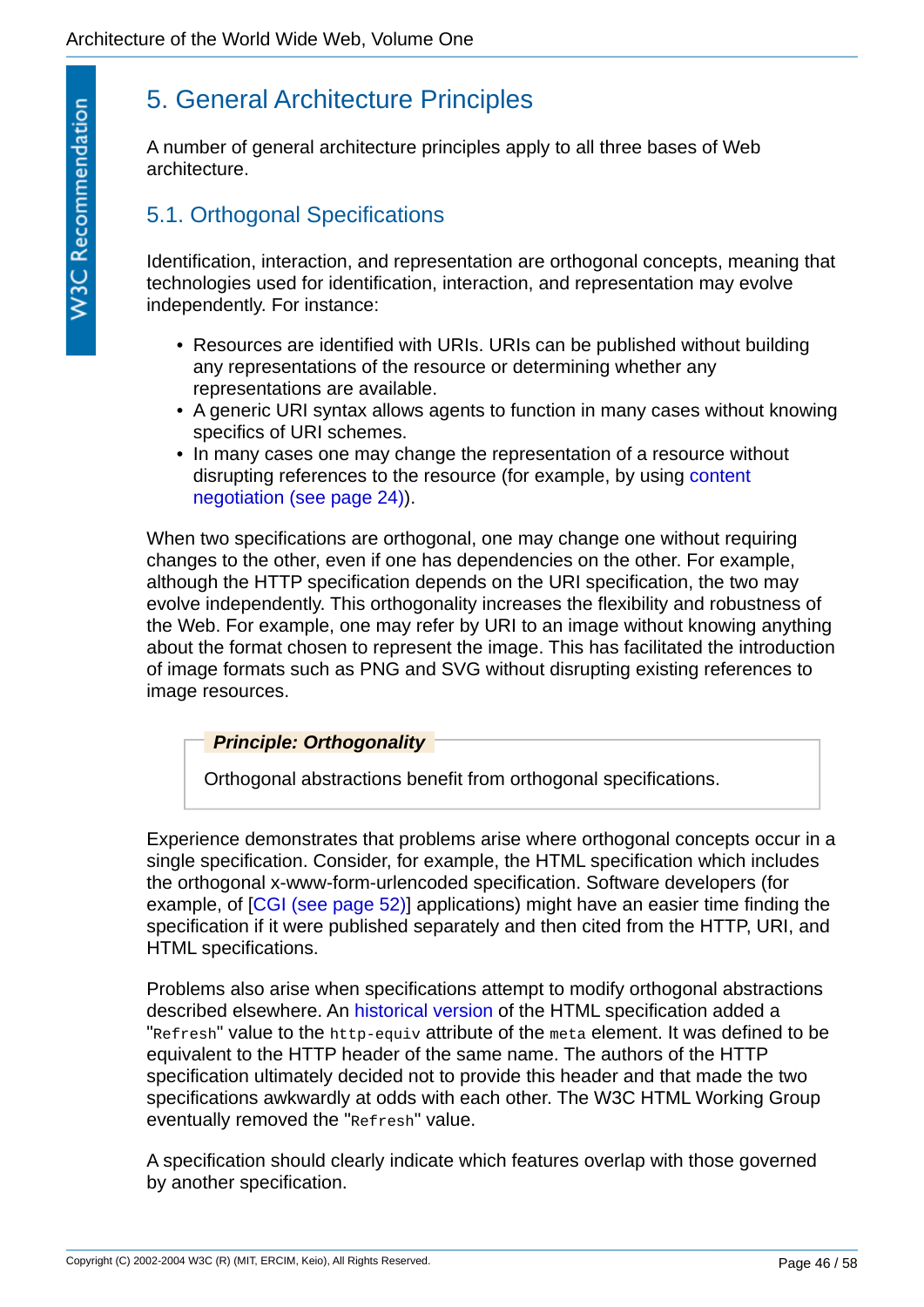# <span id="page-46-0"></span>5.2. Extensibility

The information in the Web and the technologies used to represent that information change over time. Extensibility is the property of a technology that promotes evolution without sacrificing interoperability. Some examples of successful technologies designed to allow change while minimizing disruption include:

- the fact that URI schemes are orthogonally specified;
- the use of an open set of Internet media types in mail and HTTP to specify document interpretation;
- the separation of the generic XML grammar and the open set of XML namespaces for element and attribute names;
- extensibility models in Cascading Style Sheets (CSS), XSLT 1.0, and SOAP;
- user agent plug-ins.

An example of an unsuccessful extension mechanism is HTTP mandatory extensions [[HTTPEXT](#page-51-10)]. The community has sought mechanisms to extend HTTP, but apparently the costs of the mandatory extension proposal (notably in complexity) outweighed the benefits and thus hampered adoption.

Below we discuss the property of "extensibility," exhibited by URIs, some data formats, and some protocols (through the incorporation of new messages).

<span id="page-46-2"></span>**Subset language**: one language is a subset (or "profile") of a second language if any document in the first language is also a valid document in the second language and has the same interpretation in the second language.

<span id="page-46-1"></span>**Extended language**: If one language is a subset of another, the latter superset is called an extended language; the difference between the languages is called the extension. Clearly, extending a language is better for interoperability than creating an incompatible language.

Ideally, many instances of a superset language can be safely and usefully processed as though they were in the subset language. Languages that can evolve this way, allowing applications to provide new information when necessary while still interoperating with applications that only understand a subset of the current language, are said to be "extensible." Language designers can facilitate extensibility by defining the default behavior of unknown extensions—for example, that they be ignored (in some defined way) or should be considered errors.

For example, from early on in the Web, HTML agents followed the convention of ignoring unknown tags. This choice left room for innovation (i.e., non-standard elements) and encouraged the deployment of HTML. However, interoperability problems arose as well. In this type of environment, there is an inevitable tension between interoperability in the short term and the desire for extensibility. Experience shows that designs that strike the right balance between allowing change and preserving interoperability are more likely to thrive and are less likely to disrupt the Web community. [Orthogonal specifications \(§5.1\) \(see page 46\)](#page-45-1) help reduce the risk of disruption.

[For further discussion, see the section on versioning and extensibility \(§4.2\) \(see](#page-32-0)  page 33). See also TAG issue [xmlProfiles-29](http://www.w3.org/2001/tag/issues.html#xmlProfiles-29) and [HTML Dialects.](http://www.w3.org/TR/WD-doctypes)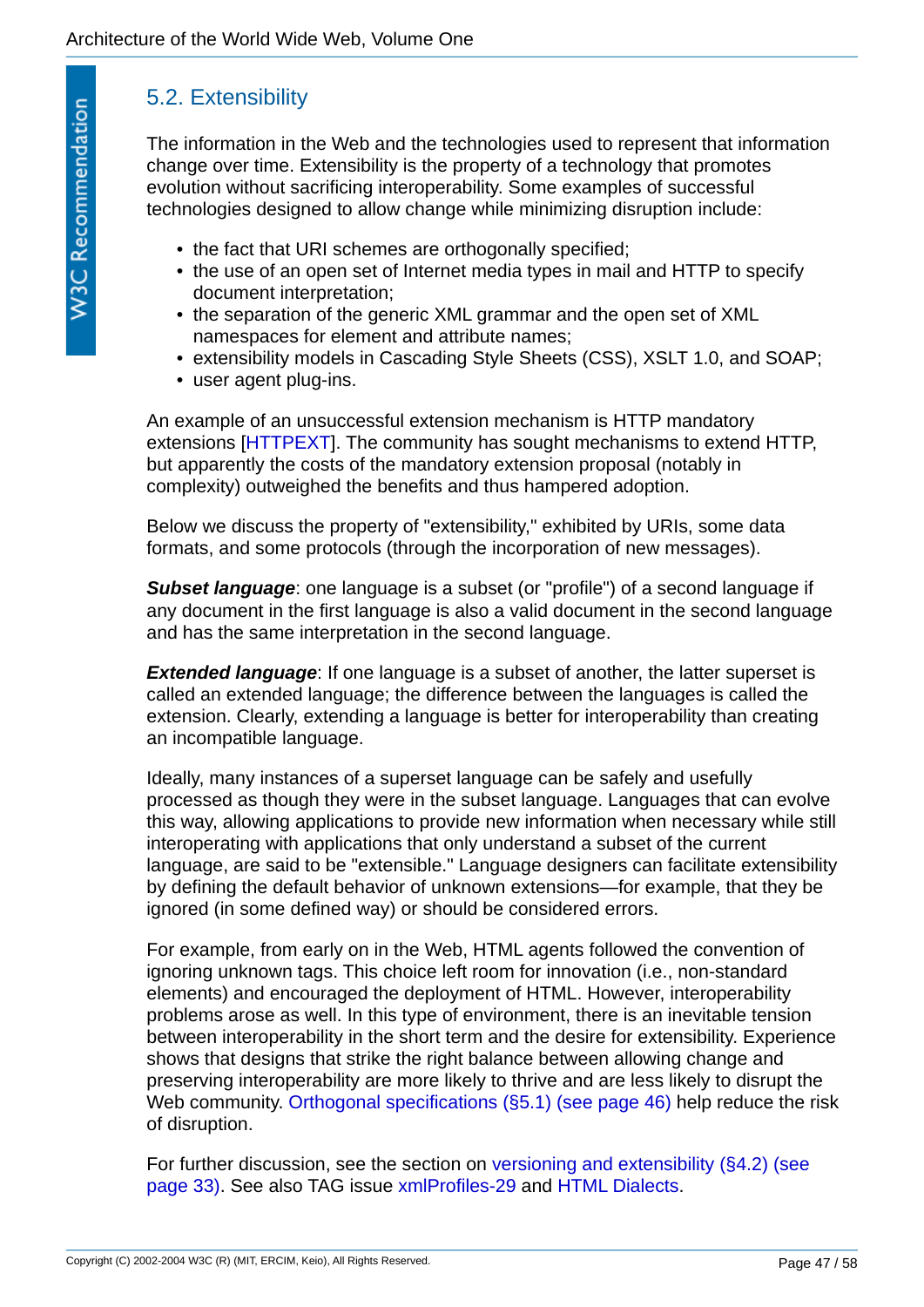# <span id="page-47-0"></span>5.3. Error Handling

<span id="page-47-3"></span>Errors occur in networked information systems. An error condition can be wellcharacterized (e.g., well-formedness errors in XML or 4xx client errors in HTTP) or arise unpredictably. *Error correction* means that an agent repairs a condition so that within the system, it is as though the error never occurred. One example of error correction involves data retransmission in response to a temporary network failure. *Error recovery* means that an agent does not repair an error condition but continues processing by addressing the fact that the error has occurred.

<span id="page-47-2"></span>Agents frequently *correct* errors without user awareness, sparing users the details of complex network communications. On the other hand, it is important that agents *recover* from error in a way that is evident to users, since the agents are acting on their behalf.

### <span id="page-47-1"></span>*Principle: Error recovery*

Agents that recover from error by making a choice without the user's consent are not acting on the user's behalf.

An agent is not required to interrupt the user (e.g., by popping up a confirmation box) to obtain consent. The user may indicate consent through pre-selected configuration options, modes, or selectable user interface toggles, with appropriate reporting to the user when the agent detects an error. Agent developers should not ignore usability issues when designing error recovery behavior.

To promote interoperability, specification designers should identify predictable error conditions. Experience has led to the following observations about error-handling approaches.

- Protocol designers should provide enough information about an error condition so that an agent can address the error condition. For instance, an HTTP 404 status code (not found) is useful because it allows user agents to present relevant information to users, enabling them to contact the representation provider in case of problems.
- Experience with the cost of building a user agent to handle the diverse forms of ill-formed HTML content convinced the designers of the XML specification to require that agents fail upon encountering ill-formed content. Because users are unlikely to tolerate such failures, this design choice has pressured all parties into respecting XML's constraints, to the benefit of all.
- An agent that encounters unrecognized content may handle it in a number of [ways, including by considering it an error; see also the section on extensibility](#page-32-0)  and versioning (§4.2).
- Error behavior that is appropriate for a person may not be appropriate for software. People are capable of exercising judgement in ways that software applications generally cannot. An informal error response may suffice for a person but not for a processor.

See the TAG issue [contentTypeOverride-24](http://www.w3.org/2001/tag/issues.html#contentTypeOverride-24), which concerns the source of authoritative metadata.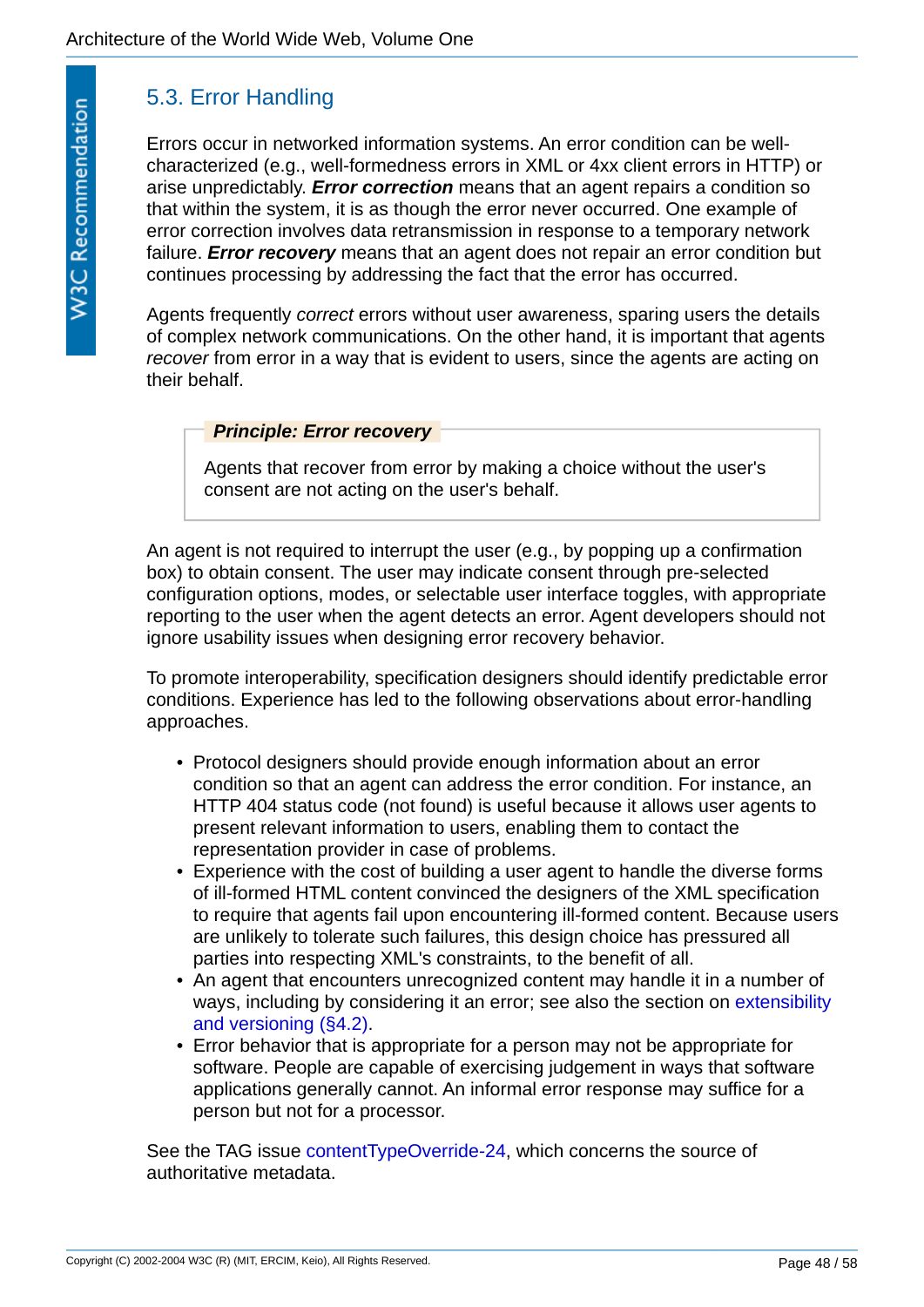# <span id="page-48-0"></span>5.4. Protocol-based Interoperability

The Web follows Internet tradition in that its important interfaces are defined in terms of protocols, by specifying the syntax, semantics, and sequencing constraints of the messages interchanged. Protocols designed to be resilient in the face of widely varying environments have helped the Web scale and have facilitated communication across multiple trust boundaries. Traditional application programming interfaces (APIs) do not always take these constraints into account, nor should they be required to. One effect of protocol-based design is that the technology shared among agents often lasts longer than the agents themselves.

It is common for programmers working with the Web to write code that generates and parses these messages directly. It is less common, but not unusual, for end users to have direct exposure to these messages. It is often desirable to provide users with access to format and protocol details: allowing them to "view source," whereby they may gain expertise in the workings of the underlying system.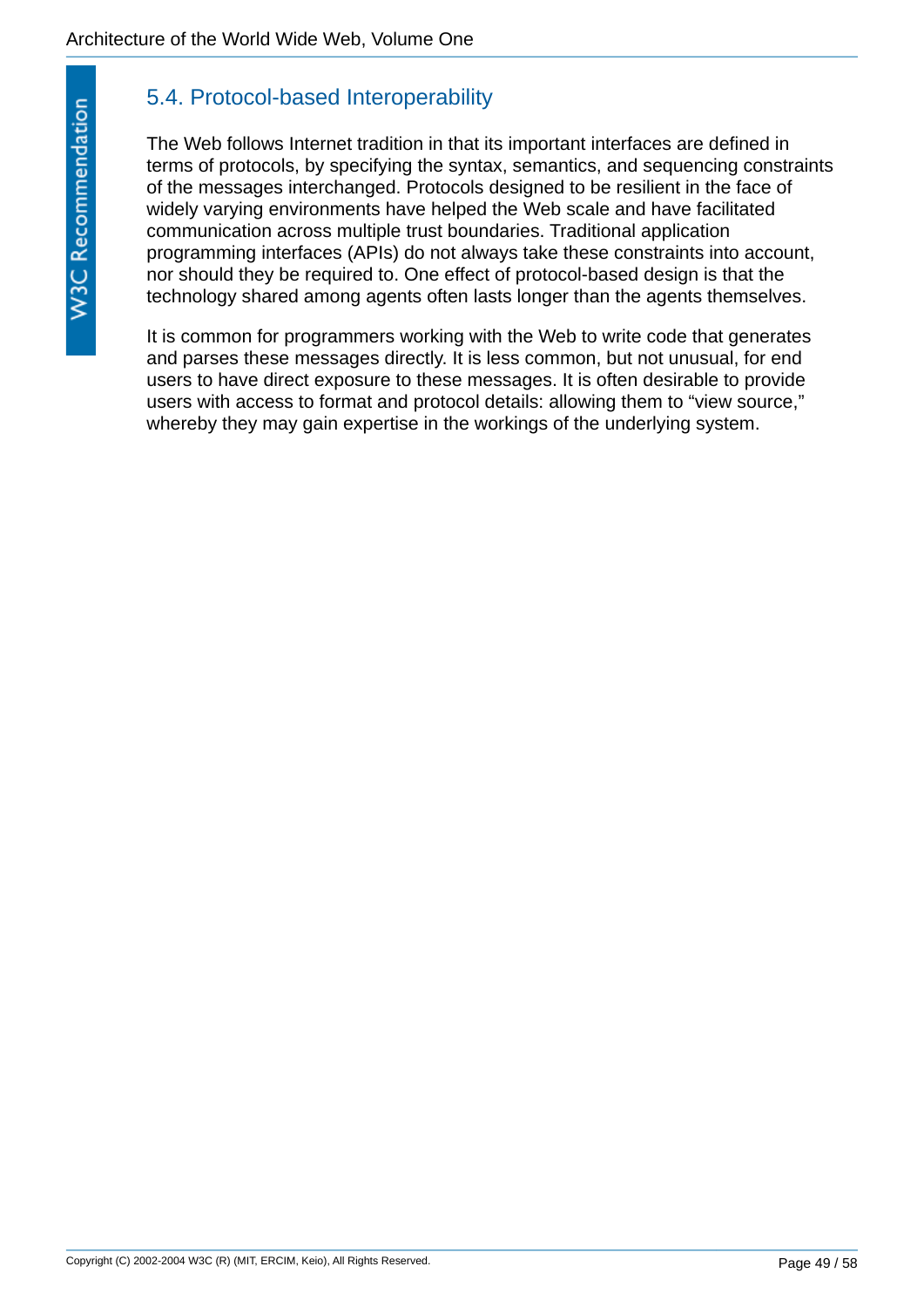# <span id="page-49-0"></span>6. Glossary

### **[Content negotiation \(see page 24\)](#page-23-1)**

The practice of providing multiple representations available via the same URI. Which representation is served depends on negotiation between the requesting agent and the agent serving the representations.

### **[Dereference a URI \(see page 20\)](#page-19-2)**

Access a representation of the resource identified by the URI.

### **[Error correction \(see page 48\)](#page-47-3)**

An agent repairs an error so that within the system, it is as though the error never occurred.

### **[Error recovery \(see page 48\)](#page-47-2)**

An agent invokes exceptional behavior because it does not correct the error.

### **[Extended language \(see page 47\)](#page-46-1)**

If one language is a subset of another, the latter is called an extended language.

### **[Fragment identifier \(see page 18\)](#page-17-2)**

The part of a URI that allows identification of a secondary resource.

### **[Information resource \(see page 11\)](#page-10-1)**

A resource which has the property that all of its essential characteristics can be conveyed in a message.

### **[Link \(see page 38\)](#page-37-4)**

A relationship between two resources when one resource (representation) refers to the other resource by means of a URI.

### **[Message \(see page 20\)](#page-19-3)**

A unit of communication between agents.

### **[Namespace document \(see page 42\)](#page-41-2)**

An information resource identified by an XML Namespace URI that contains useful information, machine-usable and/or human-usable, about terms in a particular XML namespace. It is useful, though not manditory, that the URI employed as a namespace name identifies a namespace document.

### **[Representation \(see page 22\)](#page-21-1)**

Data that encodes information about resource state.

### **[Resource \(see page 10\)](#page-9-5)**

Anything that might be identified by a URI.

### **[Safe interaction \(see page 26\)](#page-25-3)**

Interaction with a resource where an agent does not incur any obligation beyond the interaction.

### **[Secondary resource \(see page 18\)](#page-17-3)**

A resource related to another resource through the primary resource with additional identifying information (the fragment identifier).

### **[Subset language \(see page 47\)](#page-46-2)**

One language is a subset of a second language if any document in the first language is also a valid document in the second language and has the same interpretation in the second language.

## **[URI \(see page 5\)](#page-4-2)**

Acronym for Uniform Resource Identifier.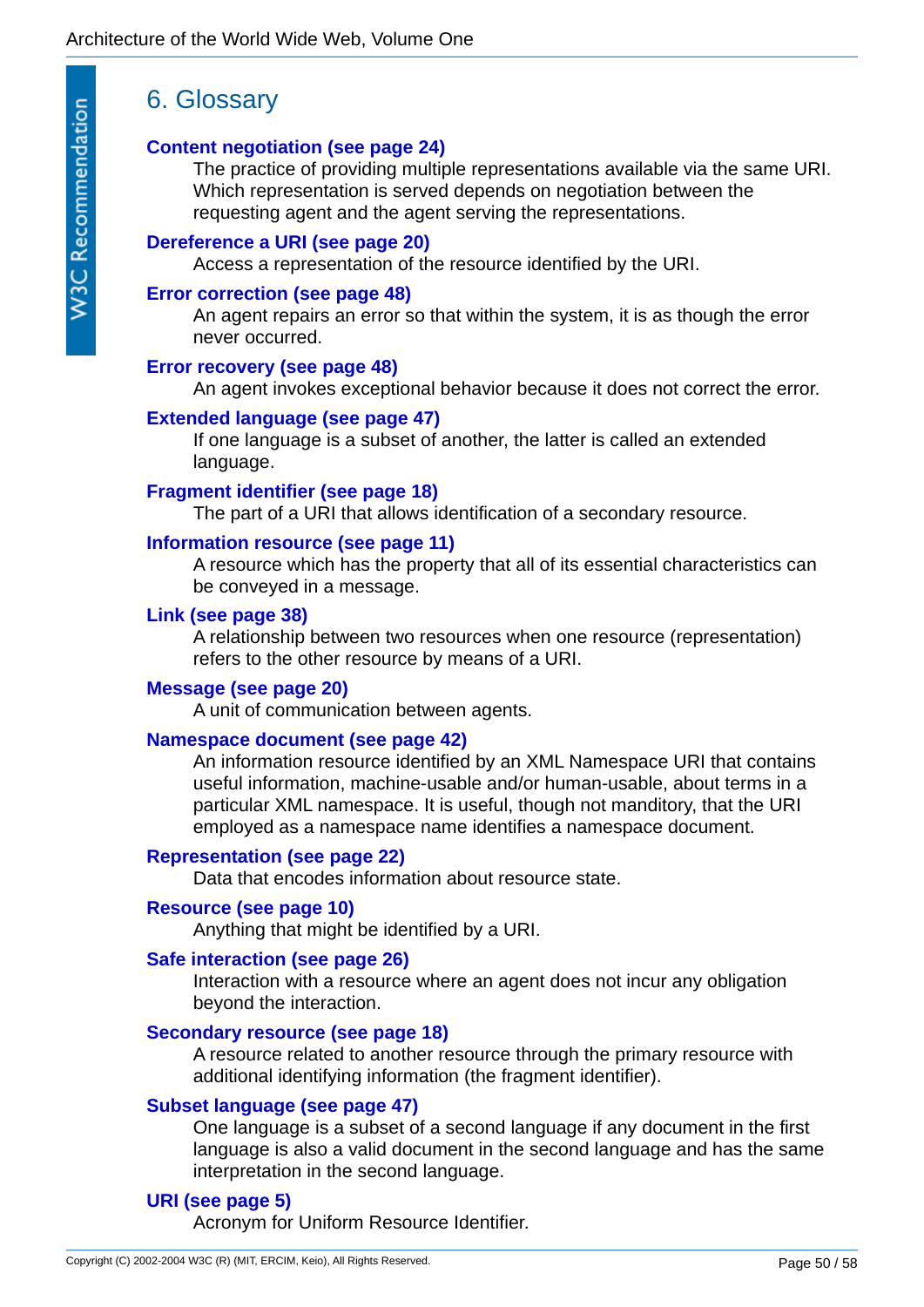### **[URI aliases \(see page 11\)](#page-10-2)**

Two or more different URIs that that identify the same resource.

### **[URI collision \(see page 12\)](#page-11-3)**

The use of the same URI to refer to more than one resource in the context of Web protocols and formats.

### **[URI ownership \(see page 12\)](#page-11-4)**

A relationship between a URI and a social entity, such as a person, organization, or specification.

### **[URI persistence \(see page 29\)](#page-28-3)**

The social expectation that once a URI identifies a particular resource, it should continue indefinitely to refer to that resource.

### **[URI reference \(see page 39\)](#page-38-4)**

An operational shorthand for a URI.

### **[Uniform Resource Identifier \(URI\) \(see page 10\)](#page-9-6)**

A global identifier in the context of the World Wide Web.

### **[Unsafe interaction \(see page 26\)](#page-25-2)**

Interaction with a resource that is not safe interaction.

### **[User agent \(see page 5\)](#page-4-3)**

One type of Web agent; a piece of software acting on behalf of a person.

### **[WWW \(see page 5\)](#page-4-4)**

Acronym for World Wide Web.

### **[Web \(see page 5\)](#page-4-5)**

Shortened form of World Wide Web.

### **[Web agent \(see page 5\)](#page-4-6)**

A person or a piece of software acting on the information space on behalf of a person, entity, or process.

### **[World Wide Web \(see page 5\)](#page-4-7)**

An information space in which items of interest are identified by Uniform Resource Identifiers.

### **[XML-based format \(see page 39\)](#page-38-5)**

One that conforms to the syntax rules defined in the XML specification.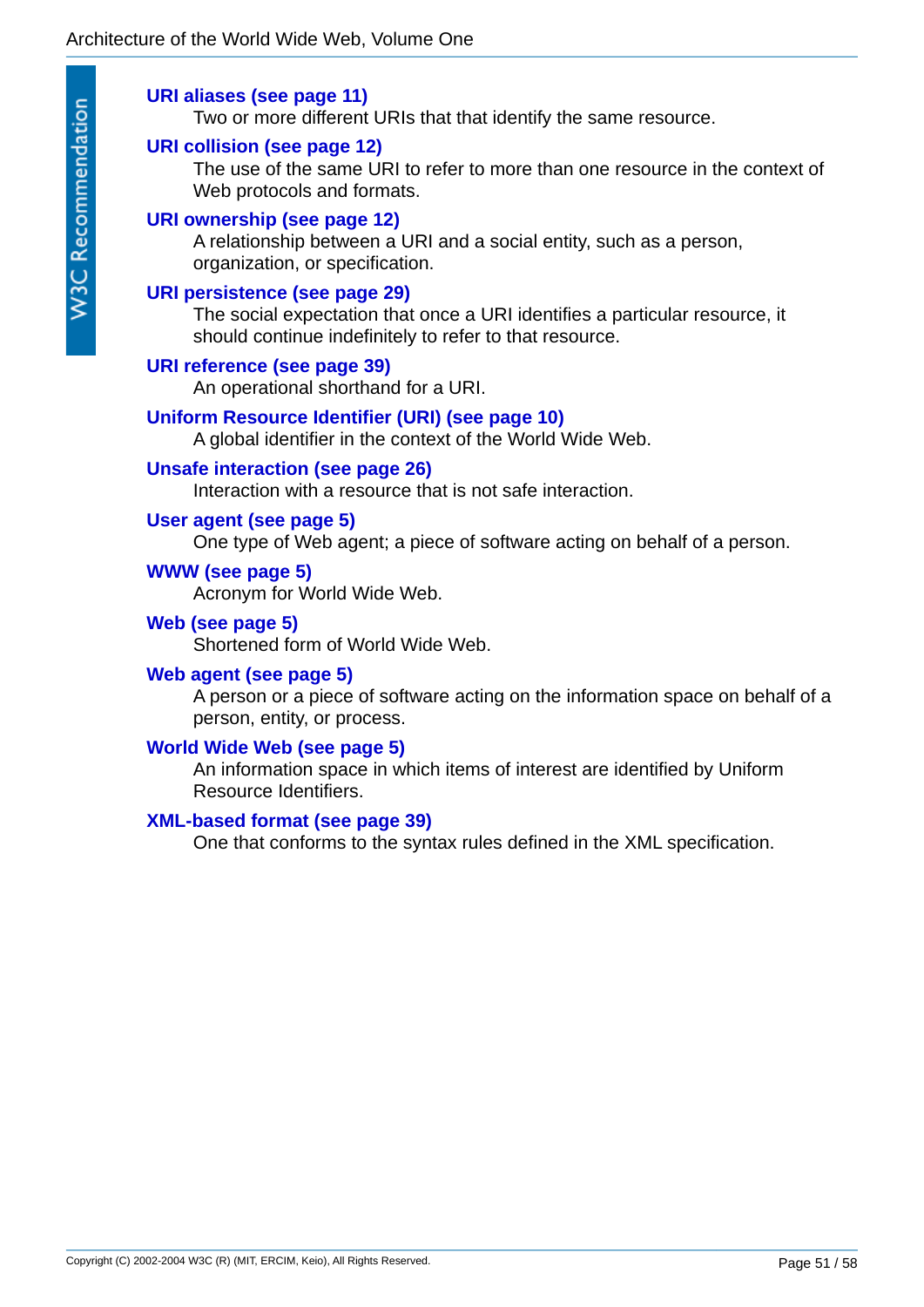# <span id="page-51-0"></span>7. References

### <span id="page-51-9"></span>**CGI**

*[Common Gateway Interface/1.1 Specification](http://hoohoo.ncsa.uiuc.edu/cgi/interface.html)*. Available at http:// hoohoo.ncsa.uiuc.edu/cgi/interface.html.

### <span id="page-51-3"></span>**CHIPS**

*[Common HTTP Implementation Problems](http://www.w3.org/TR/chips/)*, O. Théreaux, January 2003. This W3C Team Submission is available at http://www.w3.org/TR/chips/.

### <span id="page-51-5"></span>**CUAP**

*[Common User Agent Problems](http://www.w3.org/TR/cuap)*, K. Dubost, January 2003. This W3C Team Submission is available at http://www.w3.org/TR/cuap.

### <span id="page-51-6"></span>**Cool**

*[Cool URIs don't change](http://www.w3.org/Provider/Style/URI.html)* T. Berners-Lee, W3C, 1998 Available at http:// www.w3.org/Provider/Style/URI. Note that the title is somewhat misleading. It is not the URIs that change, it is what they identify.

### <span id="page-51-1"></span>**Eng90**

*[Knowledge-Domain Interoperability and an Open Hyperdocument System](http://www.bootstrap.org/augment/AUGMENT/132082.html)*, D. C. Engelbart, June 1990.

### <span id="page-51-10"></span>**HTTPEXT**

*[Mandatory Extensions in HTTP](http://www.w3.org/Protocols/HTTP/ietf-http-ext/draft-frystyk-http-mandatory)*, H. Frystyk Nielsen, P. Leach, S. Lawrence, 20 January 1998. This expired Internet Draft is available at http://www.w3.org/ Protocols/HTTP/ietf-http-ext/draft-frystyk-http-mandatory.

### <span id="page-51-2"></span>**IANASchemes**

IANA's [online registry of URI Schemes](http://www.iana.org/assignments/uri-schemes) is available at http://www.iana.org/ assignments/uri-schemes.

### <span id="page-51-7"></span>**IETFXML**

IETF *[Guidelines For The Use of XML in IETF Protocols](http://www.imc.org/ietf-xml-use/xml-guidelines-07.txt)*, S. Hollenbeck, M. Rose, L. Masinter, eds., 2 November 2002. This Internet Draft is available at http://www.imc.org/ietf-xml-use/xml-guidelines-07.txt. If this document is no longer available, refer to the [ietf-xml-use mailing list.](http://www.imc.org/ietf-xml-use/index.html)

### <span id="page-51-8"></span>**INFOSET**

*[XML Information Set \(Second Edition\)](http://www.w3.org/TR/xml-infoset)*, R. Tobin, J. Cowan, Editors, W3C Recommendation, 04 February 2004, http://www.w3.org/TR/2004/REC-xmlinfoset-20040204. [Latest version](http://www.w3.org/TR/xml-infoset) available at http://www.w3.org/TR/xmlinfoset.

### **IRI**

IETF *[Internationalized Resource Identifiers \(IRIs\)](http://www.w3.org/International/iri-edit/draft-duerst-iri-11.txt)*, M. Dürst, M. Suignard, Eds., November 2004. In an [8 December 2004 announcement](http://www1.ietf.org/mail-archive/web/ietf-announce/current/msg00752.html), the IESG approved [draft-duerst-iri-11](http://www.w3.org/International/iri-edit/draft-duerst-iri-11.txt) as a Proposed Standard of the IETF. References to the IRI specification in Volume One of *Architecture of the World Wide Web* are to that Proposed Standard. Once the IETF issues a Request For Comments (RFC) number for the specification, this W3C Recommendation [may be updated to refer to that RFC. See also the latest information about the](http://www.w3.org/International/iri-edit/draft-duerst-iri.html)  IRI specification.

### <span id="page-51-4"></span>**MEDIATYPEREG**

IANA's [online registry of Internet Media Types](http://www.iana.org/assignments/media-types/index.html) is available at http:// www.iana.org/assignments/media-types/index.html.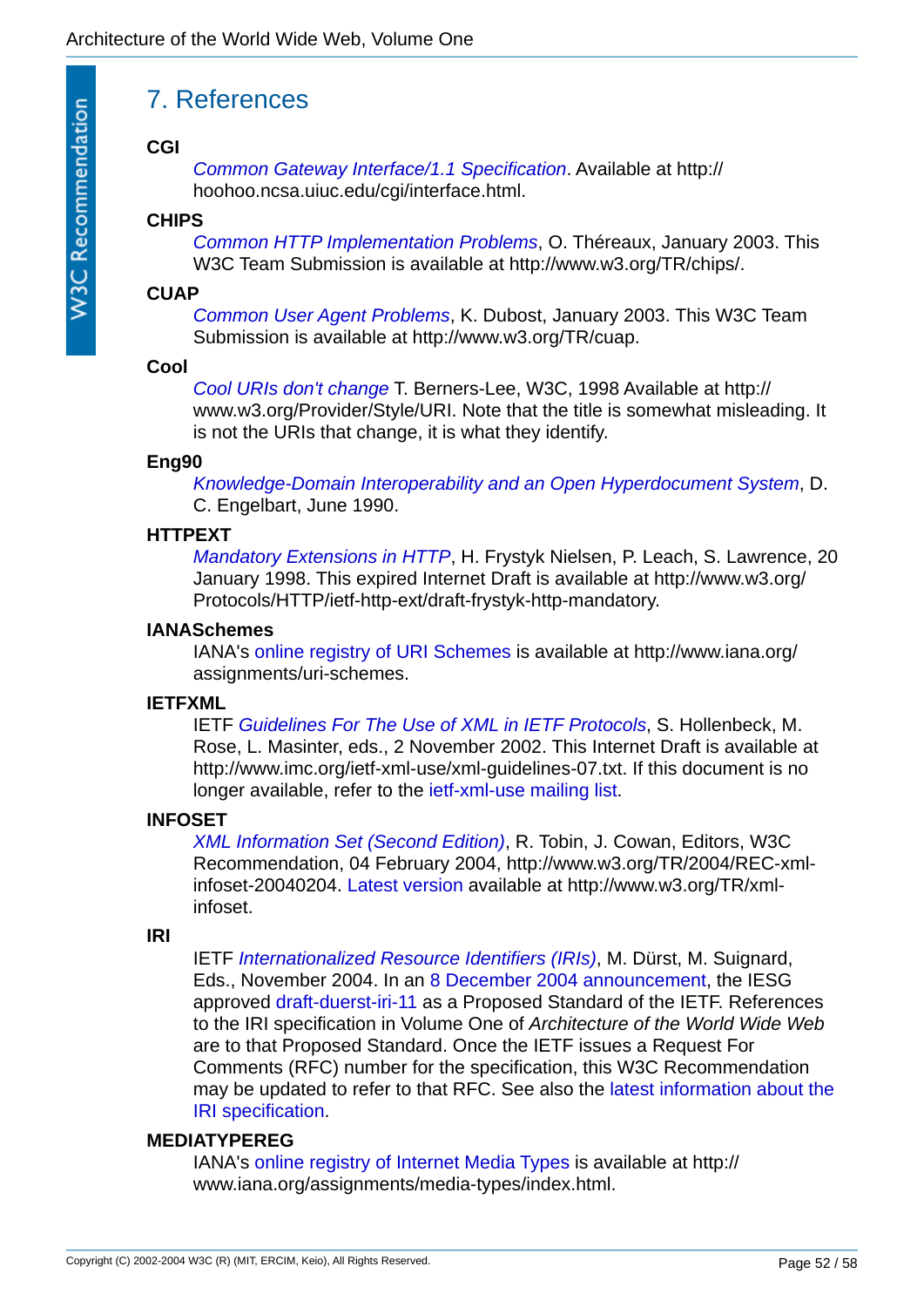### **OWL10**

*[OWL Web Ontology Language Reference](http://www.w3.org/TR/owl-ref/)*, M. Dean, G. Schreiber, Editors, W3C Recommendation, 10 February 2004, http://www.w3.org/TR/2004/RECowl-ref-20040210/. [Latest version](http://www.w3.org/TR/owl-ref/) available at http://www.w3.org/TR/owl-ref/.

### **P3P10**

<span id="page-52-3"></span>**W3C Recommendation** 

*[The Platform for Privacy Preferences 1.0 \(P3P1.0\) Specification](http://www.w3.org/TR/P3P/)*, M. Marchiori, Editor, W3C Recommendation, 16 April 2002, http://www.w3.org/TR/2002/ REC-P3P-20020416/. [Latest version](http://www.w3.org/TR/P3P/) available at http://www.w3.org/TR/P3P/.

### <span id="page-52-7"></span>**RDDL**

*[Resource Directory Description Language \(RDDL\)](http://www.tbray.org/tag/rddl/rddl3.html)*, J. Borden, T. Bray, eds., 1 June 2003. This document is available at http://www.tbray.org/tag/rddl/ rddl3.html.

### <span id="page-52-6"></span>**RDFXML**

*[RDF/XML Syntax Specification \(Revised\)](http://www.w3.org/TR/rdf-syntax-grammar)*, D. Beckett, Editor, W3C Recommendation, 10 February 2004, http://www.w3.org/TR/2004/REC-rdfsyntax-grammar-20040210/. [Latest version](http://www.w3.org/TR/rdf-syntax-grammar) available at http://www.w3.org/TR/ rdf-syntax-grammar.

### <span id="page-52-8"></span>**RELAXNG**

The [RELAX NG](http://www.relaxng.org/) schema language project.

### **REST**

*[Representational State Transfer \(REST\)](http://www.ics.uci.edu/~fielding/pubs/dissertation/rest_arch_style.htm)*, Chapter 5 of "Architectural Styles and the Design of Network-based Software Architectures", Doctoral Thesis of R. T. Fielding, 2000. Designers of protocol specifications in particular should invest time in understanding the REST model and the relevance of its principles to a given design. These principles include statelessness, clear assignment of roles to parties, uniform address space, and a limited, uniform set of verbs. Available at http://www.ics.uci.edu/~fielding/pubs/dissertation/ rest\_arch\_style.htm.

### **RFC2045**

IETF *[RFC 2045: Multipurpose Internet Mail Extensions \(MIME\) Part One:](http://www.ietf.org/rfc/rfc2045.txt)  Format of Internet Message Bodies*, N. Freed, N. Borenstein, November 1996. Available at http://www.ietf.org/rfc/rfc2045.txt.

### <span id="page-52-4"></span>**RFC2046**

IETF *[RFC 2046: Multipurpose Internet Mail Extensions \(MIME\) Part Two:](http://www.ietf.org/rfc/rfc2046.txt)  Media Types*, N. Freed, N. Borenstein, November 1996. Available at http:// www.ietf.org/rfc/rfc2046.txt.

### <span id="page-52-0"></span>**RFC2119**

IETF *[RFC 2119: Key words for use in RFCs to Indicate Requirement Levels](http://www.ietf.org/rfc/rfc2119.txt)*, S. Bradner, March 1997. Available at http://www.ietf.org/rfc/rfc2119.txt.

### <span id="page-52-1"></span>**RFC2141**

IETF *[RFC 2141: URN Syntax](http://www.ietf.org/rfc/rfc2141.txt)*, R. Moats, May 1997. Available at http:// www.ietf.org/rfc/rfc2141.txt.

### <span id="page-52-5"></span>**RFC2326**

IETF *[RFC 2326: Real Time Streaming Protocol \(RTSP\)](http://www.ietf.org/rfc/rfc2326.txt)*, H. Schulzrinne, A. Rao, R. Lanphier, April 1998. Available at: http://www.ietf.org/rfc/rfc2326.txt.

### <span id="page-52-2"></span>**RFC2397**

IETF *[RFC 2397: The "data" URL scheme](http://www.ietf.org/rfc/rfc2397.txt)*, L. Masinter, August 1998. Available at: http://www.ietf.org/rfc/rfc2397.txt.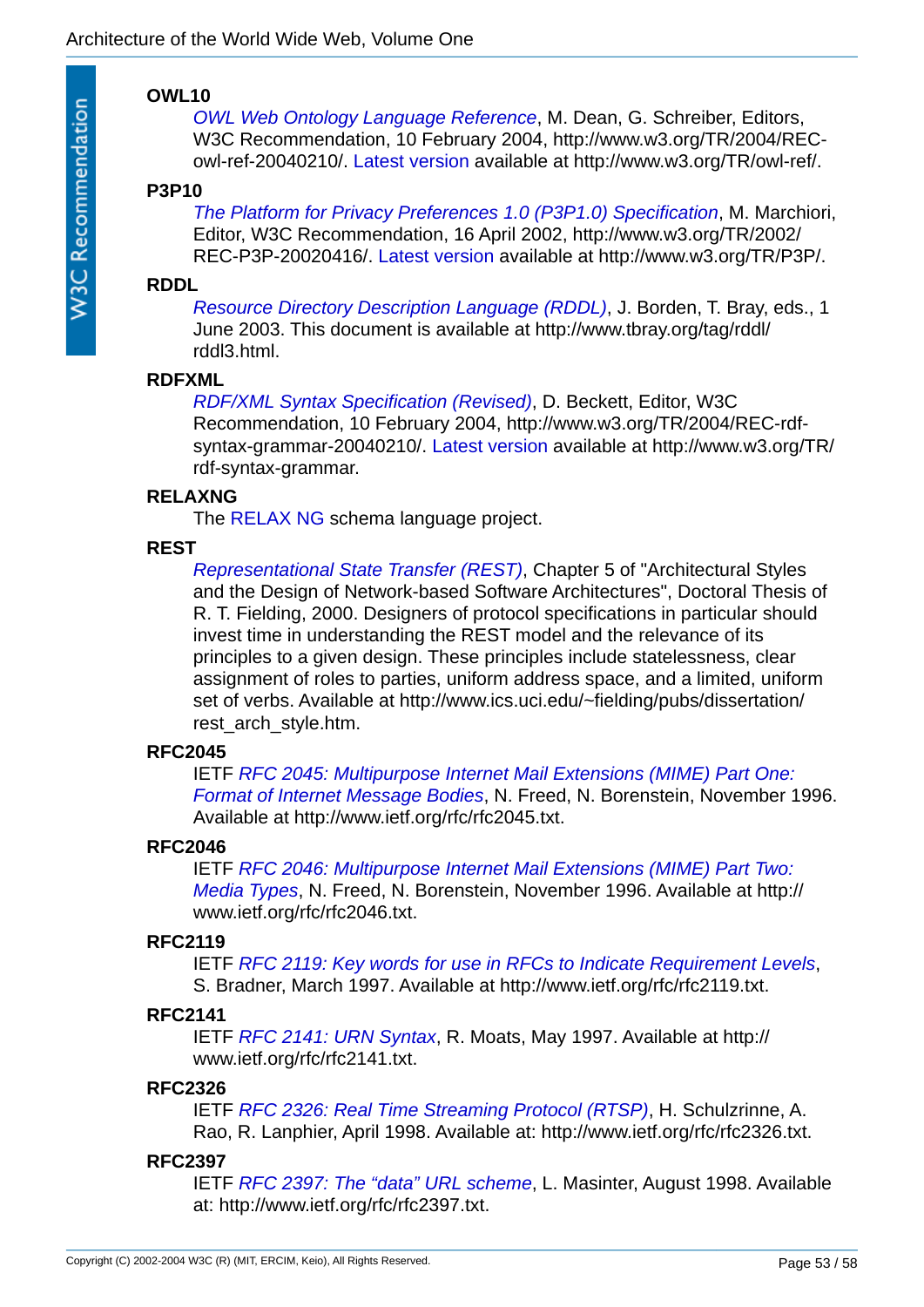### <span id="page-53-0"></span>**RFC2616**

IETF *[RFC 2616: Hypertext Transfer Protocol - HTTP/1.1](http://www.ietf.org/rfc/rfc2616.txt)*, J. Gettys, J. Mogul, H. Frystyk, L. Masinter, P. Leach, T. Berners-Lee, June 1999. Available at http://www.ietf.org/rfc/rfc2616.txt.

### <span id="page-53-2"></span>**RFC2717**

IETF *[Registration Procedures for URL Scheme Names](http://www.ietf.org/rfc/rfc2717.txt)*, R. Petke, I. King, November 1999. Available at http://www.ietf.org/rfc/rfc2717.txt.

### <span id="page-53-1"></span>**RFC2718**

IETF *[RFC 2718: Guidelines for new URL Schemes](http://www.ietf.org/rfc/rfc2718.txt)*, L. Masinter, H. Alvestrand, D. Zigmond, R. Petke, November 1999. Available at: http:// www.ietf.org/rfc/rfc2718.txt.

#### **RFC2818**

IETF *[RFC 2818: HTTP Over TLS](http://www.ietf.org/rfc/rfc2818.txt)*, E. Rescorla, May 2000. Available at: http:// www.ietf.org/rfc/rfc2818.txt.

### <span id="page-53-7"></span>**RFC3023**

IETF *[RFC 3023: XML Media Types](http://www.ietf.org/rfc/rfc3023.txt)*, M. Murata, S. St. Laurent, D. Kohn, January 2001. Available at: http://www.ietf.org/rfc/rfc3023.txt

### **RFC3236**

IETF *[RFC 3236: The 'application/xhtml+xml' Media Type](http://www.ietf.org/rfc/rfc3236.txt)*, M. Baker, P. Stark, January 2002. Available at: http://www.ietf.org/rfc/rfc3236.txt

### <span id="page-53-5"></span>**RFC3261**

IETF *[RFC 3261: SIP: Session Initiation Protocol](http://www.ietf.org/rfc/rfc3261.txt)*, J. Rosenberg, H. Schulzrinne, G. Camarillo, et. al., June 2002. Available at: http://www.ietf.org/ rfc/rfc3261.txt

### <span id="page-53-4"></span>**RFC3920**

IETF *[RFC 3920: Extensible Messaging and Presence Protocol \(XMPP\): Core](http://www.ietf.org/rfc/rfc3920.txt)*, P. Saint-Andre, Ed., October 2004. Available at: http://www.ietf.org/rfc/ rfc3920.txt

### **RFC977**

IETF *[RFC 977: Network News Transfer Protocol](http://www.ietf.org/rfc/rfc977.txt)*, B. Kantor, P. Lapsley, February 1986. Available at http://www.ietf.org/rfc/rfc977.txt.

### **SOAP12**

*[SOAP Version 1.2 Part 1: Messaging Framework](http://www.w3.org/TR/soap12-part1/)*, J. Moreau, N. Mendelsohn, H. Frystyk Nielsen, *et. al.,* Editors, W3C Recommendation, 24 June 2003, http://www.w3.org/TR/2003/REC-soap12-part1-20030624/. [Latest version](http://www.w3.org/TR/soap12-part1/) available at http://www.w3.org/TR/soap12-part1/.

### <span id="page-53-3"></span>**SVG11**

*[Scalable Vector Graphics \(SVG\) 1.1 Specification](http://www.w3.org/TR/SVG11/)*, 藤沢 淳, J. Ferraiolo, D. Jackson, Editors, W3C Recommendation, 14 January 2003, http:// www.w3.org/TR/2003/REC-SVG11-20030114/. [Latest version](http://www.w3.org/TR/SVG11/) available at http://www.w3.org/TR/SVG11/.

### <span id="page-53-6"></span>**UNICODE**

[The Unicode Consortium](http://www.unicode.org/), The Unicode Standard, Version 4, ISBN 0-321-18578-1, as updated from time to time by the publication of new [versions. See http://www.unicode.org/unicode/standard/versions for the latest](http://www.unicode.org/unicode/standard/versions)  Unicode version and additional information on versions of the standard and of the Unicode Character Database.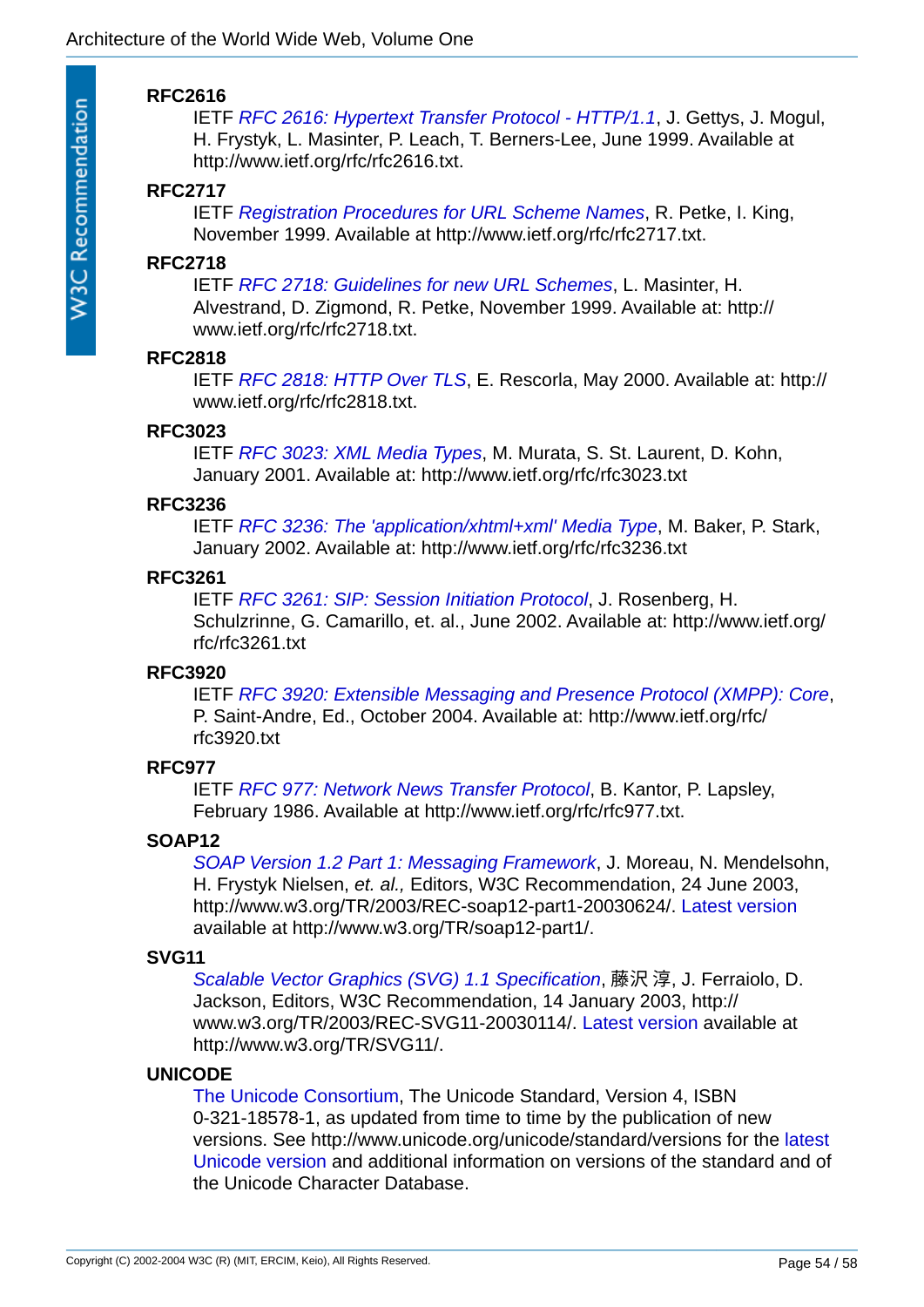### <span id="page-54-1"></span>**URI**

IETF *[Uniform Resource Identifiers \(URI\): Generic Syntax](http://gbiv.com/protocols/uri/rev-2002/draft-fielding-uri-rfc2396bis-07.html)*, T. Berners-Lee, R. [Fielding, L. Masinter, Eds., September 2004. In an 18 October 2004](http://www1.ietf.org/mail-archive/web/ietf-announce/current/msg00602.html)  announcement, the IESG approved [draft-fielding-uri-rfc2396bis-07](http://gbiv.com/protocols/uri/rev-2002/draft-fielding-uri-rfc2396bis-07.html) as a Full Standard of the IETF. References to the URI specification in Volume One of *Architecture of the World Wide Web* are to that Full Standard. Once the IETF issues a Request For Comments (RFC) number for the specification, this W3C Recommendation may be updated to refer to that RFC. See also the [latest information about the URI specification](http://gbiv.com/protocols/uri/rev-2002/rfc2396bis.html).

### **UniqueDNS**

*[IAB Technical Comment on the Unique DNS Root](http://www.icann.org/correspondence/iab-tech-comment-27sept99.htm)*, B. Carpenter, 27 September 1999. Available at http://www.icann.org/correspondence/iab-techcomment-27sept99.htm.

### <span id="page-54-0"></span>**VOICEXML2**

*[Voice Extensible Markup Language \(VoiceXML\) Version 2.0](http://www.w3.org/TR/voicexml20)*, B. Porter, A. Hunt, K. Rehor, *et. al.,* Editors, W3C Recommendation, 16 March 2004, http:// www.w3.org/TR/2004/REC-voicexml20-20040316/. [Latest version](http://www.w3.org/TR/voicexml20) available at http://www.w3.org/TR/voicexml20.

### <span id="page-54-6"></span>**XHTML11**

*[XHTML™ 1.1 - Module-based XHTML](http://www.w3.org/TR/xhtml11/)*, S. McCarron, M. Altheim, Editors, W3C Recommendation, 31 May 2001, http://www.w3.org/TR/2001/RECxhtml11-20010531. [Latest version](http://www.w3.org/TR/xhtml11/) available at http://www.w3.org/TR/xhtml11/.

### <span id="page-54-2"></span>**XLink10**

*[XML Linking Language \(XLink\) Version 1.0](http://www.w3.org/TR/xlink/)*, E. Maler, S. DeRose, D. Orchard, Editors, W3C Recommendation, 27 June 2001, http://www.w3.org/TR/2001/ REC-xlink-20010627/. [Latest version](http://www.w3.org/TR/xlink/) available at http://www.w3.org/TR/xlink/.

### <span id="page-54-7"></span>**XML-ID**

*[xml:id Version 1.0](http://www.w3.org/TR/xml-id/)*, D. Veillard, J. Marsh, Editors, W3C Working Draft (work in progress), 07 April 2004, http://www.w3.org/TR/2004/WD-xml-id-20040407. [Latest version](http://www.w3.org/TR/xml-id/) available at http://www.w3.org/TR/xml-id/.

### <span id="page-54-3"></span>**XML10**

*[Extensible Markup Language \(XML\) 1.0 \(Third Edition\)](http://www.w3.org/TR/REC-xml)*, F. Yergeau, J. Paoli, C. M. Sperberg-McQueen, *et. al.,* Editors, W3C Recommendation, [04 February 2004, http://www.w3.org/TR/2004/REC-xml-20040204.](http://www.w3.org/TR/REC-xml) Latest version available at http://www.w3.org/TR/REC-xml.

### <span id="page-54-4"></span>**XML11**

*[Extensible Markup Language \(XML\) 1.1](http://www.w3.org/TR/xml11/)*, J. Paoli, C. M. Sperberg-McQueen, J. Cowan, *et. al.,* Editors, W3C Recommendation, 04 February 2004, http:// www.w3.org/TR/2004/REC-xml11-20040204/. [Latest version](http://www.w3.org/TR/xml11/) available at http://www.w3.org/TR/xml11/.

### <span id="page-54-5"></span>**XMLNS**

*[Namespaces in XML 1.1](http://www.w3.org/TR/xml-names11/)*, R. Tobin, D. Hollander, A. Layman, *et. al.,* Editors, W3C Recommendation, 04 February 2004, http://www.w3.org/TR/2004/RECxml-names11-20040204. [Latest version](http://www.w3.org/TR/xml-names11/) available at http://www.w3.org/TR/ xml-names11/.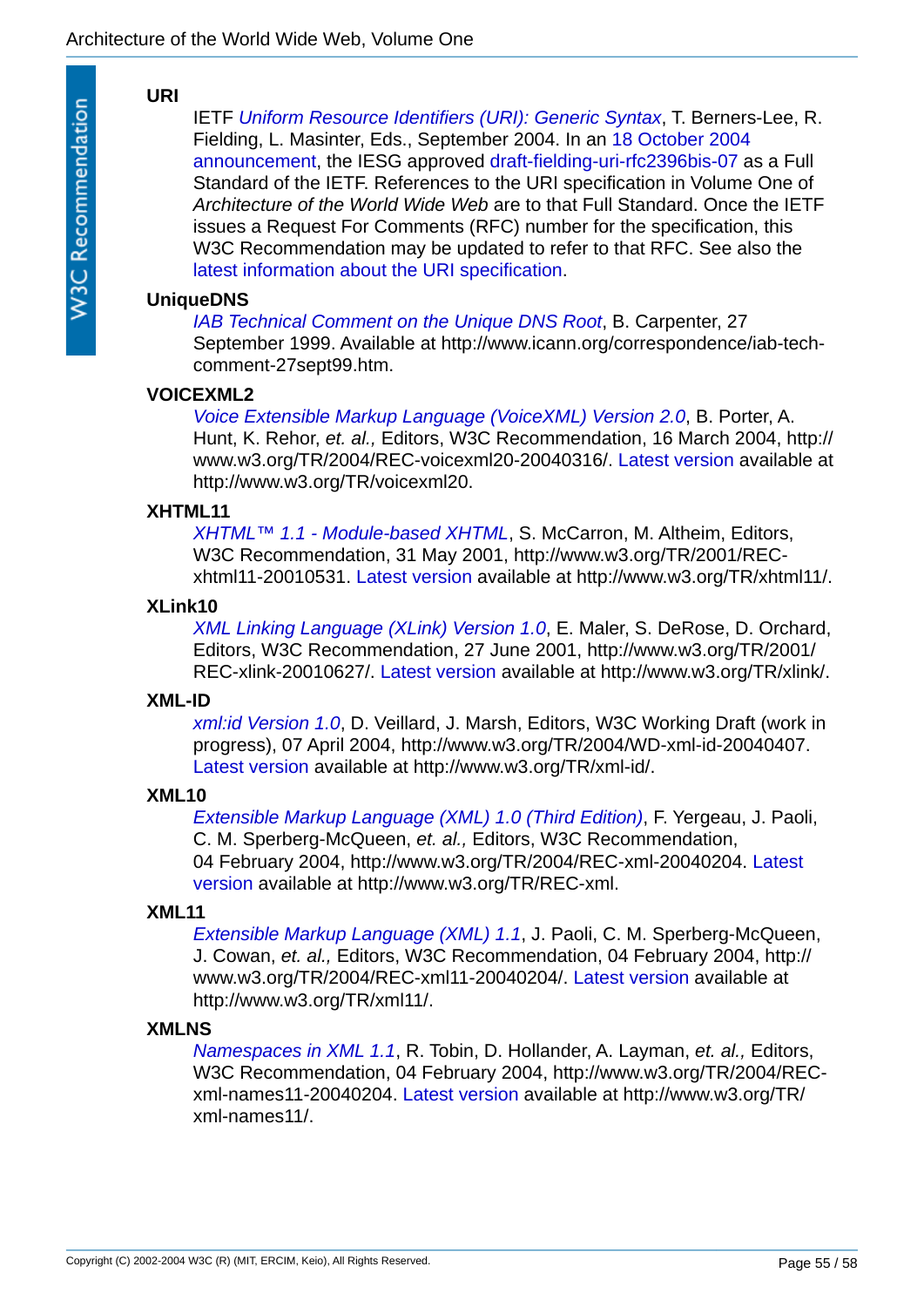### <span id="page-55-4"></span>**XMLSCHEMA**

*[XML Schema Part 1: Structures](http://www.w3.org/TR/xmlschema-1/)*, D. Beech, M. Maloney, H. S. Thompson, *et. al.,* Editors, W3C Recommendation, 02 May 2001, http://www.w3.org/TR/ 2001/REC-xmlschema-1-20010502/. [Latest version](http://www.w3.org/TR/xmlschema-1/) available at http:// www.w3.org/TR/xmlschema-1/.

### <span id="page-55-6"></span>**XPTRFR**

*[XPointer Framework](http://www.w3.org/TR/xptr-framework/)*, E. Maler, N. Walsh, P. Grosso, *et. al.,* Editors, W3C Recommendation, 25 March 2003, http://www.w3.org/TR/2003/REC-xptrframework-20030325/. [Latest version](http://www.w3.org/TR/xptr-framework/) available at http://www.w3.org/TR/xptrframework/.

### <span id="page-55-5"></span>**XSLT10**

*[XSL Transformations \(XSLT\) Version 1.0](http://www.w3.org/TR/xslt)*, J. Clark, Editor, W3C Recommendation, 16 November 1999, http://www.w3.org/TR/1999/RECxslt-19991116. [Latest version](http://www.w3.org/TR/xslt) available at http://www.w3.org/TR/xslt.

# <span id="page-55-0"></span>7.1. Architectural Specifications

### **ATAG10**

*[Authoring Tool Accessibility Guidelines 1.0](http://www.w3.org/TR/ATAG10)*, C. McCathieNevile, I. Jacobs, J. Treviranus, *et. al.,* Editors, W3C Recommendation, 03 February 2000, http:// www.w3.org/TR/2000/REC-ATAG10-20000203. [Latest version](http://www.w3.org/TR/ATAG10) available at http://www.w3.org/TR/ATAG10.

### **CHARMOD**

*[Character Model for the World Wide Web 1.0: Fundamentals](http://www.w3.org/TR/charmod/)*, R. Ishida, M. J. Dürst, M. Wolf, *et. al.,* Editors, W3C Working Draft (work in progress), 25 February 2004, http://www.w3.org/TR/2004/WD-charmod-20040225/. [Latest version](http://www.w3.org/TR/charmod/) available at http://www.w3.org/TR/charmod/.

### <span id="page-55-3"></span>**DIPRINCIPLES**

*[Device Independence Principles](http://www.w3.org/TR/di-princ/)*, R. Gimson, Editor, W3C Note, 01 September 2003, http://www.w3.org/TR/2003/NOTE-di-princ-20030901/. [Latest version](http://www.w3.org/TR/di-princ/) available at http://www.w3.org/TR/di-princ/.

### <span id="page-55-1"></span>**EXTLANG**

*[Web Architecture: Extensible Languages](http://www.w3.org/TR/1998/NOTE-webarch-extlang-19980210)*, T. Berners-Lee, D. Connolly, 10 February 1998. This W3C Note is available at http://www.w3.org/TR/1998/ NOTE-webarch-extlang-19980210.

### **Fielding**

*[Principled Design of the Modern Web Architecture](http://www.ics.uci.edu/~fielding/pubs/webarch_icse2000.pdf)*, R.T. Fielding and R.N. Taylor, UC Irvine. In Proceedings of the 2000 International Conference on Software Engineering (ICSE 2000), Limerick, Ireland, June 2000, pp. 407-416. This document is available at http://www.ics.uci.edu/~fielding/pubs/ webarch\_icse2000.pdf.

### <span id="page-55-2"></span>**QA**

*[QA Framework: Specification Guidelines](http://www.w3.org/TR/qaframe-spec/)*, D. Hazaël-Massieux, L. Rosenthal, L. Henderson, *et. al.,* Editors, W3C Working Draft (work in progress), 30 August 2004, http://www.w3.org/TR/2004/WD-qaframe-spec-20040830/. [Latest version](http://www.w3.org/TR/qaframe-spec/) available at http://www.w3.org/TR/qaframe-spec/.

### **RFC1958**

IETF *[RFC 1958: Architectural Principles of the Internet](http://www.ietf.org/rfc/rfc1958.txt)*, B. Carpenter, June 1996. Available at http://www.ietf.org/rfc/rfc1958.txt.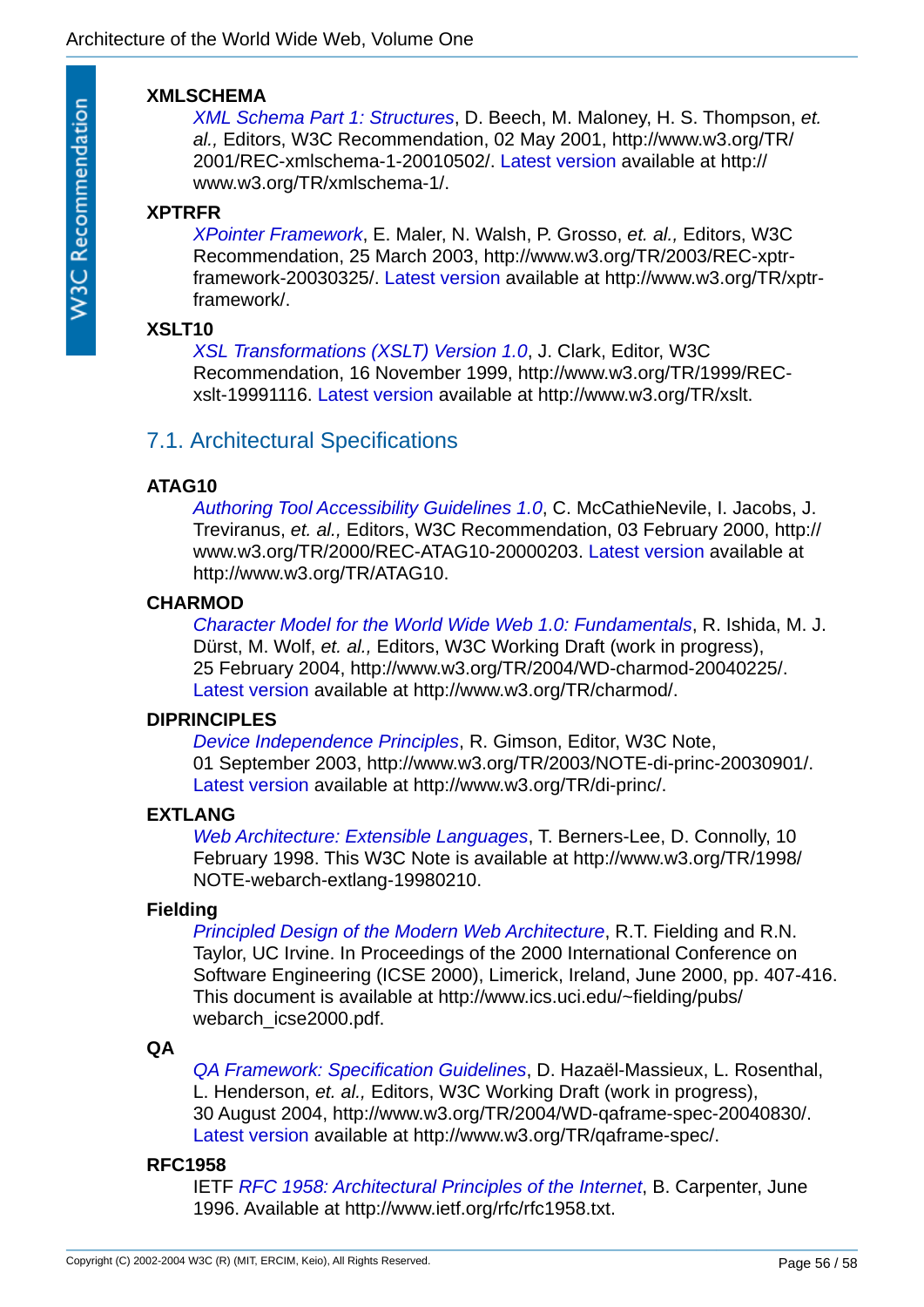### <span id="page-56-0"></span>**SPECVAR**

*[Variability in Specifications](http://www.w3.org/TR/spec-variability/)*, L. Rosenthal, D. Hazaël-Massieux, Editors, W3C Working Draft (work in progress), 30 August 2004, http://www.w3.org/TR/ 2004/WD-spec-variability-20040830/. [Latest version](http://www.w3.org/TR/spec-variability/) available at http:// www.w3.org/TR/spec-variability/.

### **UAAG10**

*[User Agent Accessibility Guidelines 1.0](http://www.w3.org/TR/UAAG10/)*, J. Gunderson, I. Jacobs, E. Hansen, Editors, W3C Recommendation, 17 December 2002, http://www.w3.org/TR/ 2002/REC-UAAG10-20021217/. [Latest version](http://www.w3.org/TR/UAAG10/) available at http://www.w3.org/ TR/UAAG10/.

### **WCAG20**

*[Web Content Accessibility Guidelines 2.0](http://www.w3.org/TR/WCAG20/)*, W. Chisholm, J. White, B. Caldwell, *et. al.,* Editors, W3C Working Draft (work in progress), 30 July 2004, http:// www.w3.org/TR/2004/WD-WCAG20-20040730/. [Latest version](http://www.w3.org/TR/WCAG20/) available at http://www.w3.org/TR/WCAG20/.

### **WSA**

*[Web Services Architecture](http://www.w3.org/TR/ws-arch/)*, D. Booth, F. McCabe, E. Newcomer, *et. al.,* Editors, W3C Note, 11 February 2004, http://www.w3.org/TR/2004/NOTE-wsarch-20040211/. [Latest version](http://www.w3.org/TR/ws-arch/) available at http://www.w3.org/TR/ws-arch/.

### <span id="page-56-1"></span>**XAG**

*[XML Accessibility Guidelines](http://www.w3.org/TR/xag)*, S. B. Palmer, C. McCathieNevile, D. Dardailler, Editors, W3C Working Draft (work in progress), 03 October 2002, http:// www.w3.org/TR/2002/WD-xag-20021003. [Latest version](http://www.w3.org/TR/xag) available at http:// www.w3.org/TR/xag.